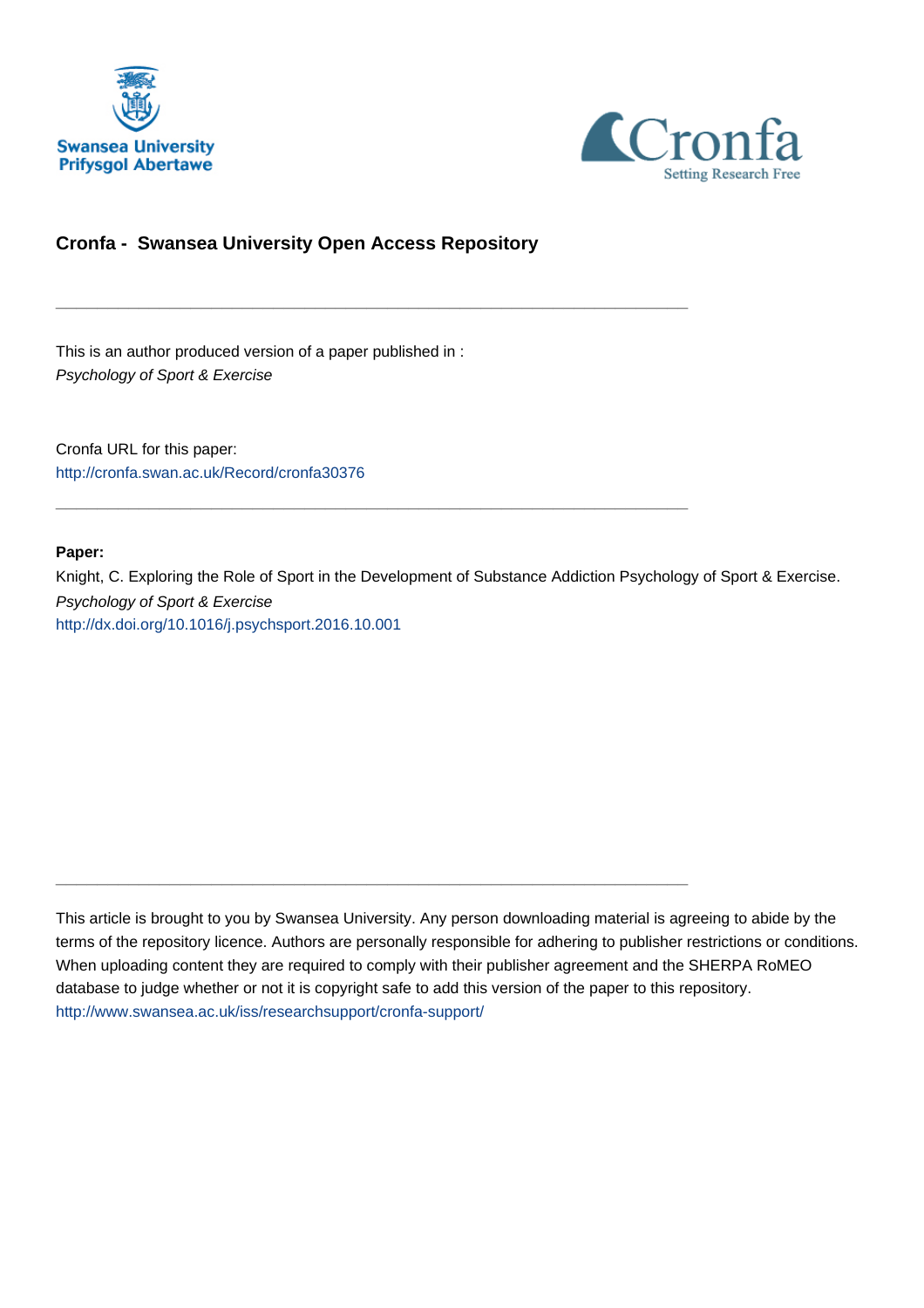# Accepted Manuscript

Exploring the role of sport in the development of substance addiction

Laurie A. de Grace, Camilla J. Knight, Wendy M. Rodgers, Alexander M. Clark

PII: S1469-0292(16)30181-9

DOI: 10.1016/j.psychsport.2016.10.001

Reference: PSYSPO 1150

To appear in: Psychology of Sport & Exercise

Received Date: 1 June 2016

Revised Date: 21 September 2016

Accepted Date: 4 October 2016

Please cite this article as: de Grace, L.A., Knight, C.J., Rodgers, W.M., Clark, A.M., Exploring the role of sport in the development of substance addiction, *Psychology of Sport & Exercise* (2016), doi: 10.1016/ j.psychsport.2016.10.001.

This is a PDF file of an unedited manuscript that has been accepted for publication. As a service to our customers we are providing this early version of the manuscript. The manuscript will undergo copyediting, typesetting, and review of the resulting proof before it is published in its final form. Please note that during the production process errors may be discovered which could affect the content, and all legal disclaimers that apply to the journal pertain.

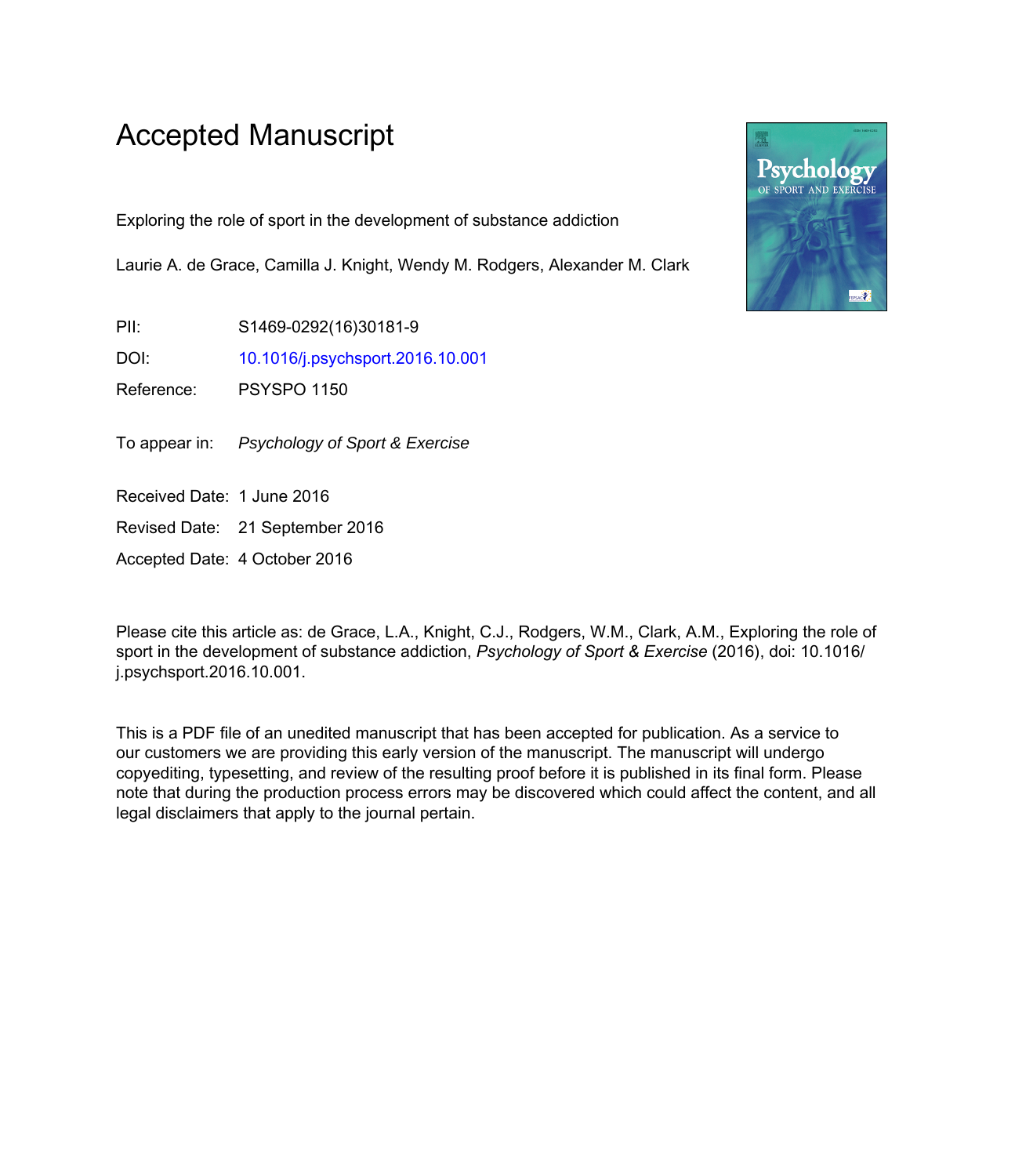Exploring the Role of Sport in the Development of Substance Addiction

Laurie A. de Grace<sup>a</sup>, Camilla J. Knight<sup>b</sup>, Wendy M. Rodgers<sup>a</sup>, & Alexander M. Clark<sup>c</sup>

Exploring the Role of Sport in the Development of Substance Addiction<br>urie A. de Grace", Camilla J. Knight", Wendy M. Rodgers", & Alexander M. C<br>f Physical Education and Recreation. 3-100 University Hall. Van Vliet Compl<br>o <sup>a</sup> Faculty of Physical Education and Recreation, 3-100 University Hall, Van Vliet Complex, University of Alberta, Edmonton, Alberta, Canada T6G 2H9

<sup>b</sup> School of Sport and Exercise Sciences, Swansea University Bay Campus, Fabian Way, Crymlyn Burrows, Swansea, Wales, SA1 8EN

<sup>c</sup> Faculty of Nursing, Level 3, Edmonton Clinic Health Academy, 11405-87 Avenue, University of Alberta, Edmonton, Alberta, Canada T6G 1C9

Date of Re-submission: 20/09/2016

Corresponding Author:

Camilla J. Knight

Swansea University, Fabian Way, Crymlyn Burrows, Swansea, SA1 8EN

E-mail: c.j.knight@swansea.ac.uk

Phone: +441792606590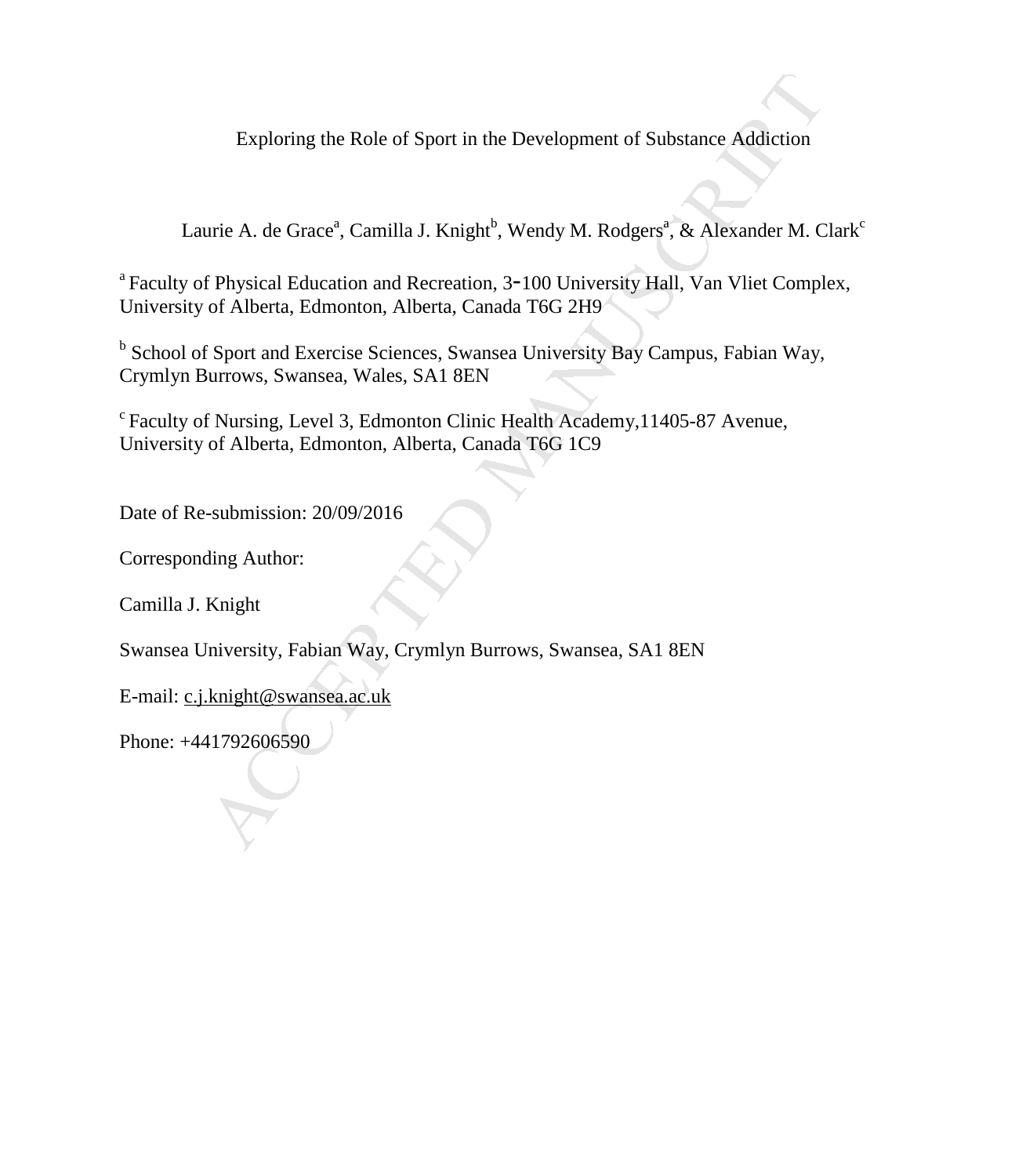| $\overline{2}$ |                                                                       |
|----------------|-----------------------------------------------------------------------|
| 3              |                                                                       |
| 4              |                                                                       |
| 5              |                                                                       |
| 6              |                                                                       |
| 7              |                                                                       |
| 8              | Exploring the Role of Sport in the Development of Substance Addiction |
| 9              |                                                                       |
| 10             |                                                                       |
| 11             | Date of Submission: 01/06/2016                                        |
| 12             | Date of resubmission: 19/08/2016                                      |
| 13             | Date of second resubmission: 20/09/2016                               |
| 14             |                                                                       |
| 15             |                                                                       |
|                |                                                                       |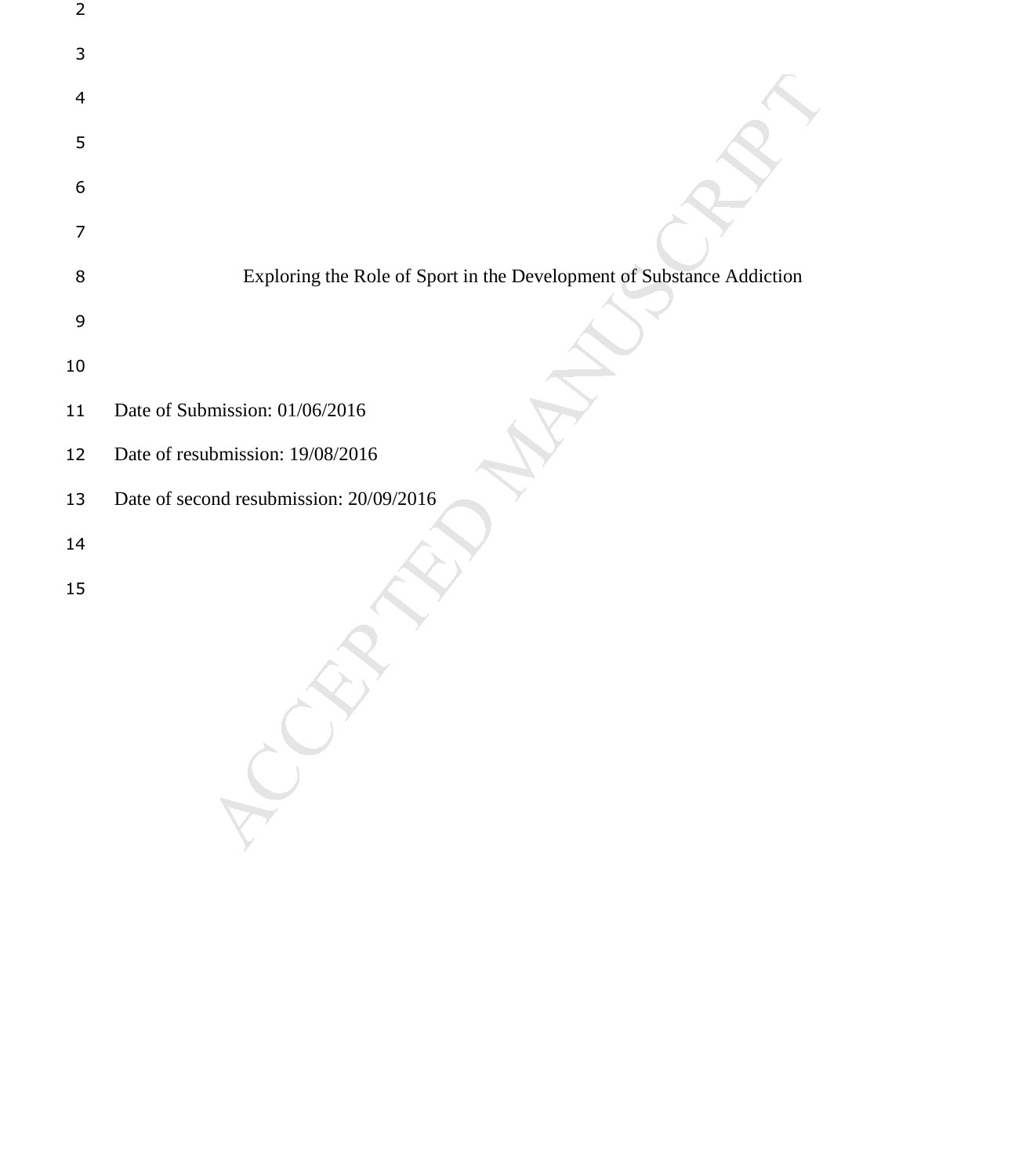| 17 | <b>Purpose:</b> Potential benefits of participation in sport are widely known. However, sport          |
|----|--------------------------------------------------------------------------------------------------------|
| 18 | participation has also been associated with risks, including consumption of alcohol and drugs and      |
| 19 | such risks may be enhanced among certain populations. The purpose of this study was to examine         |
| 20 | the possible links between participation in sport and the subsequent development of substance          |
| 21 | addiction.                                                                                             |
| 22 | Methodology: Realistic Evaluation guided the study, with data collection occurring through             |
| 23 | semi-structured interviews. Interviews were conducted on the university campus or at a                 |
| 24 | residential treatment center. A total of 21 participants: 7 people who had between 3 and 29 years      |
| 25 | of sobriety, 13 people in a residential addiction treatment program, and 1 counselor.                  |
| 26 | <b>Results:</b> Participants were grouped according to their sport backgrounds as 1) limited sport     |
| 27 | backgrounds, 2) recreational sports, 3) competitive athletes or 4) competitive athletes whose sport    |
| 28 | was terminated. Five main contexts were identified: 1) Familial History, Stability, and Illness, 2)    |
| 29 | Perceived Acceptability of Alcohol, 3) School and Social Atmosphere, 4) Sport Culture,                 |
| 30 | Demands, and Expectations, and 5) Termination of Sport Involvement. The three main                     |
| 31 | mechanisms were identified as: 1) Psychological Characteristics, 2) Coping Strategies, and 3)          |
| 32 | Availability of Substances.                                                                            |
| 33 | <b>Conclusions:</b> The prevalence of substance abuse in sports settings might be under-represented in |
| 34 | extant literature. The prevalence of substance abuse in sport contexts poses heightened risk of        |
| 35 | addiction for individuals who are already vulnerable for other reasons such as the presence of         |
| 36 | predisposing behaviors, psychological characteristics, or circumstances.                               |
| 37 |                                                                                                        |
| 38 | Keywords: Substance use, Substance addiction, Sport, Qualitative research, Realistic                   |
| 39 | Evaluation                                                                                             |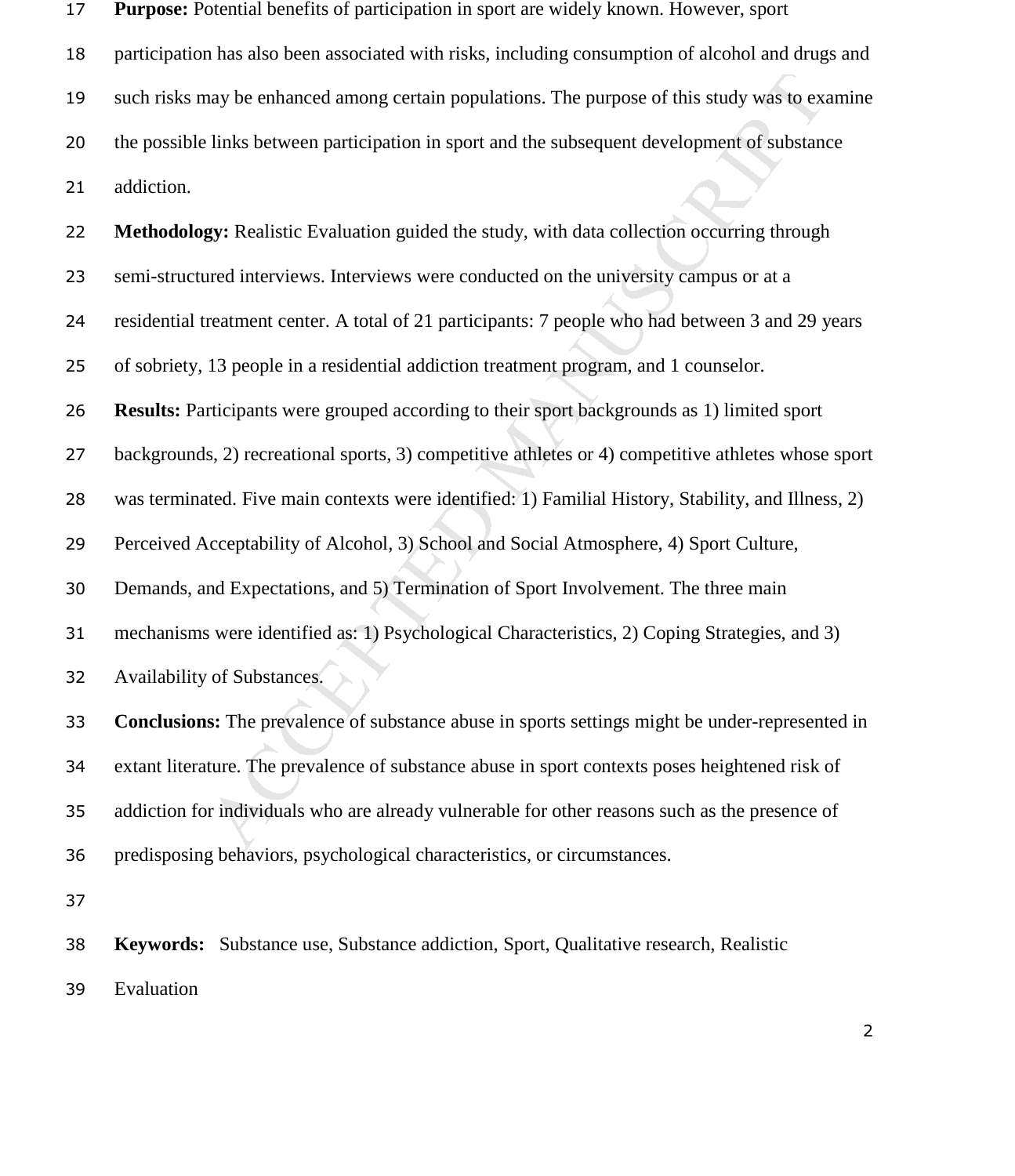| 41 | Substance addiction <sup>1</sup> is a widespread problem (Potenza, 2013), with over 21.6 million    |
|----|-----------------------------------------------------------------------------------------------------|
| 42 | people age 12 years and older suffering from substance dependence or abuse <sup>2</sup> worldwide   |
| 43 | (Substance Abuse and Mental Health Services Administration, 2013). The costs of substance           |
| 44 | abuse are substantial, totaling \$39.8 billion in Canada alone, with direct and indirect costs      |
| 45 | including additional health care, law enforcement, and loss of productivity (Canadian Centre on     |
| 46 | Substance Abuse, 2006). Further, the social impact of addictions worldwide is estimated to affect   |
| 47 | seven people for each identified addicted individual (Potenza, 2013). As such, understanding how    |
| 48 | and why substance addiction develops, as well as identifying strategies to prevent substance        |
| 49 | addiction, is extremely important.                                                                  |
| 50 | Alcohol and drug use <sup>3</sup> is most likely to begin during adolescence (Ashtari et al., 2011; |
| 51 | DuPont, 2000; Swendsen & Le Moal, 2012) and adolescents are also four times more likely than        |
| 52 | adults to report harm to self and others resulting from drug use (Canadian Alcohol and Drug Use     |
| 53 | Monitoring Survey, 2012). Personal harm occurs through overdose, suicide, injury, impaired          |
| 54 | development of the brain, and unsafe sex resulting in unwanted pregnancy and/or contracting         |
| 55 | HIV (Ashtari et al., 2011; Foxcroft, Ireland, Lister-Sharp, Lowe, & Breen, 2003; Grant et al.,      |
| 56 | 2012). The greatest escalation of substance use occurs between ages 13 and 14, peaking around       |
| 57 | age 16 (Ashtari et al., 2011; Meier, Anthony, & Troost, 2012).                                      |
| 58 | Early initiation of substance use is associated with future cognitive impairments (Potenza,         |
| 59 | 2013; Torregrossa, Corlett, & Taylor, 2011), a large number of problems in adulthood, and is        |

<sup>&</sup>lt;sup>1</sup> Substance addiction refers to a chronic dependence where use has become habitual and compulsive despite negative health and social effects (Carter & MacPherson, 2014).

 $2^{2}$  Substance abuse refers to use that begins to have negative consequences for individuals, friends, family, or society (Carter & MacPherson, 2014).

<sup>&</sup>lt;sup>3</sup> Substance use refers to initial and or casual, recreational use that has negligible health or social effects (Carter & MacPherson, 2014).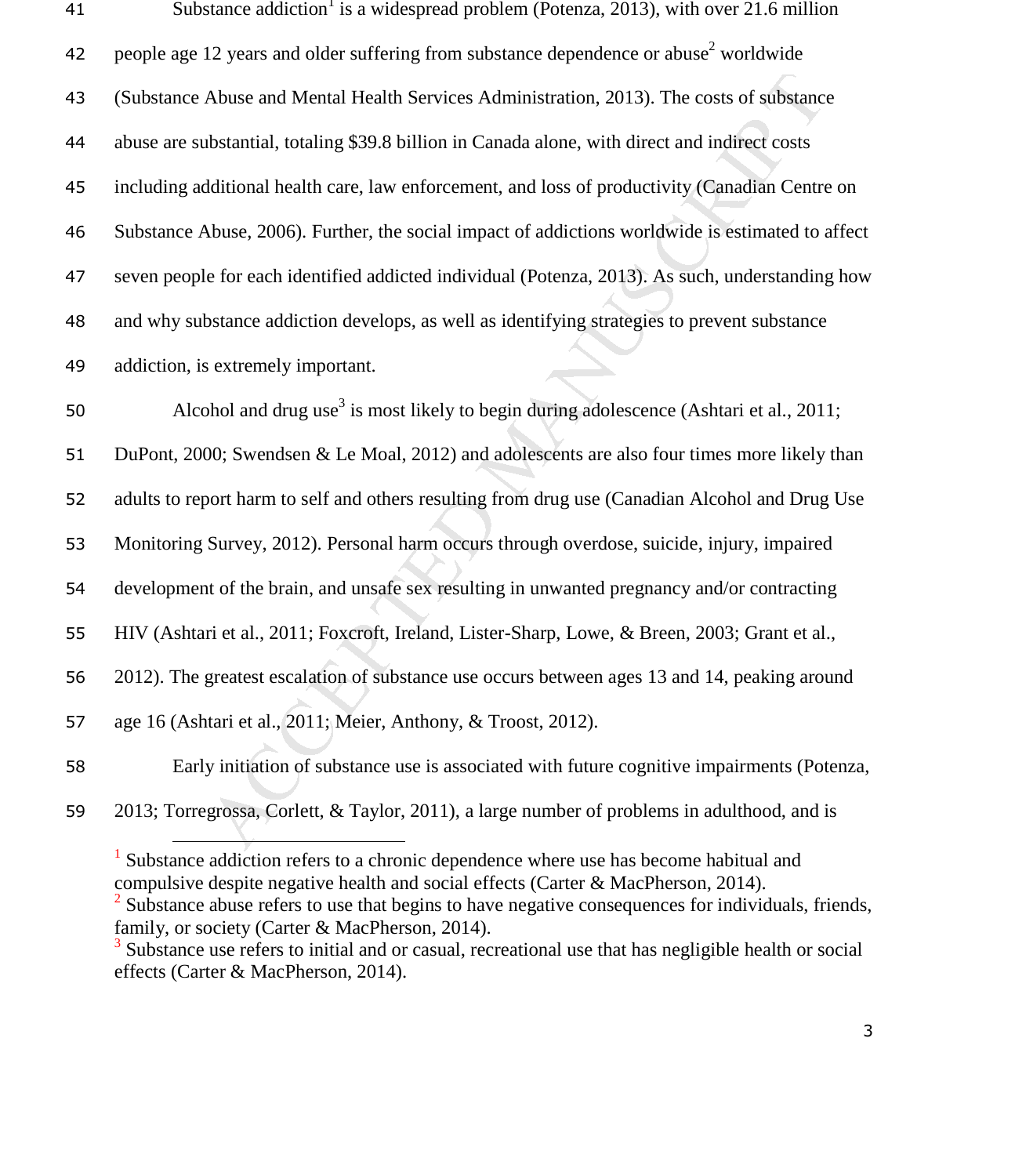| 61 | Swendsen & Le Moal, 2012; Terry-McElrath & O'Malley, 2011). For example, individuals who               |
|----|--------------------------------------------------------------------------------------------------------|
| 62 | initiate alcohol use by age 14, compared to those who wait until age 20, are more likely to face       |
| 63 | impaired health status (Foxcroft et al., 2003; Hawkins et al., 2009). Similarly, of those who          |
| 64 | reported using marijuana at or before age 14, 12.8 % were classified as drug dependent in              |
| 65 | adulthood (Substance Abuse and Mental Health Services Administration, 2011). Consequently, it          |
| 66 | is particularly important to understand factors that may contribute to substance use during this       |
| 67 | critical time period.                                                                                  |
| 68 | However, early use is just one of the risk factors in the development of addiction. Other              |
| 69 | risk factors are biological vulnerability, the influence of family, times of transition, the desire to |
| 70 | do something new or risky, and peer pressure (DuPont, 2000; Szapocznik & Coatsworth, 1999).            |
| 71 | The more risk factors that are present, the more likely it is that addiction will occur (Szapocznik    |
| 72 | & Coatsworth, 1999). Conversely, the elimination or reduction of risk factors and/or an increase       |
| 73 | in protective factors (e.g., conditions that could discourage substance use) such as personal          |
| 74 | competence, social acceptance, and family support, can help prevent addiction (European                |
| 75 | Monitoring Centre for Drugs and Drug Addiction, 2009).                                                 |
| 76 | <b>Physical Activity as a Protective Factor</b>                                                        |
| 77 | Engaging in various types of physical activity, including sport, is generally associated               |
| 78 | with positive health outcomes (Tassitano et al., 2010) and traditionally, health practitioners have    |
| 79 | viewed physical activity and sport participation as providing protection (e.g.,                        |
| 80 | reducing/preventing) against stress, depression, and drug use (Lisha & Sussman, 2010; Pichard,         |
| 81 | Cohen-Salmon, Gorwood, & Hamon, 2009). For example, physical activity has been shown to                |
| 82 | decrease many of the physical and mental health issues young people can experience, which may          |
| 83 | prevent subsequent substance use (Dunton, Atienza, Rodriguez, & Tscherne, 2011). Further, it           |
|    |                                                                                                        |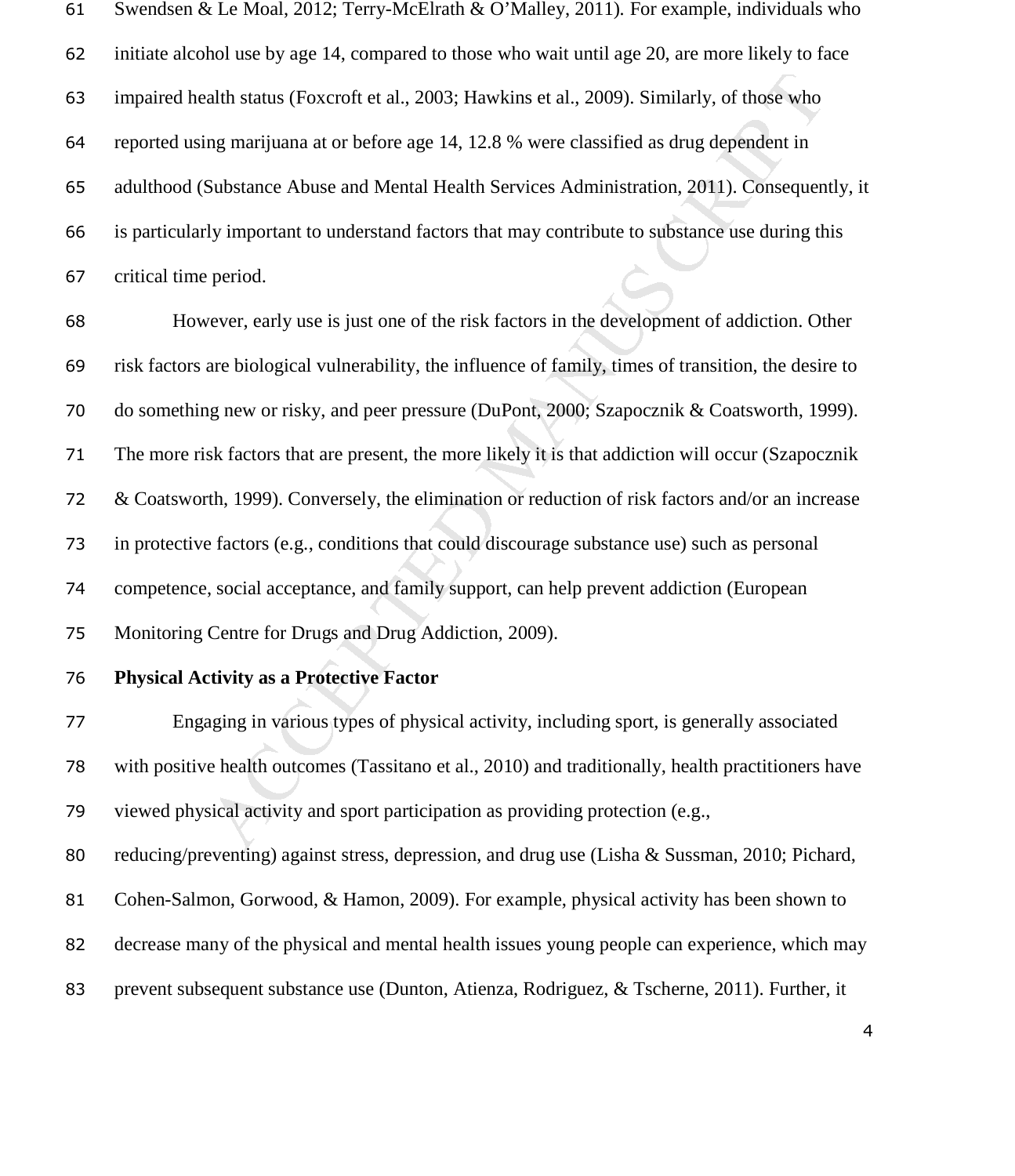and better academic achievement (Moore & Werch, 2005), as well as protecting against and alleviating the symptoms of depression and anxiety (Kantomaa, Ebeling, Taanila, & Tammelin, 2008). Given that physical activity and sport participation can provide rewards such as elevating mood and decreasing anxiety, regular physical activity has been proposed as a potential strategy to reduce individuals' desires to engage in other reward seeking behaviors such as substance use, and possibly to prevent escalation of substance use (Fontes-Ribeiro, Macedo, Marques, Pereira, & Silva, 2011; Kantomaa et al., 2008; Moos, 2007). Moreover, participation in physical activity, including sport, is gaining attention as a potential strategy for reducing substance use and as adjunct treatments for substance use disorders (Weinstock, Van Heest, & Wadeson, 2012)

#### **Sport as a Risk Factor**

on that physical activity and sport participation can provide rewards such as elevy<br>ecreasing anxiety, regular physical activity has been proposed as a potential stra<br>dividuals' desires to engage in other reward seeking be However, the relationship between sport participation and substance use is far from conclusive (Korhonen, Kaprio, Kujala, & Rose, 2009; Peck, Eccles, & Vida, 2008). For example, although there are many potential benefits associated with sport participation (as detailed above), in some individuals who are at risk of developing addiction, certain sport conditions have been 99 shown to encourage substance use (Goldberg & Elliot, 2005; Lisha & Sussman, 2010; Moore & Werch, 2005; Wichstrøm & Wichstrøm, 2009). Factors that appear to mediate the relationship between sport participation and substance use include the type of sport and the setting; for example, whether participation is through school or community (Taliaferro, Donovan, & Rienzo, 2010). Participants in team sports appear to be at the greatest risk (Terry-McElrath & O'Malley, 2011; McDuff & Baron, 2005) with binge drinking being more common for athletes than for non-athletes (Barry & Piazza, 2010; Lisha & Sussman, 2010).

Unfortunately, despite the evidence highlighting the potentially negative relationships between sport participation and substance use in some individuals, our understanding of the role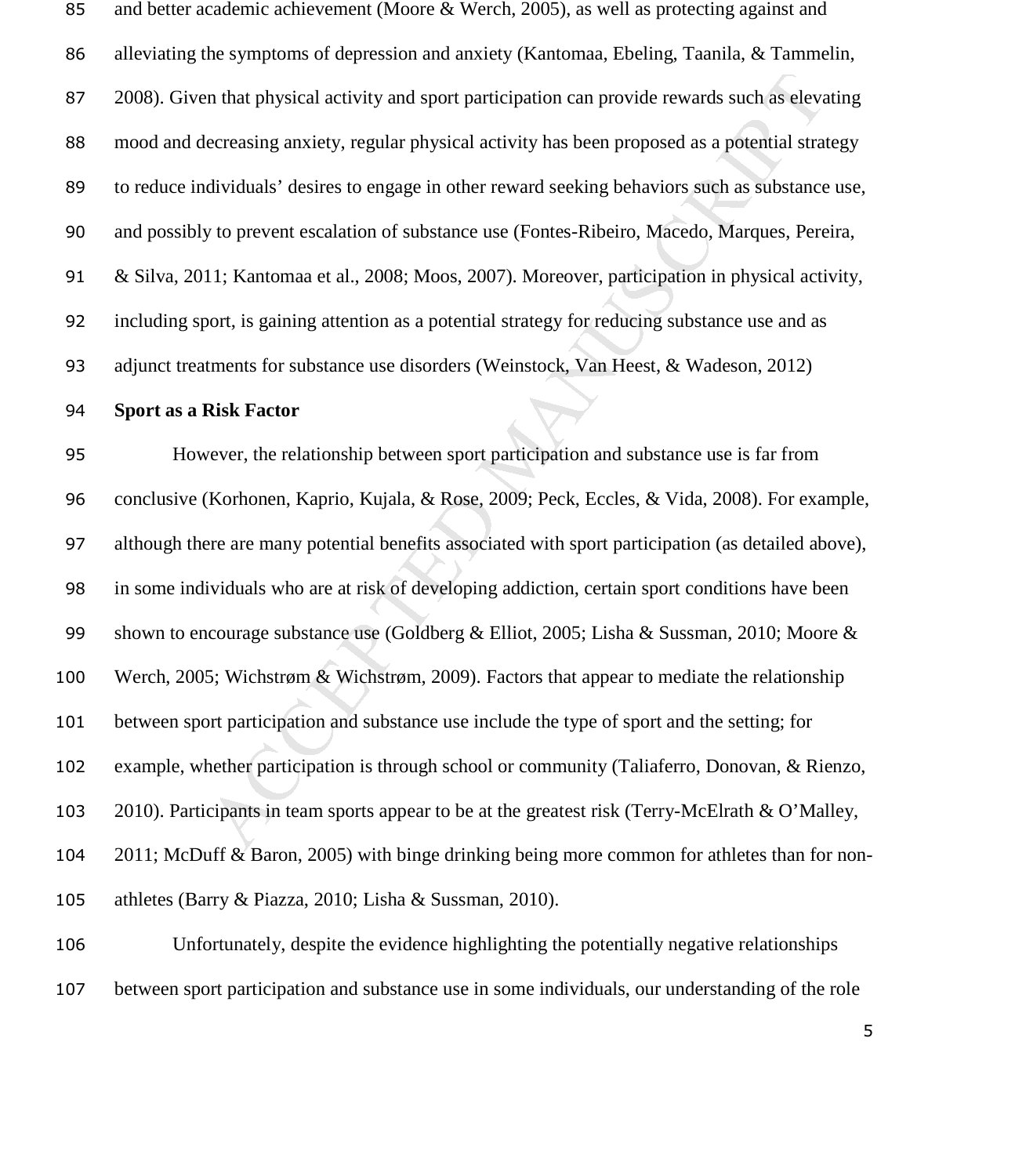| 109 | activity, including sport, is being suggested as a potential strategy for limiting substance use or as |
|-----|--------------------------------------------------------------------------------------------------------|
| 110 | an adjust for the treatment of substance use disorders, coupled with the fact that millions of         |
| 111 | adolescents worldwide participate in sport and that adolescence is a critical period for initiating    |
| 112 | substance use, understanding exactly if or how participation in sport may influence substance          |
| 113 | addiction appears critical. Accordingly, the purpose of this study was to examine any possible         |
| 114 | links between participation in sport and the subsequent development of substance addiction.            |
| 115 | Specifically, this study sought to gain insights from individuals in recovery from substance           |
| 116 | addiction into the perceived influence of involvement or non-involvement in sport in the               |
| 117 | development of their substance addiction.                                                              |

**Method** 

#### **Methodology**

worldwide participate in sport and that adolescence is a critical period for initiatse, understanding exactly if or how participation in sport may influence substance<br>pears critical. Accordingly, the purpose of this study The study was guided by an approach developed from Realistic Evaluation (RE), a framework grounded in critical realism, which has been used widely to understand outcomes (Pawson & Tilley, 1997). Traditionally, these outcomes arose from interventions and RE sought to understand the pathways through which these interventions influenced outcomes (mechanisms) and how context moderated these affects (Pawson & Tilley, 1997; Mark, Henry, & Julnes, 1998; Porter & O'Halloran, 2011). As with previous studies, we have applied the concepts of RE in this study to understand outcomes as they occur in the real world – via an examination of the causal mechanisms associated with substance addiction and how context modifies these (Clark, Whelan, Barbour, & MacIntyre, 2005). This is important because the incidence of substance addiction is complex and results from the reciprocal interplay of underlying biological, psychological, and social causal factors. Within this study the application of RE enabled us to explore the mechanisms of effect and context when the outcome of interest was addiction, and identify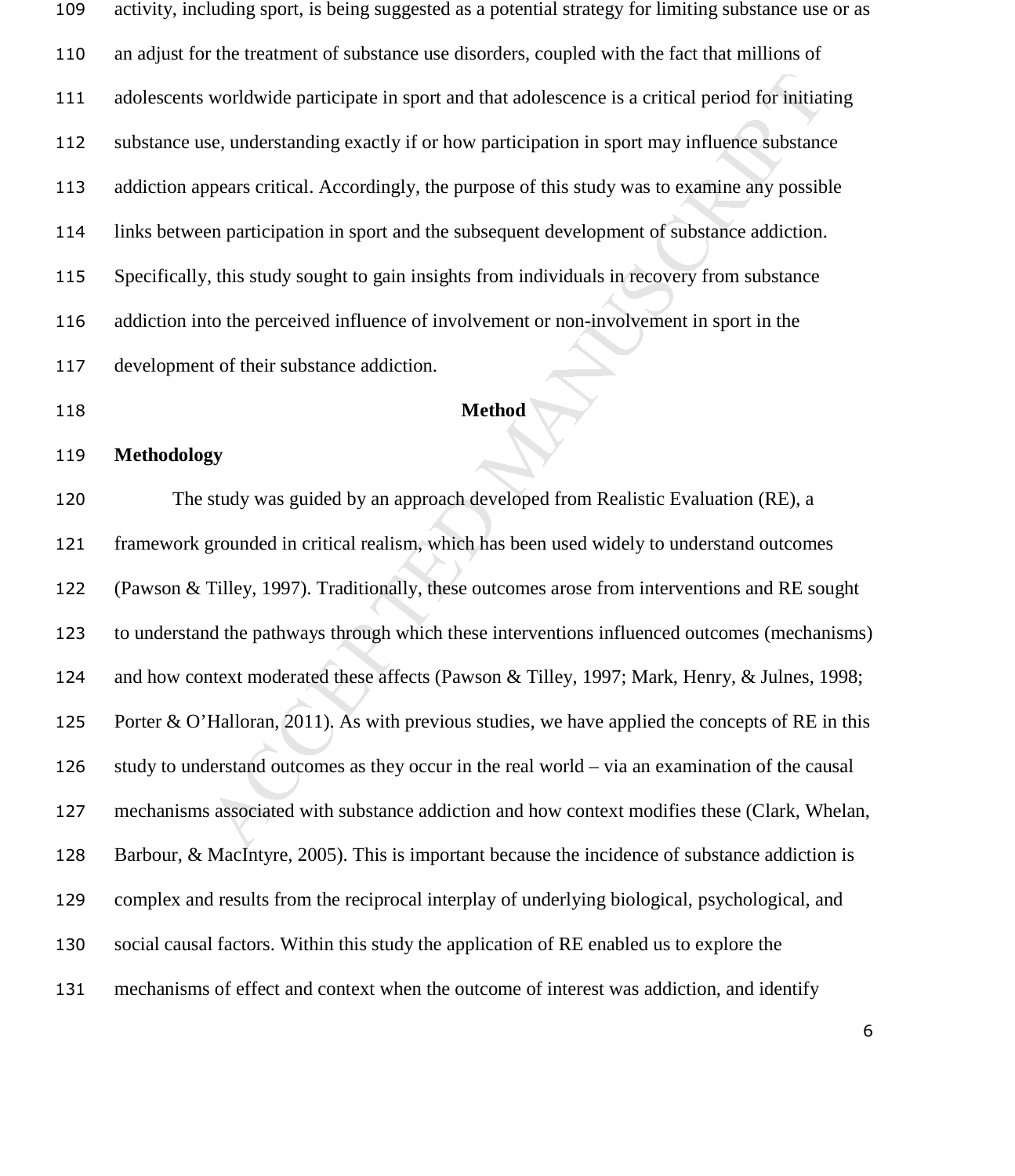ds for young people in two communities (Naminga & Glebbeek, 2011).<br>
focuses on two major process components; mechanisms and contexts. Mechanism<br>
frotoctive or enabling, and describe the steps or series of steps that bring used for a variety of studies in sport, including an intervention using football reminiscences for men with dementia (Tolson & Schofield, 2012) and a case study of the social benefits of sports playing fields for young people in two communities (Nanninga & Glebbeek, 2011). RE focuses on two major process components; mechanisms and contexts. Mechanisms can be either protective or enabling, and describe the steps or series of steps that bring about change by influencing the choices that people make. That is, they are the decisions and capacities that lead to regular patterns of social behavior (Pawson & Tilley, 1997). Contexts are the spatial and institutional locations of social situations including the norms, values, and prior sets of social rules that affect different individuals (Kazi, 2003). Compared to mechanisms, contexts are broader structures or circumstances affecting populations rather than individuals (Kazi, 2003).

Our use of RE was focused on the mechanisms linking factors (sport) and the influence of

contexts leading to a known outcome (substance use and eventually addiction).

#### **Participants and Recruitment**

Given the target outcome being examined in this study, the population of interest was people in recovery from substance addiction. A total of 21 people in recovery participated in this study in two phases. Two phrases were desired because, although there is evidence to indicate that engagement in sport is associated with substance use and anecdotally stories linking substance use to sport are common, there has been limited investigation of the influence of sport on substance addiction. Particularly, there has been little research from the perspective of individuals who suffered from addictions, with the majority of research examining the likelihood of development of addictions using quantitative approaches. As such phase 1 was conducted as a preliminary examination of the viability of the study premise prior to visiting a treatment centre.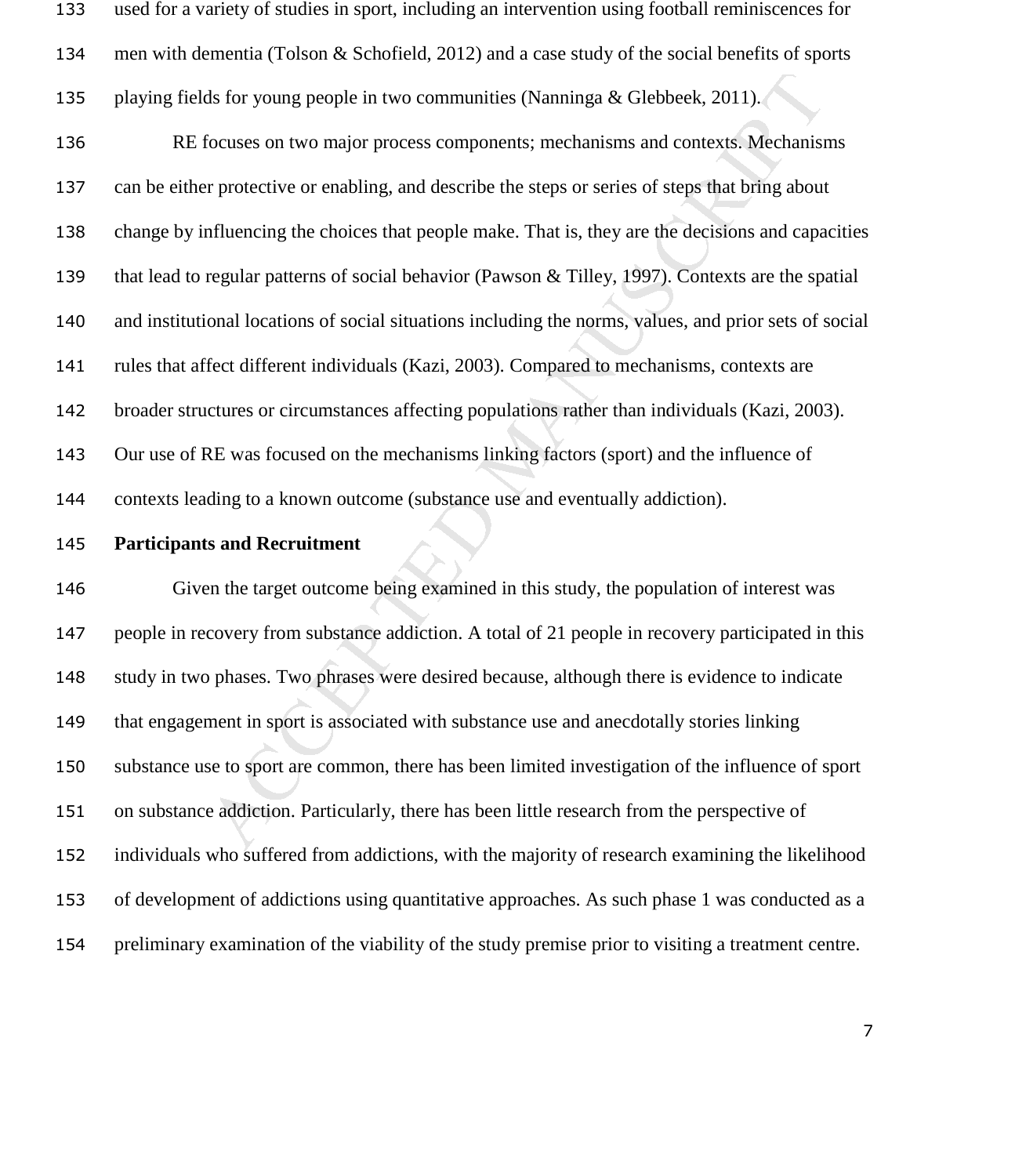is elead researcher through volunteer work on a committee to plan an event pertai<br>from addiction. We recognized the potential bias that may arise as a result of thi<br>ited) pre-existing relationship with the participants and identified as being in recovery from substance addiction. The majority of these participants were recruited through the lead researcher's previous connections. Specifically, six of them were known to the lead researcher through volunteer work on a committee to plan an event pertaining to recovery from addiction. We recognized the potential bias that may arise as a result of this (albeit it limited) pre-existing relationship with the participants and took steps to minimize this (such as limiting any discussion about the project away from interviews). The participants' time abstinent ranged from three to 29 years (see Table 1). Participants were sampled based only on their interest in participating in the study and their history of substance addiction and recovery; information regarding their sporting histories was obtained only during interviews. This was deemed important to ensure we did not create an artificial link between sport participation and substance addiction. We continued to conduct interviews with phase 1 participants until we had gained insights from sufficient individuals to fully examine the feasibility of the study across participants with a range of sport experiences, from recreational through to elite involvement. Having completed phase 1 of the study, phase 2 sought to gain insights from individuals 170 at a private inpatient (residential) substance treatment center located in western Canada<sup>4</sup>. The lead researcher explained the study to the patient population in a group setting and then potential participants indicated their interest to a designated staff member who scheduled interviews for those meeting the inclusion criteria. Participants were deemed eligible to participate if they provided consent and had been resident in the treatment center for a minimum of 30 consecutive days; the minimum time in treatment deemed by the center director for participants to be 'clean' and stabilized. Participants were recruited based on their history of substance addiction, rather

l

<sup>&</sup>lt;sup>4</sup> Walking, yoga, and gym sessions are a mandatory component of this program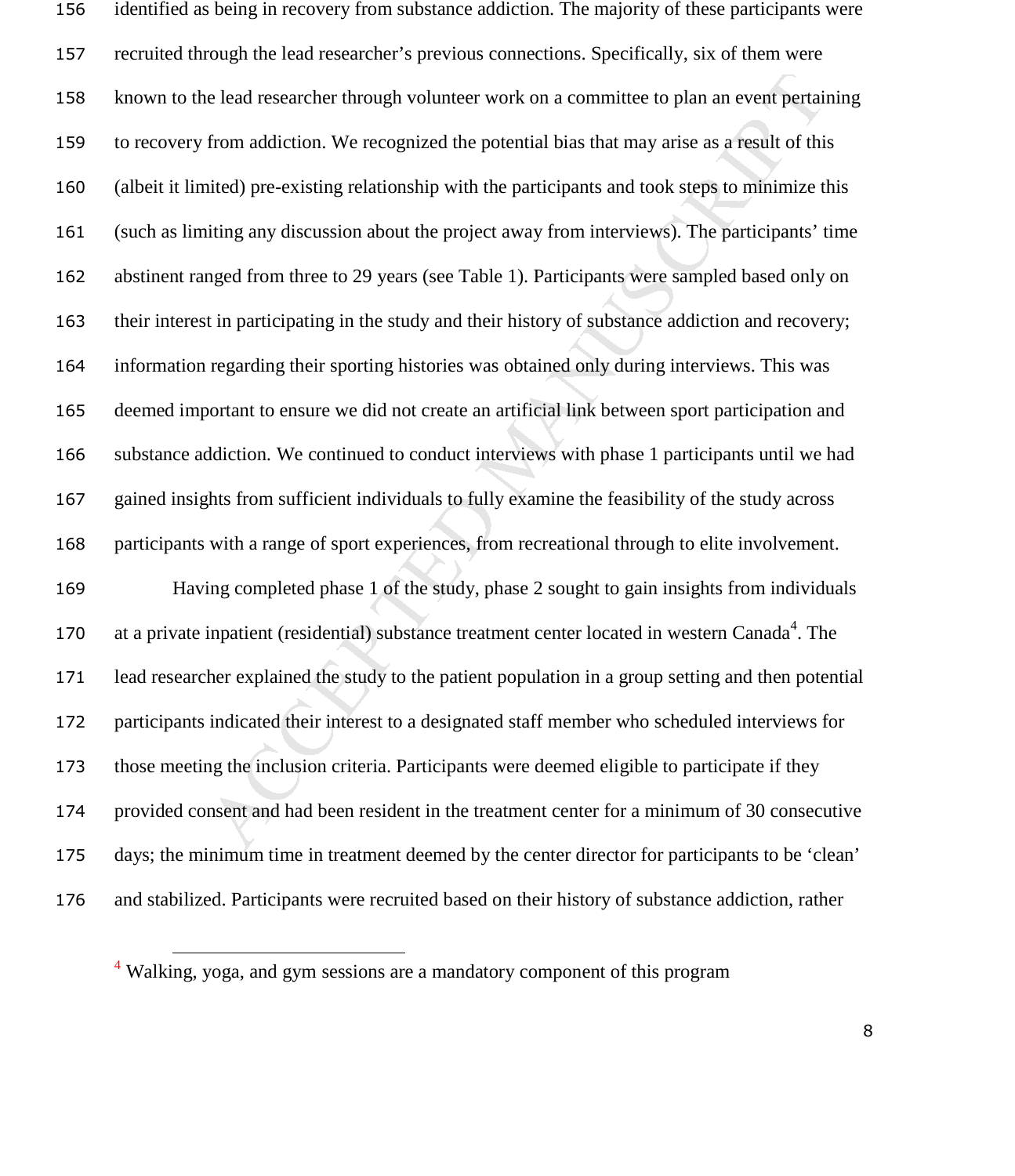| 178 | participation or non-participation in sport on the development of substance addiction. This was     |
|-----|-----------------------------------------------------------------------------------------------------|
| 179 | deemed important to ensure that the identification of mechanisms or contexts related to sport       |
| 180 | engagement and the outcome of substance addiction was not forced. However, all of the               |
| 181 | participants had engaged in some form of sport, with their level of involvement ranging from        |
| 182 | limited or sporadic frequency to very high-level competition including professional sports.         |
| 183 | Counselors were also personally invited to participate by the lead researcher as a means of         |
| 184 | expanding our general understanding of the role of sport in substance addiction and to triangulate  |
| 185 | insights from the patients. In total, 13 people in active recovery and one counselor were included  |
| 186 | in phase 2. The patient group included Canadians from across the country, eight of whom were        |
| 187 | men and five women ranging in age from 20 to 59 years who had resided at the center for a           |
| 188 | minimum of 30 consecutive days (the average length of stay at the center is six to eight weeks).    |
| 189 | Several counselors had agreed to be interviewed, however, logistical issues resulted in only one    |
| 190 | being available during the data collection period. See Table 1 for further details.                 |
| 191 | ***** Insert table 1 here *****                                                                     |
| 192 | <b>Data Collection</b>                                                                              |
| 193 | Following approval by a University Research Ethics Board, participants for phase 1 were             |
| 194 | contacted by email or telephone. They were provided with a brief description of the research and    |
| 195 | invited to participate. All agreed and interviews were arranged. After obtaining informed consent,  |
| 196 | semi-structured interviews began with a broad question, asking participants to tell the interviewer |
|     | $\sqrt{2}$ and $\sqrt{2}$ 11 1 $\sqrt{2}$ 10 $\sqrt{2}$ 10 $\sqrt{2}$ 10 $\sqrt{2}$ 10 $\sqrt{2}$   |

### **Data Collection**

Following approval by a University Research Ethics Board, participants for phase 1 were contacted by email or telephone. They were provided with a brief description of the research and invited to participate. All agreed and interviews were arranged. After obtaining informed consent, semi-structured interviews began with a broad question, asking participants to tell the interviewer about themselves (e.g., please can you tell me about yourself). The focus then shifted towards their engagement in sport (e.g., What was your previous experience with sport), their substance use (e.g., I am interested in knowing about your substance use, please can you tell me how it started and what influenced your continued use?) and their perceptions of any links between sport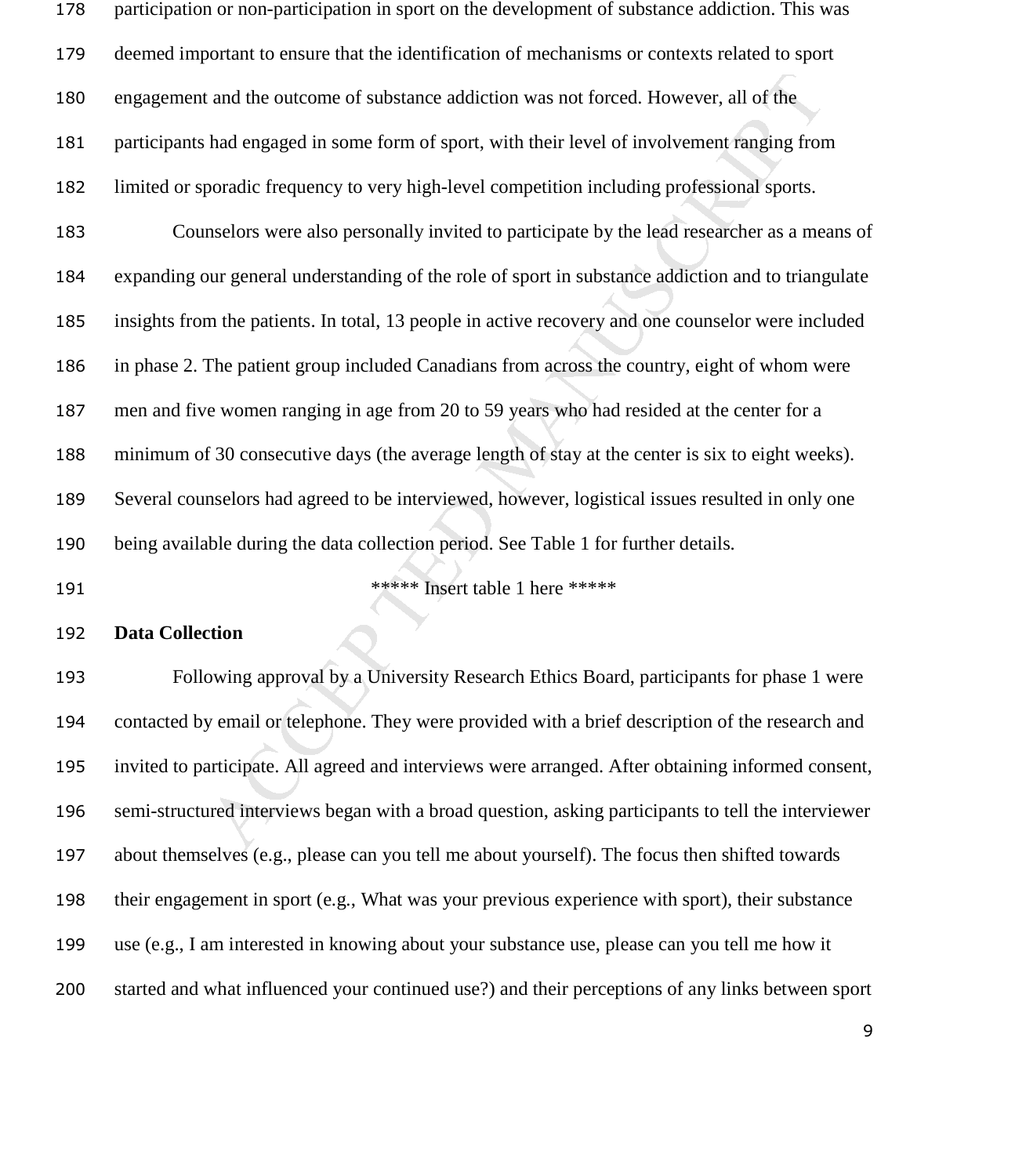| 202 | questions, participants were asked to provide any further information on either sport or substance   |
|-----|------------------------------------------------------------------------------------------------------|
| 203 | use). The duration of the interviews ranged from 48 to 106 minutes ( $M = 64$ mins, $SD = 20$ mins). |
| 204 | The interviews from phase 1 were fruitful in providing data to address all areas of interest         |
| 205 | and highlighted the feasibility of examining this topic. Given the depth and detail of the stories   |
| 206 | provided by the participants in phase 1 it was decided to proceed to phase 2 of the study and        |
| 207 | subsequently to include data from both phases in the overall data set. In phase 2, the semi-         |
| 208 | structured interviews followed the same structure as those from phase 1. The duration of the         |
| 209 | interviews for phase 2 ranged from 35 to 80 minutes ( $M = 52$ mins, $SD = 15$ mins).                |

#### **Data Analysis**

interviews from phase 1 were fruitful in providing data to address all areas of in<br>the dthe feasibility of examining this topic. Given the depth and detail of the stor<br>the participants in phase 1 it was decided to proceed Immediately following each interview, the lead researcher transcribed the recordings verbatim, removed all identifying information, and initiated analysis. There is no single analytic method recommended for RE research. In fact, there is very little instruction available beyond creating a design to suit the proposed theories and the available data (Pawson & Tilley, 2004). With the goal of RE research being to identify general patterns of contexts and mechanisms, the decision was made to utilize Miles and Huberman's (1994) data analysis procedures as these are embedded within critical realism and provide clear explanations of linking themes across participants to identify patterns. Initially lower order categories were identified, which were then grouped into higher order themes and, after much deliberation, allocated as mechanisms or contexts based on the definition of these two elements. The data were then placed within a data matrix of contexts and mechanisms to allow for comparisons across all participants. The identification of patterns across participants allowed for the development of a visual display illustrating the contexts and mechanisms for different groups of participants.

#### **Methodological Rigor**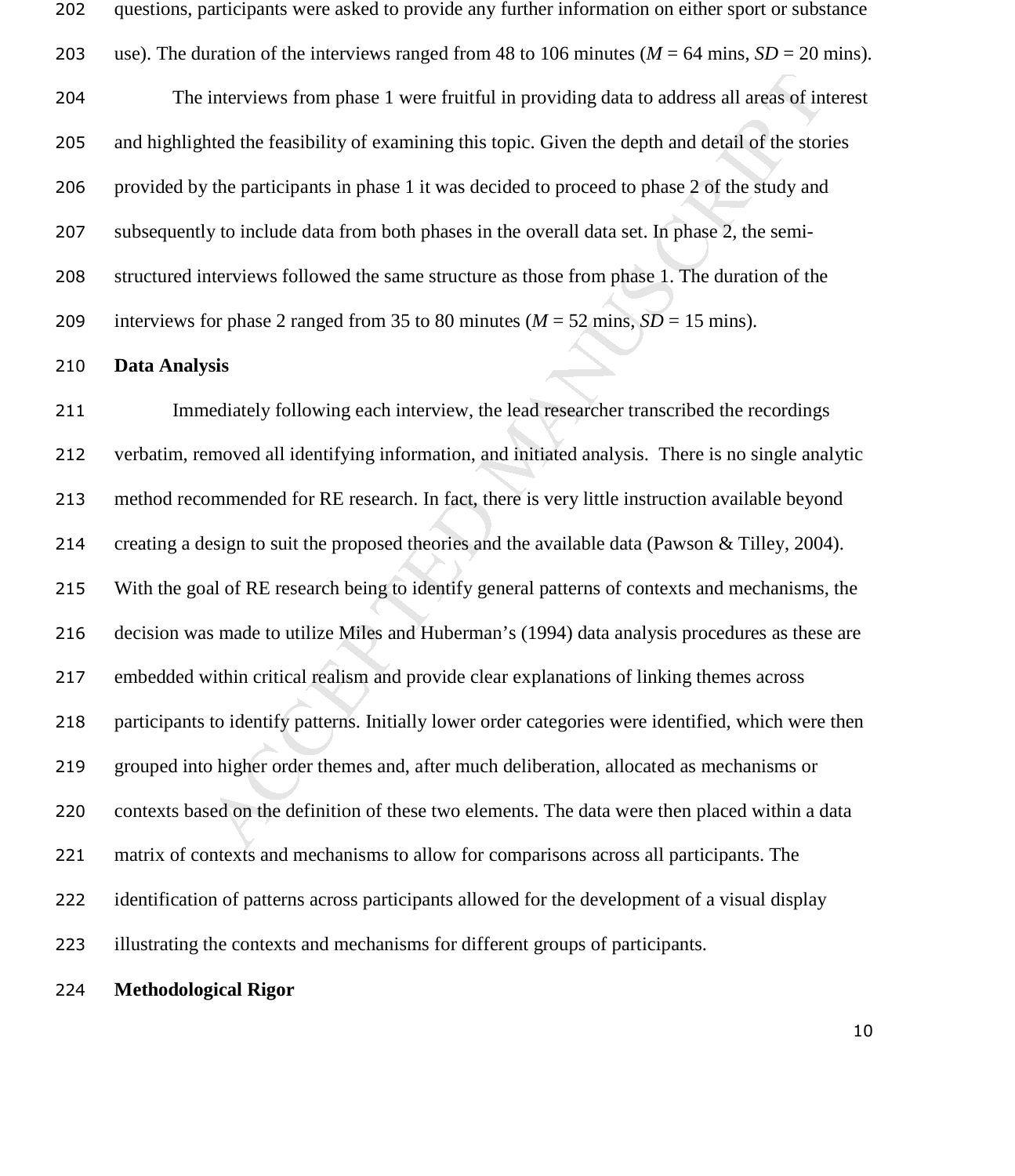evaluate thoughts and feelings about the information being gathered (Jasper, 20<br>to ensure that the emerging patterns were reflective of the data rather than the<br>preconceptions. Although this reflective journal was not shar throughout data collection and analysis by the lead researcher who conducted all of the interviews. This journal enhanced the interviewer's self-awareness; facilitating an internal dialogue to evaluate thoughts and feelings about the information being gathered (Jasper, 2005) and helped to ensure that the emerging patterns were reflective of the data rather than the researcher's preconceptions. Although this reflective journal was not shared with the research team, the lead researcher regularly discussed the data and emerging themes with other experienced researchers, and considered the convergence of the patterns with previous personal experiences interacting with a family member and several acquaintances (not including the participants in phase 1) in recovery from addictions to ensure that personal experiences were not being forced onto the data. Finally, data analysis began prior to completion of the data collection creating an awareness of emerging categories, which informed subsequent interviews. The interview with the counselor also provided additional understanding to the participants' stories and allowed for examination of the emerging patterns.

#### **Results**

All of the participants had engaged in some form of sport and many perceived a link between participation in sports and substance use; some participants viewed substance use as an integral part of particular sports environments. On examining the data, participants were allocated into four groups based on their sporting history: 1) limited sport backgrounds, 2) recreational sports, 3) competitive athletes who continued to engage in some sport, and 4) competitive athletes whose sport participation was terminated. Group 1 included four participants who had only casual exposure to sports, an outcome that they each attributed to their family's low socio-economic status. Three of the four were from phase 1 and the fourth was from phase 2. Group 2 included three participants who began recreational sports as young children but dropped out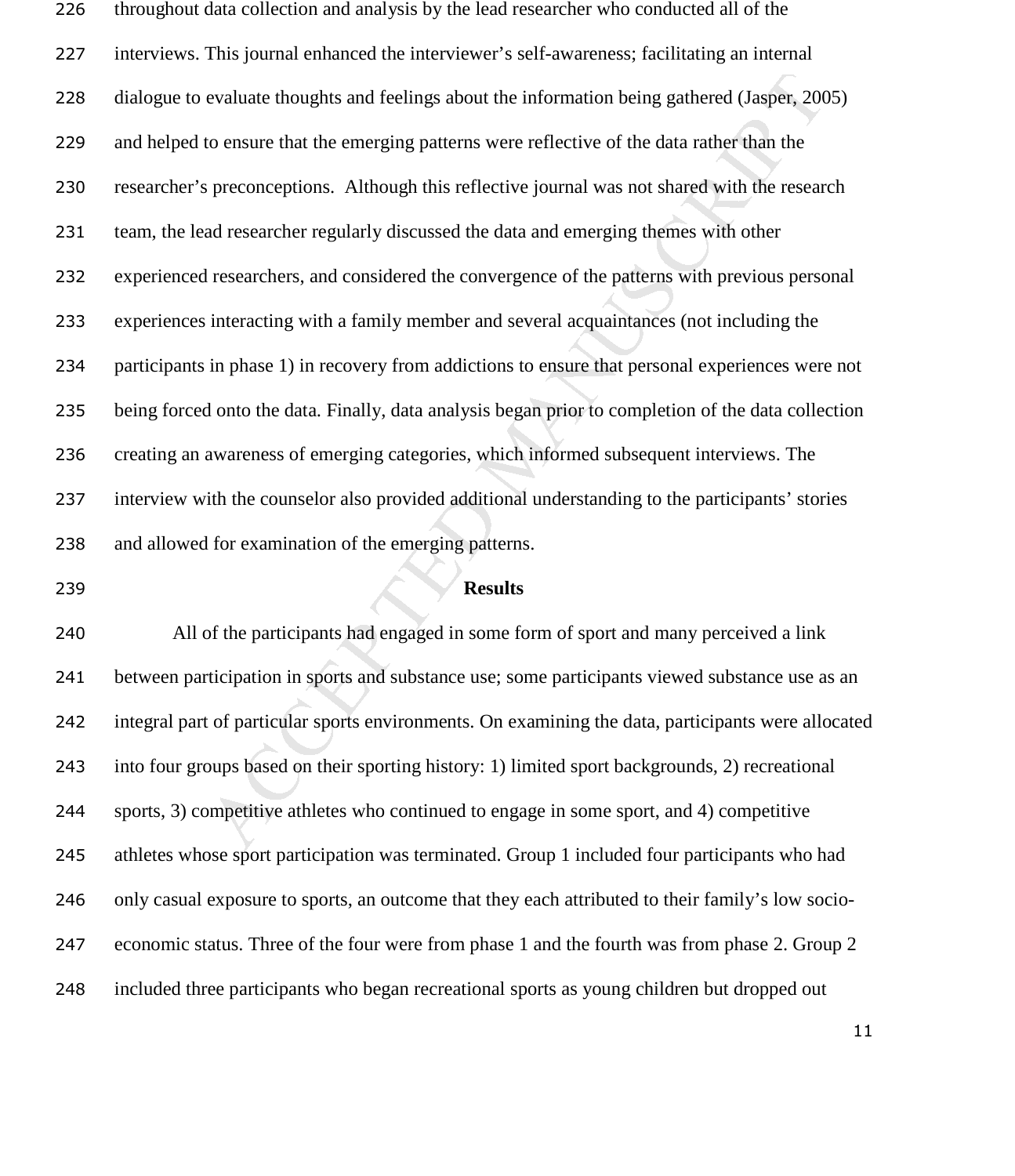| 250 | participants were involved in competitive sports and their sport involvement was a very             |
|-----|-----------------------------------------------------------------------------------------------------|
| 251 | important part of their lives. Group 3 and 4 participants were very similar in their sport          |
| 252 | involvement, but the participants in Group 4 (seven in total) experienced the termination of their  |
| 253 | sporting careers/involvement whereas individuals in Group 3 continued to maintain some sport        |
| 254 | involvement.                                                                                        |
| 255 | Following the allocation of participants across groups, we then examined the specific               |
| 256 | contexts and mechanisms that appeared to influence substance use in each group. The specific        |
| 257 | contexts (e.g. broader structures/circumstances, such as values, norms, and social rules, effecting |
| 258 | populations; Kazi, 2003) and mechanisms (e.g., individual steps/decisions/capacities that lead to   |
| 259 | regular patterns of behavior; Pawson & Tiley, 1997) that appeared to influence substance use are    |
| 260 | shown in Table 2 and are illustrated by group in Figure 1.                                          |
| 261 | *****Insert Table 2*****                                                                            |
| 262 | *****Insert Figure 1*****                                                                           |
| 263 | <b>Contexts</b>                                                                                     |
| 264 | The contexts (i.e. circumstances) that appeared to activate the mechanisms leading to               |
| 265 | substance use were; 1) Familial history, stability, and illness, 2) perceived acceptability of      |
| 266 | alcohol, 3) school restrictions and social atmosphere, 4) sport culture, demands, and expectations, |
| 267 | and, 5) termination of sport involvement.                                                           |
| 268 | 1. Familial history, stability, and illness. The predisposition to addiction is thought to be       |
| 269 | genetic, which can significantly influence the decision to use substances, participants' reactions  |
| 270 | to them, and the development of addiction. Genetic risk was evident in the family histories         |
| 271 | described by 19 of the 20 participants where the extent of substance addiction ranged from one      |
| 272 | parent or grandparent to multiple relatives on both sides of the family. At the treatment center    |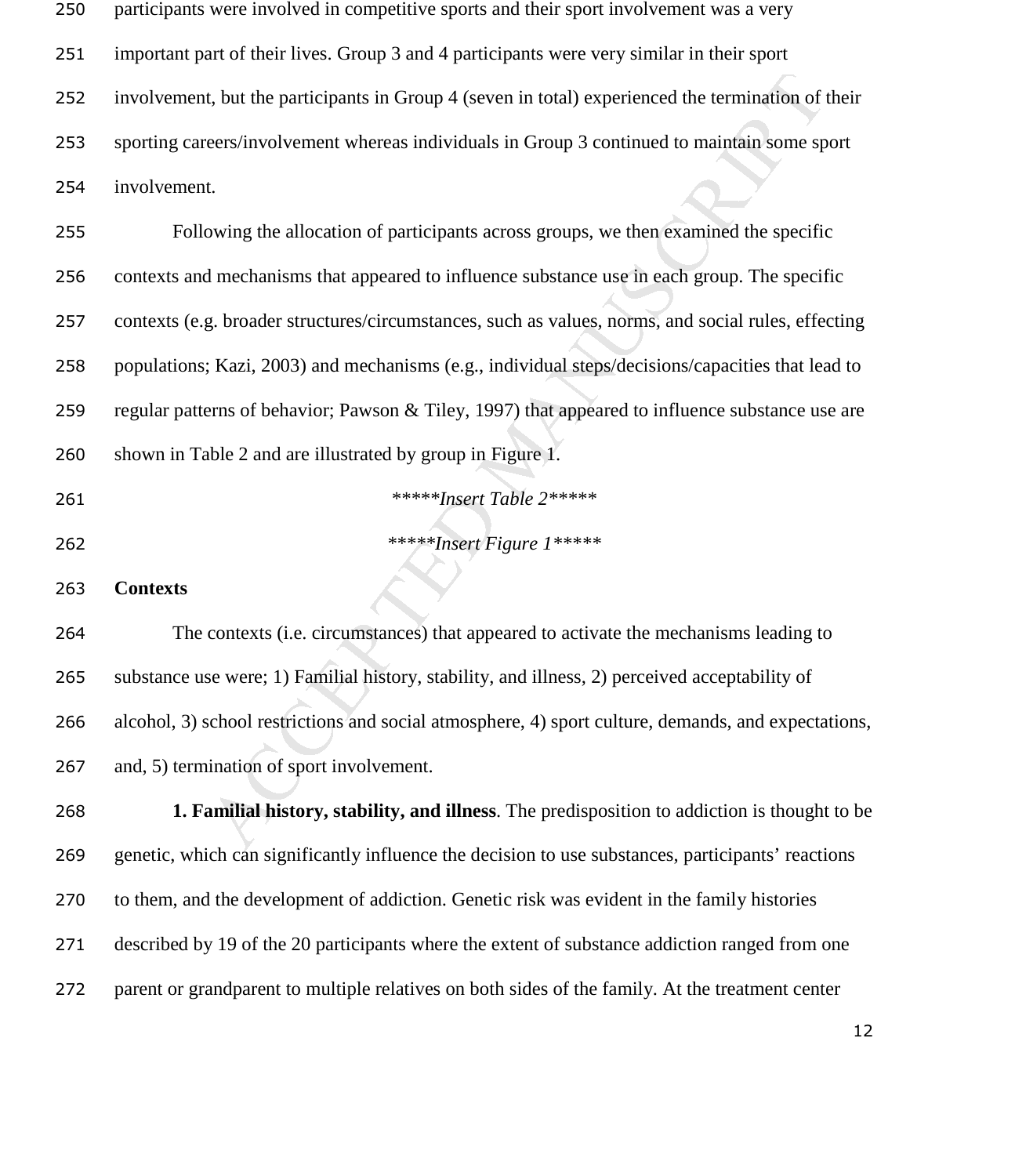that, anecdotally, a physician on staff said that when a patient cannot describe a family member

|  |  |  | 275 with an addiction, they have not looked hard enough. |
|--|--|--|----------------------------------------------------------|
|--|--|--|----------------------------------------------------------|

| 276 | In addition to a perceived genetic influence, participants also pointed to certain elements          |
|-----|------------------------------------------------------------------------------------------------------|
|     |                                                                                                      |
| 277 | in their family that they thought contributed to the development of their substance addictions. For  |
| 278 | many participants, witnessing their families' substance use (beyond alcohol) created a context       |
| 279 | where substance use could be initiated. For example, participant 3 explained his experience:         |
| 280 | I guess it was also a bit of glamour that I seen with it [selling drugs], cause when my              |
| 281 | cousin was selling, I seen all the different girls he had, and I seen the money that he had,         |
| 282 | and I seen that carsI seen the different cars he would have, right.                                  |
| 283 | Participant 5 attributed his initiation of substance use to his desire to spend time with his        |
| 284 | mother's boyfriend. He shared:                                                                       |
| 285 | She's [mom] an alcoholic so there's lots of parties and stuffI visited my mom, one of                |
| 286 | the boyfriends whohe was around for the longestturns out he was a crackhead living                   |
| 287 | in a crack denso I'd rather spend time with him just doing whatever he's doing, than                 |
| 288 | not spending time with him.                                                                          |
| 289 | Constant change or instability in the family, as pointed to by Participant 5, was also identified by |
| 290 | some participants as contributing to substance use. For example, Participant 3's interview began     |
| 291 | with him talking about his mother coming to take him to live with her once again, away from the      |
| 292 | home with his stepfather. His reaction to the new environment, combined with easy access to          |
| 293 | substances, led to his substance use:                                                                |
| 294 | It [substance use] wasn't at school; it was actually with my own family. Cause ahwhen                |
| 295 | my mom came to [province] to pick me up and bring me back to [city]  and [pause]                     |
| 296 | when I was introduced to [city], not only am I a country kid introduced to the city and I'm          |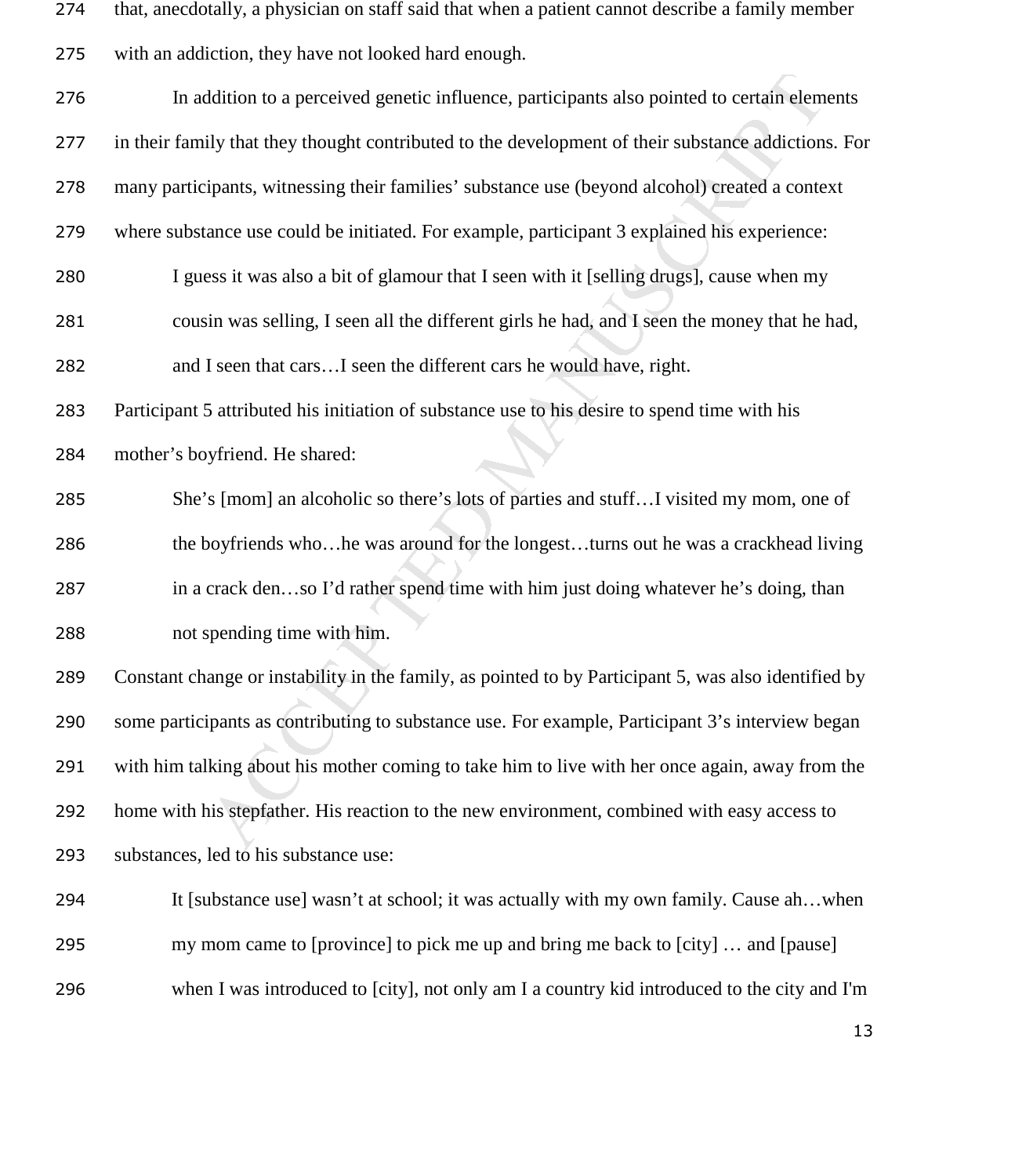| 298 | have no friends here; it's all brand new. It was very scary, very intimidating. And then to          |
|-----|------------------------------------------------------------------------------------------------------|
| 299 | find my mom's household as soon as we walked in, it was a party houseShe would leave                 |
| 300 | for days on end, she would be drinking, she'd come back piss drunk.                                  |
| 301 | In addition to the fear and intimidation participants could experience as a result of                |
| 302 | instability in family relationships, uncertainty and unpredictability associated with mental illness |
| 303 | was also discussed by a number of participants as contexts that encouraged their use of              |
| 304 | substances. Participant 7, who as an adult was diagnosed with anxiety disorder and depression,       |
| 305 | provided one example of mental illness in a family and its impact on his substance use:              |
| 306 | the easiest place to start with would be 13. Um, I remember the first time I used drugs              |
| 307 | that my mother had attempted suicide the day before and had been taken away to a, the                |
| 308 | hospital in an ambulance and was placed in intensive care and we didn't know whether                 |
| 309 | she was going to live or die. And I was, I had to go to school. I also had to tell my                |
| 310 | [younger] brother and sister what happened, um                                                       |
| 311 | Finally, for some participants, growing up in a family environment in which they                     |
| 312 | experienced verbal and physical abuse also appeared to be a significant contributor to their use of  |
| 313 | substances. For example, when describing why she began using substances Participant 5 said,          |
| 314 | "my mom was very emotionally abusive, emotionally, mentally and physically abusive to                |
| 315 | me" While Participant 16 shared:                                                                     |
| 316 | Ah, I wouldn't say he [father] would get angry, but he would definitely criticize me a lot,          |
| 317 | to where it really bothered me. Cause I was young and I wanted to be as good as the other            |
| 318 | [soccer] players, and when he criticized me he would bring up how good the other players             |
| 319 | were. And that's my dad, so I took that really hard and it would make me super angry,                |
| 320 | very angry.                                                                                          |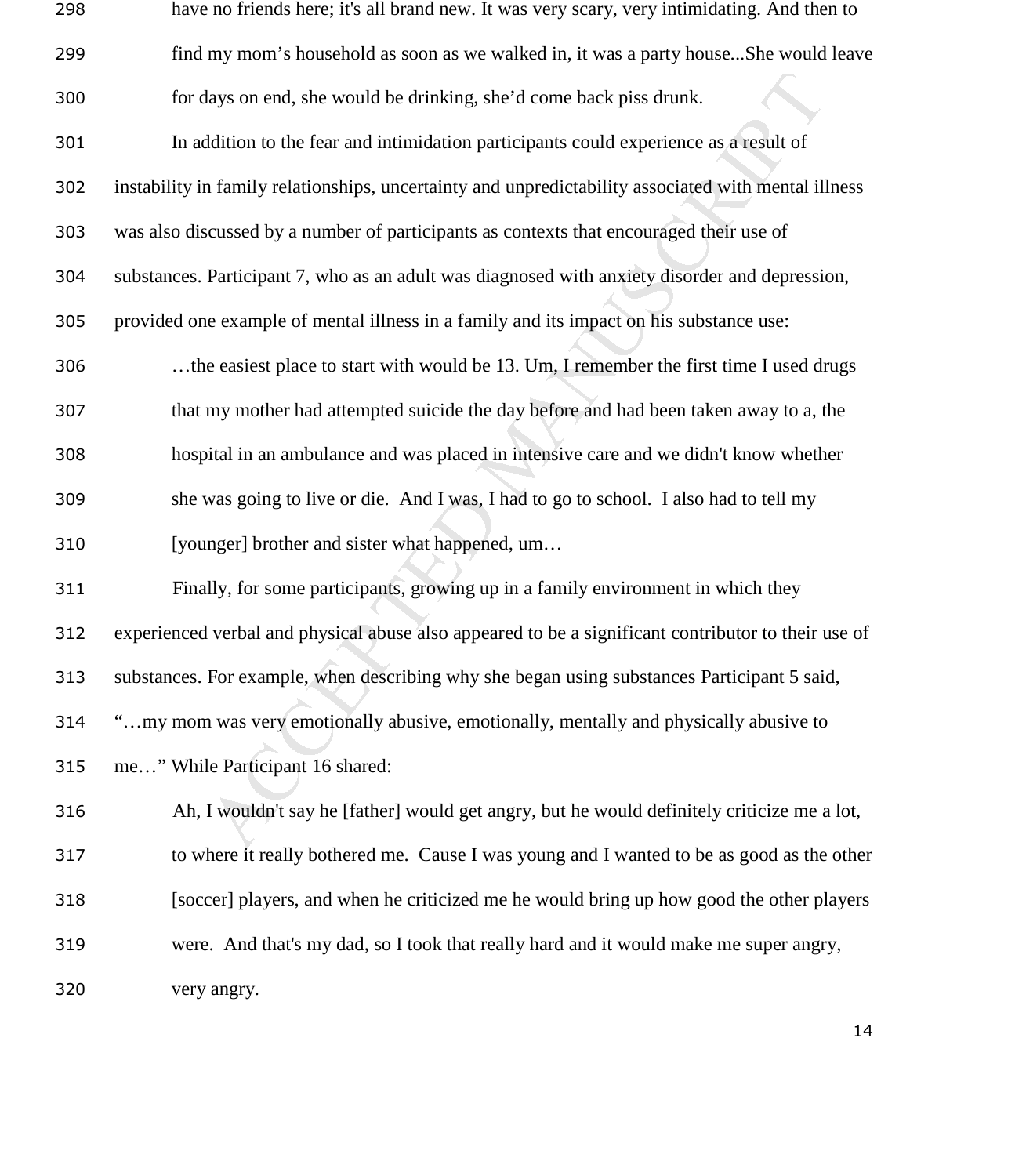development of their substance addiction and their journeys to recovery, with multiple overlapping and interrelated factors combining to create a context in which participants, in retrospect, perceived their substance use as almost inevitable.

between their substance use as almost inevitable.<br>
ereceived acceptability of alcohol. In addition to the genetic and family influence<br>
bove, the participants described a perception that alcohol consumption was accept<br>
ens **2. Perceived acceptability of alcohol**. In addition to the genetic and family influences described above, the participants described a perception that alcohol consumption was acceptable in their homes and their society, as Participant 2 shared, … "it's [alcohol] such a socially acceptable thing in [province], as well as with my family." This acceptance of alcohol subsequently created an environment in which participants felt comfortable consuming alcohol, often from a young age. For example, Participant 10 was exposed to alcohol as a child, although he did not abuse it until many years later. As he said, "I had my first drinks when I was, oh probably 6 or 7, I'd have a glass of wine at dinner." For Participant 20, her experience of drinking also started early and was accepted and encouraged by her family. As she said: It was how was raised, I'd been drinking since I was 13, it's normal nobody's ever said anything to me about it, right?...This is how you live, this is life this is real, right, it's, it's fine. …At 12 I was actually going to this bar. And it's funny, well not funny but it is funny, because my dad would drive me there, knowing full well that I was going to drink and get drunk and dance and so he would drive me there and pick me up at midnight. Most of the participants perceived that alcohol was acceptable in their homes because they witnessed their parents or other family members enjoyment while using it and some were encouraged or supported to drink themselves. Having observed the acceptance of alcohol in their homes it was deemed unsurprising by the participants that it was the substance most abused by individuals.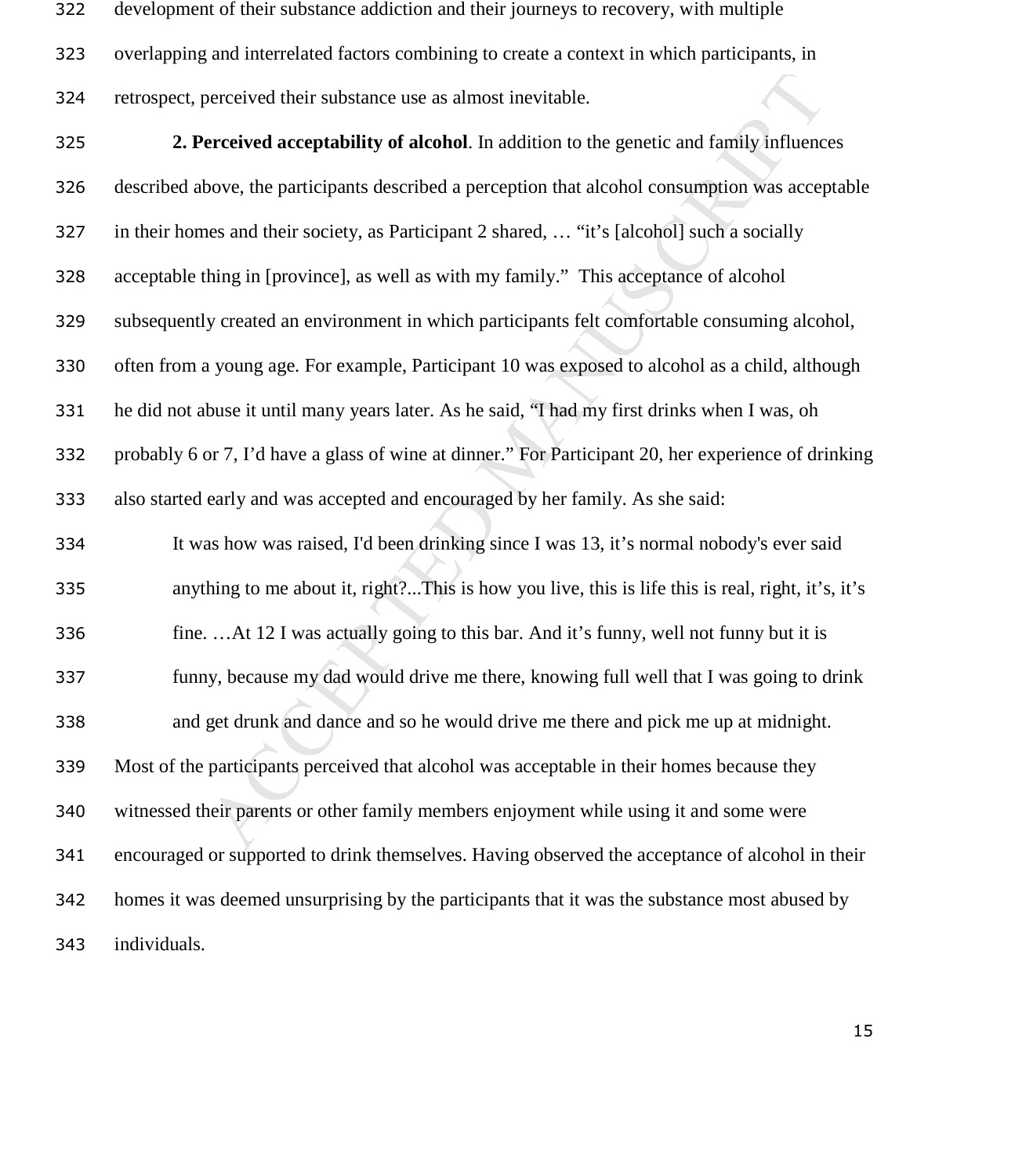| $\overline{345}$ | participants describing the implicit expectation of alcohol consumption on their sports teams. For |
|------------------|----------------------------------------------------------------------------------------------------|
| 346              | example, Participant 16 described the drinking culture in his hockey team:                         |
| 347              | For senior men's hockey that I just recently started playing last year, um, drinking was a         |
| 348              | big part of it, actually. Like, after the games there would be a big cooler full of beer and       |
| 349              | on bus trips we'd drink on the bus the whole way back.                                             |
| 350              | Similarly, Participant 20's comments were indicative of the stories shared by many participants,   |
| 351              | when she explained, "it [drinking] was what we did, it, it went hand in hand with baseball. You    |
| 352              | didn't play ball without drinking, and you didn't drink without playing ball." Such social         |
| 353              | acceptance of alcohol not only appeared to set the stage for future alcohol use and abuse but its  |
| 354              | integration into so many facets of society subsequently created a challenge for those wanting to   |
| 355              | live without it. Overall, acceptability of alcohol, as well as genetic, and family influences were |
| 356              | the largest contributing contexts to substance use among participants in groups one and two.       |
| 357              | 3. School and social atmosphere. Beyond the perceived acceptability of alcohol, all of             |
| 358              | the participants indicated that they were exposed to substance use (beyond just alcohol) in their  |
| 359              | school years and that, depending upon the structure and social atmosphere, school could enhance    |
| 360              | or reduce their likelihood of using substances. The positive influences (i.e., preventing or       |
| 361              | reducing substance use) of school were seen in very strict or very structured environments.        |
| 362              | Participant 10 mentioned that his boarding school environment was strict and was successful in     |
| 363              | curtailing his substance use. Another participant, Participant 8 described a school environment he |
| 364              | attended for one term to which he attributed to his temporary termination of drug use:             |
| 365              | And ah, everyone that I know, that has gone through it [school based outdoor education             |
| 366              | program], like, I know hundreds of people that have gone through it, everyone says the             |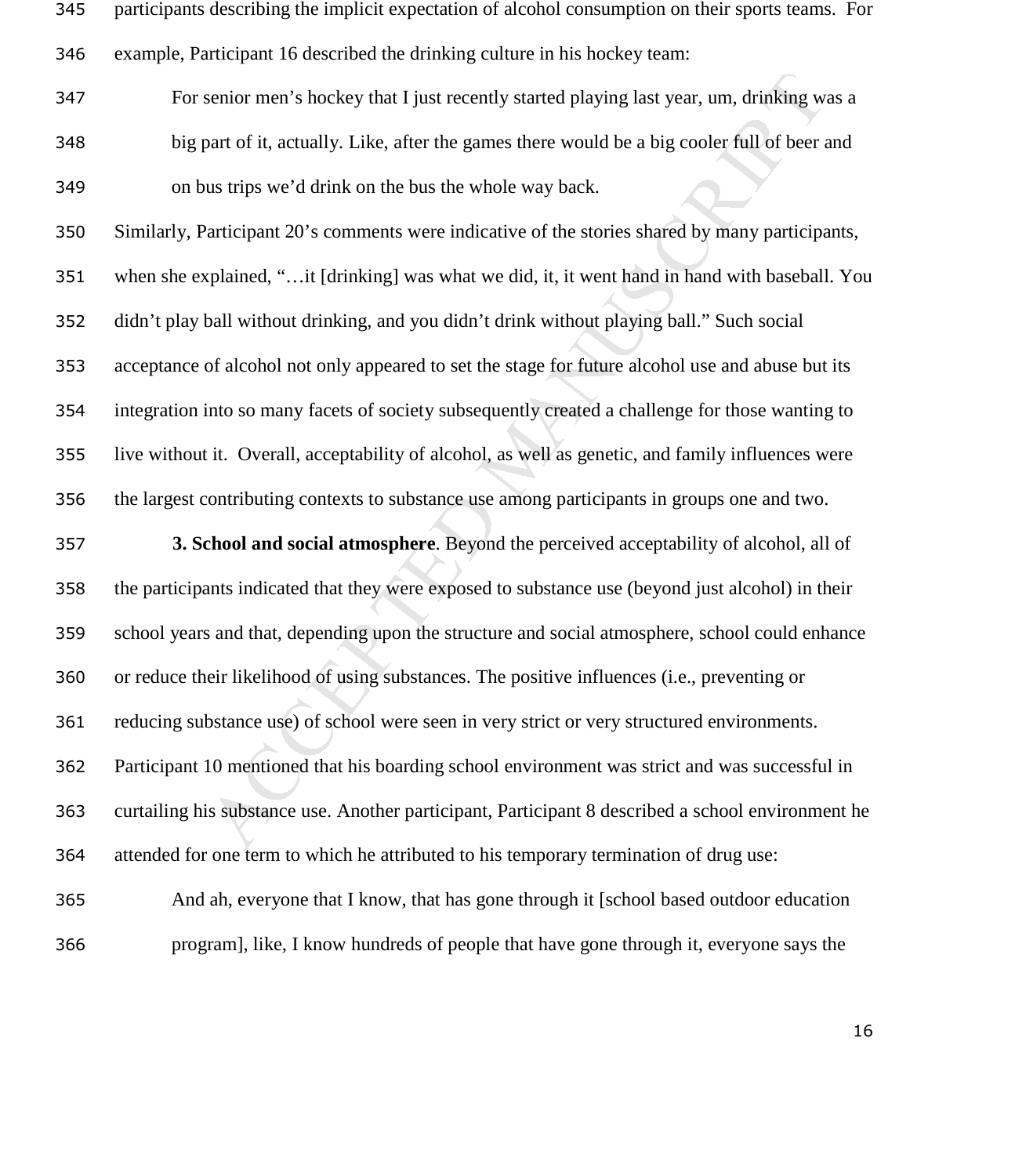drinking, everyone stopped.

He went on to say that upon returning to the regular school environment, he also returned to his substance using behaviors.

sing behaviors.<br>
we commonly described were participants' experiences of attending schools with<br>
and seemingly low levels of supervision, which enabled them to begin to use<br>
Participant 14 moved from a private school to a More commonly described were participants' experiences of attending schools with fewer restrictions and seemingly low levels of supervision, which enabled them to begin to use substances. Participant 14 moved from a private school to a public high school and offered the following comparison: …when I went to the high school, um, which was a public school, there was a lot more leeway and bigger classes and not as much checking in and you know, I kind of took

advantage of that.

In taking advantage of this leeway, some participants sought out other like-minded individuals

who were using substances, and such substance use subsequently became part of the participants'

social circles. For example, Participant 2 described the impact of new friends after moving from

(a smaller, more regulated) elementary school to junior high school:

By about, I think it was, in grade 8 was the first time I had smoked pot…it was cause all the people I was hanging out with…starting in grade 8, I started hanging out with a new group of friends, the cool kids.

Consequently, within their social circles, participants perceived the use of substances as desirable in enhancing their social status and subsequently prompting their continued substance abuse:

I'm not really proud of it, but I was the one drug dealer, that was the only drug dealer that

- was at that high school for that whole time that I was there. So, I accumulated a lot of
- friends, but they weren't friends, they were more of, more ah, more associates than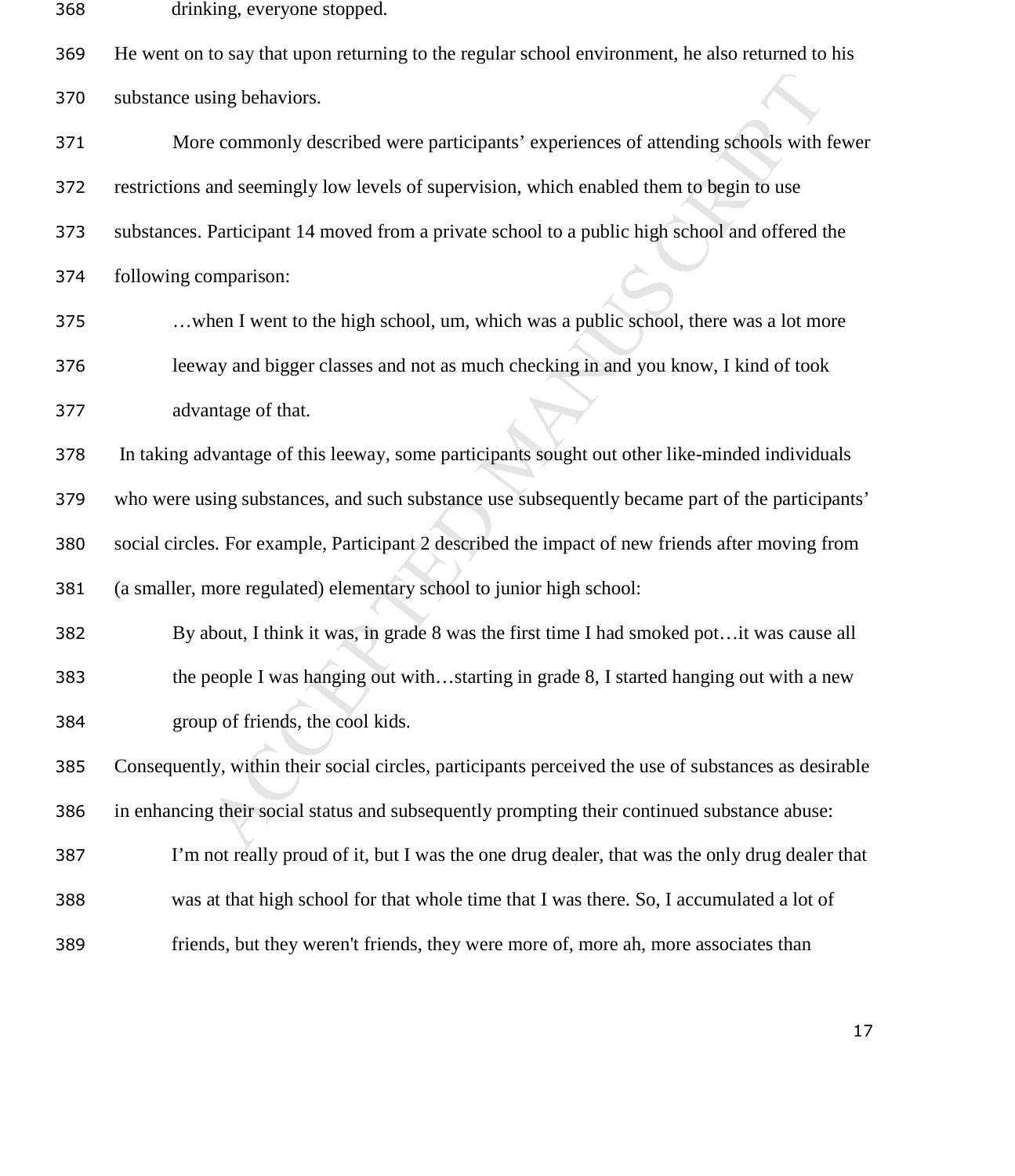- Interest of the school culture was perceived to facilitate substance use and it was the net context for those in Group 2.<br> **Context for those in Group 2.**<br> **Context for those in Group 2.**<br> **Context for those in Group 2.**<br> made the soccer team, that's how I made high school hockey team. With the exception of attendance at private schools or the outdoor education program described by Participant 8, the school culture was perceived to facilitate substance use and it was the most influential context for those in Group 2. **4. Sport culture, demands, and expectations**. The participants in Groups 3 and 4 were influenced by the same contexts as those in Groups 1 and 2. However, they also focused upon the elements of sport culture that they felt contributed to the development of their substance
- addictions. Specifically, many participants in Groups 3 and 4 emphasized the sport culture of socializing and recognition, along with the physical demands and expectations, as encouraging
- their use of substances. Participant 16 explained:
- I did a little bit of drinking as well in the Bantam level [hockey] which is well, which is
- 14, 15. …Um, I was introduced to ecstasy first by some of the hockey friends actually and ah, it kinda picked up from there. I tried cocaine when I was drunk one time and ah I really liked it…

He further explained:

with substances at age 16:

It [substance use] was definitely passed down because you feel like you have to live up to the older guys' expectations, there's a 3-year gap in between… we'd always be invited [to parties] and we really tried to live up to the, to the standards they were setting. Encouraging substance use was not exclusively the domain of peers but included some adults in authority roles in sport. For instance, Participant 1 described his experience of being rewarded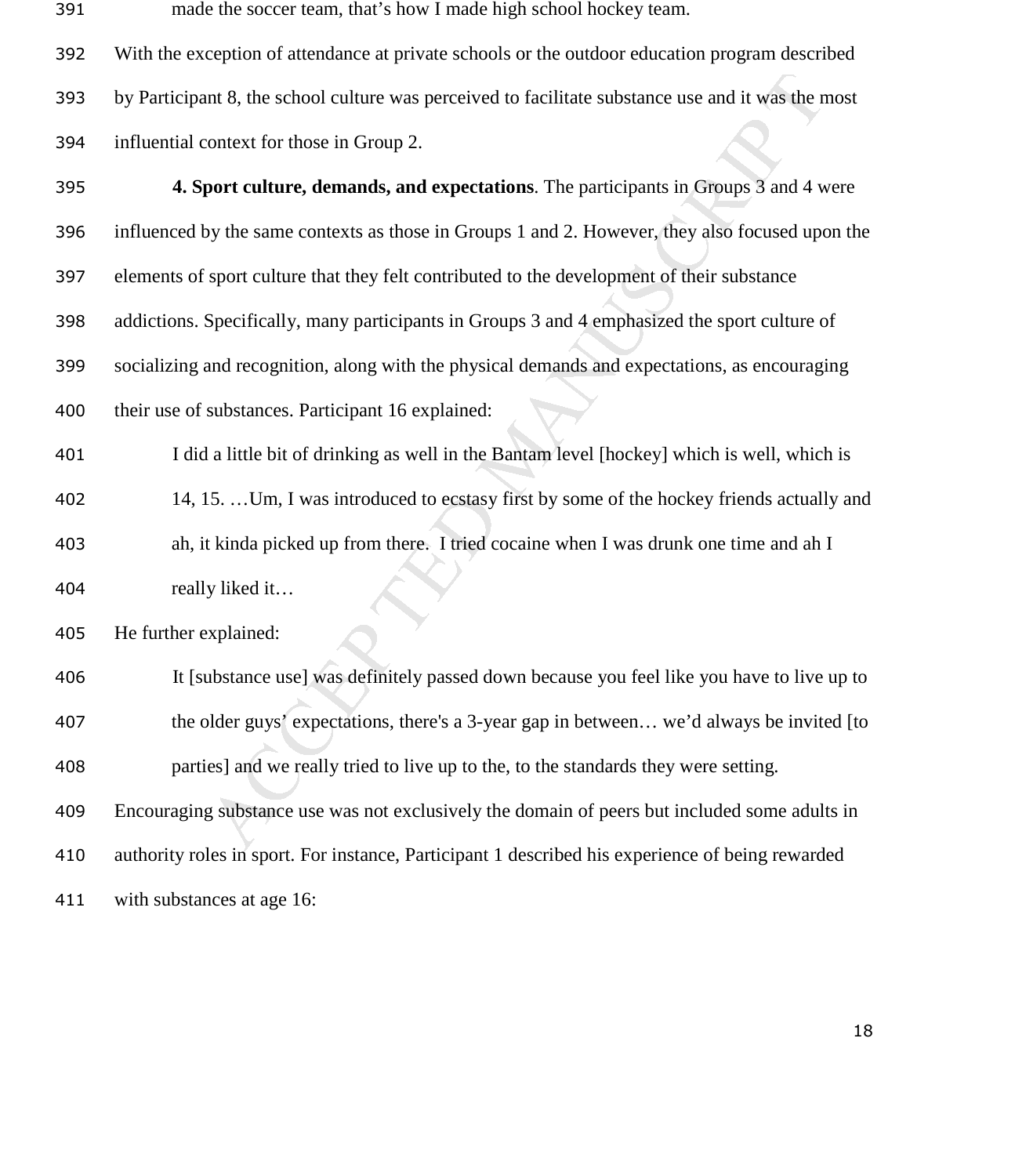| 413 | he brings a bunch of girls on the bus and drugs, you know pot, cocaine. I mean, this is,               |
|-----|--------------------------------------------------------------------------------------------------------|
| 414 | this is what they do to kids. Here you go, thanks for winning.                                         |
| 415 | Beyond the reward and recognition by team officials, Participant 1 also described his sense of         |
| 416 | importance as a professional hockey player outside the team environment, "You know the                 |
| 417 | lifestyle was greatpeople give you everything and you know you're basically a rockstar in the          |
| 418 | community that you're playing in." Participant 15 had a similar experience, explaining:                |
| 419 | That's another thing with, with hockey is, is you're very popular, and all the girls tend to,          |
| 420 | to attract, you get attracted, or they get attracted to you because you're new in town,                |
| 421 | you're not from around there, you're new like um.                                                      |
| 422 | For these participants, living this "rockstar" lifestyle often included receiving money from fans,     |
| 423 | drinking large amounts of alcohol and using substances, which consequently developed into              |
| 424 | addictions. As Participant 9 explained, even as a member of the high school hockey team, "we           |
| 425 | always fit in at parties and stuff, like it was a hockey team right, so we were kinda like the life of |
| 426 | the party and I, it just came hand in hand with drinking and substance abuse."                         |
| 427 | In contrast to the partying and socializing, for many participants the physical demands                |
| 428 | and expectations placed on them to engage in certain behaviors when competing also encouraged          |
| 429 | substance use. For example, one participant attributed his substance addiction to the trauma he        |
| 430 | experienced as a hockey player. Being taller and heavier than his peers, he was encouraged to use      |
| 431 | his size as a defensive player, he explained, "my life changed because of an incident on a             |
| 432 | hockey rink, I broke a kid's neck." The participant never recovered from the incident and was          |
| 433 | overcome with emotion while sharing this story.                                                        |
| 434 | Fighting was an issue that was problematic for two other participants who, as hockey                   |
|     |                                                                                                        |

players, were expected to fight, but were not comfortable with this. Participant 1 shared: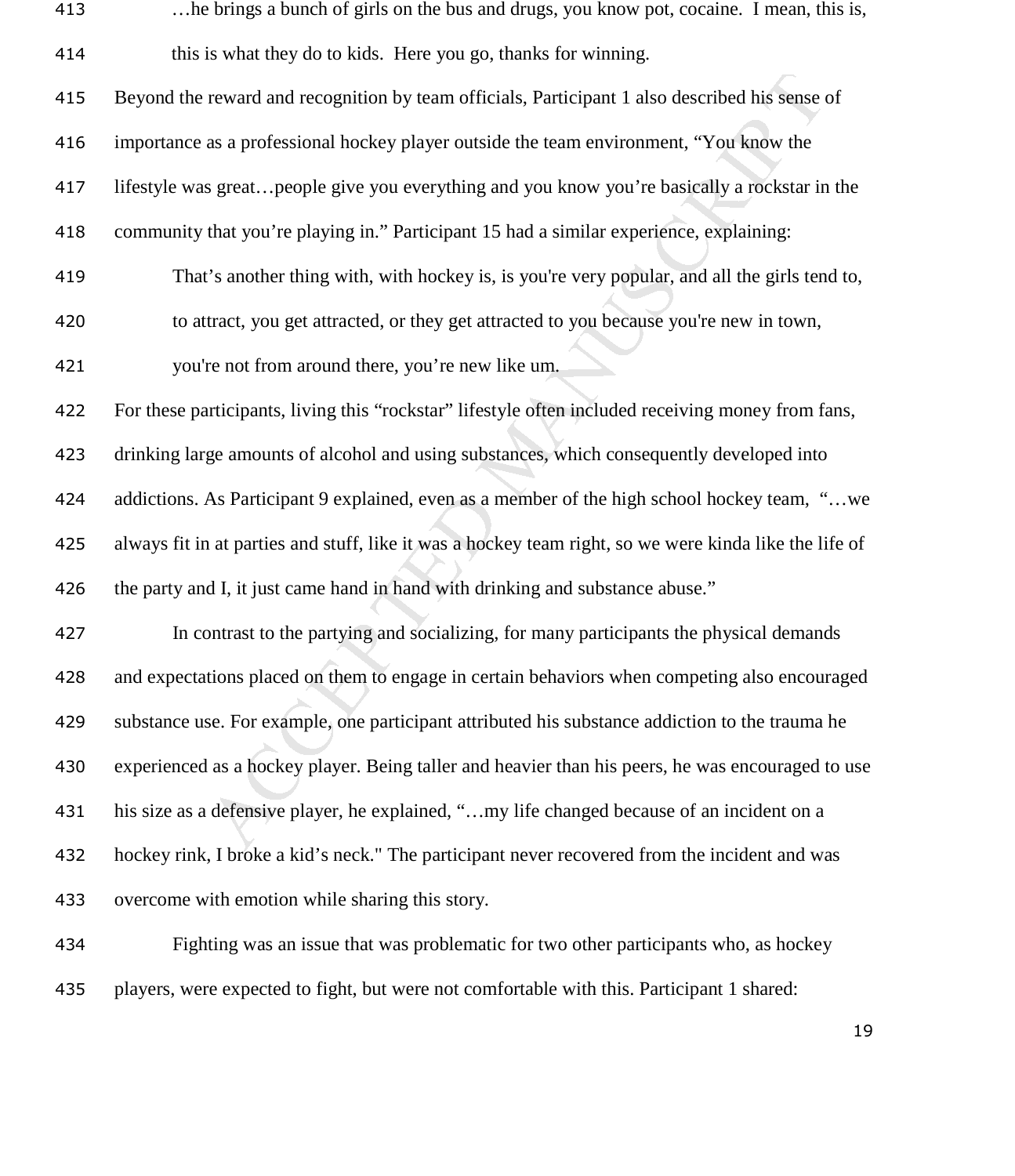| 437 | gosh I don't have to fight!" And he came over, and this was, ah, you know, I remember                |
|-----|------------------------------------------------------------------------------------------------------|
| 438 | like yesterday he came over and he dropped his gloves and I just looked at him and I just            |
| 439 | feared for my life. I was just, "oh my gosh, what do I do?". Cause he, I had never fought            |
| 440 | before. And just out of fear, I just started doing and it came natural kind of to me. Like it        |
| 441 | just, I was scared, I was fighting out of fear and that was it.                                      |
| 442 | This participant went on to explain that he was financially rewarded for fighting so consequently    |
| 443 | he fought despite his intense fear. However, the long-term consequences for this participant were    |
| 444 | use and abuse of substances to enable him to fight and manage the physical and emotional toll        |
| 445 | fighting took on him. Such experiences are not unique, as the counselor shared:                      |
| 446 | One of more overpopulated, the over represented pro athlete that we get in here [treatment           |
| 447 | centre], ah, is NHL enforcers that had to fight for living. The absolute fear that they              |
| 448 | describe in their sessions with me, of their absolute, overwhelming anxiety, throwing up             |
| 449 | before they were going on the ice cause they knew they were going to fight some six foot             |
| 450 | eight giant on the other side, ah and then when that fear was, the only way they could get           |
| 451 | on the ice for some of them, was to literally be high while they were playing.                       |
| 452 | 5. Termination of sport participation. Generally, the participants who were competitive              |
| 453 | athletes devoted substantial amounts of time to their sports. When their participation was           |
| 454 | terminated, they reported being unable to resolve the end of their engagement and this appeared      |
| 455 | to leave them vulnerable to substance abuse. Substance use and abuse occurred to fill the void       |
| 456 | created by the loss of sport itself, their athletic identity, and for some, the loss of a connection |
| 457 | with the team. For example, Participant 6 explained that substance use was a consequence of          |
| 458 | ending her dance involvement:                                                                        |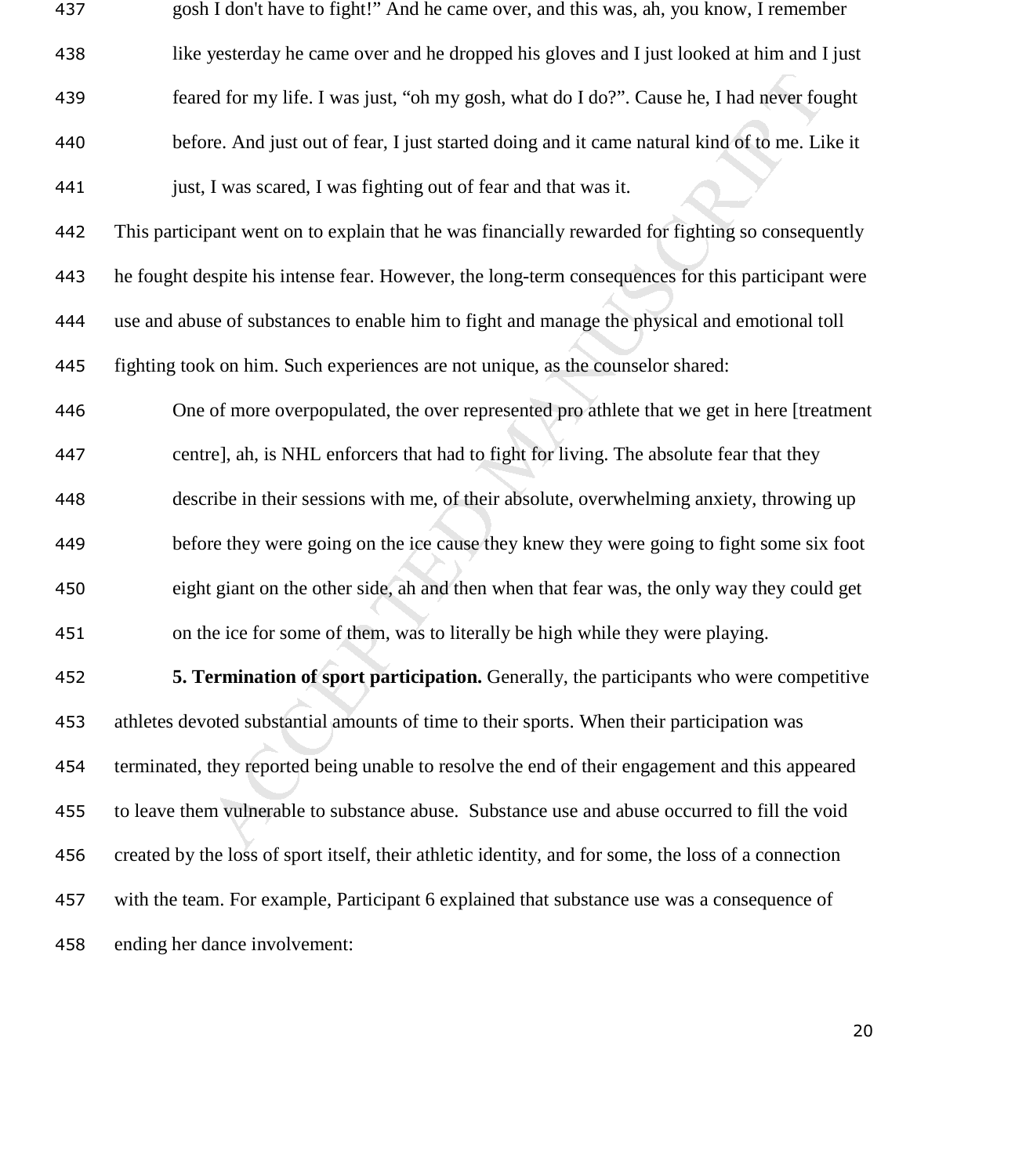stopped paying for my dance classes…for a long time it was my identity and I had to find something to replace it …

After a few years of sobriety, this participant continues to feel that she has not overcome the loss that followed the termination of her dance career and is still seeking a "new" identity.

Participant 10, who had been an international rower, described how the lingering effect of the termination of his sporting career, due to injury, contributed to his substance use. He had been exposed to alcohol from a young age but did not abuse it until an injury during high-school ended his rowing career:

years of sobriety, this participant continues to feel that she has not overcome the<br>d the termination of her dance career and is still seeking a "new" identity.<br>
Eipant 10, who had been an international rower, described ho …so that [injury] was kinda the end of my rowing… Yeah, I was his [coach] star, and then I just got thrown in the garbage. I basically, I don't know, I just, didn't want to have anything to do with anybody or anything…I remember watching the Olympics and seeing the men win the gold in the eight, and I cried...the loss of being a part of the team, a loss of a dream, cause ever since, like I said…Olympics was my goal. Ah that's all I dreamed about when I was younger, is I'm going to the Olympics.

Although this participant drank alcohol socially prior to his career ending injury, and described consuming a couple of beers following a regatta, his alcohol use escalated when he finished high school with no life plans and his only goal no longer attainable.

For Participant 4, his injury and subsequent substance use actually occurred while attempting to become accepted by his team. He had been bullied by most of his teammates who were two years older. After he scored his first goal, two of the boys made the attempt to befriend him and he took full advantage. Without a license, he joined them riding motorcycles and suffered serious injuries putting an end to playing sports: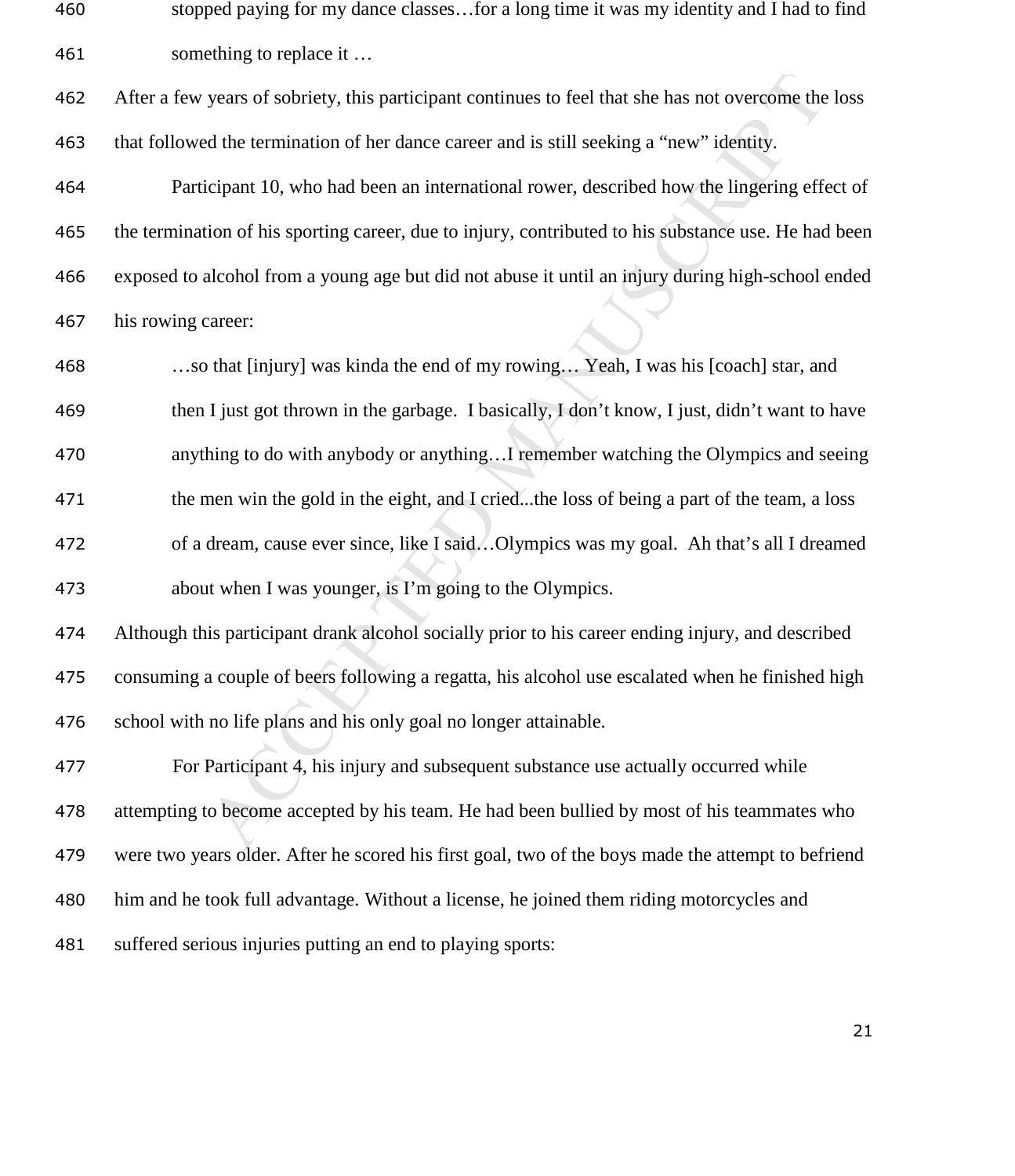| coma, the doctor turned around and told me outright ah, you may never walk again. And              |
|----------------------------------------------------------------------------------------------------|
| so being a hockey player from age 5 'til 13, to be told that, was like the end of life for me.     |
| It was ah a moment where the trauma took me into um really not seeing a future. And ah,            |
| at the same time they were pumping me full of morphine and Demerol and codeine over                |
| the period of about 18 weeksAnd ah, so I'm, I wanted to be in the NHL, that was the                |
| dreamit's more the, um, loss of, of future, the way I saw it at the time.                          |
| Participant 4's drug career progressed; he became an international drug trafficker that eventually |
| resulted in a lengthy prison sentence.                                                             |
| For other participants, their substance use began while they played sport and was the              |
| eventual trigger for them ending or being forced to end their involvement with sport. For these    |
| participants, the regrets over the substance use influencing their loss of sport appeared to       |
| stimulate their ongoing use. As Participant 16 explained:                                          |
| And my coach had called me and kicked me off the team, so, yeah. I missed out on a big             |
| part of what I really cared about and ah, it hurts now to think back that I chose that             |
| [substance use] over something I love to do. And it affected me like that because I was the        |
| nicest person ever when I wasn't, like antagonized or you know, hung over or upset about           |
| something that I had done when I was drinking. And ah, yeah, it's tough to think about.            |
| <b>Mechanisms</b>                                                                                  |
| During the early years of their childhoods the participants in this study were not using           |
| substances but when the contexts (described above) changed or were experienced- the                |
| mechanism(s) leading to substance use were activated. Some of the initial contexts might have      |
| been conducive to substance use but without the mechanisms being activated, the behavior to use    |
| and abuse substances did not occur. A mechanism can be protective against, or enabling of,         |
|                                                                                                    |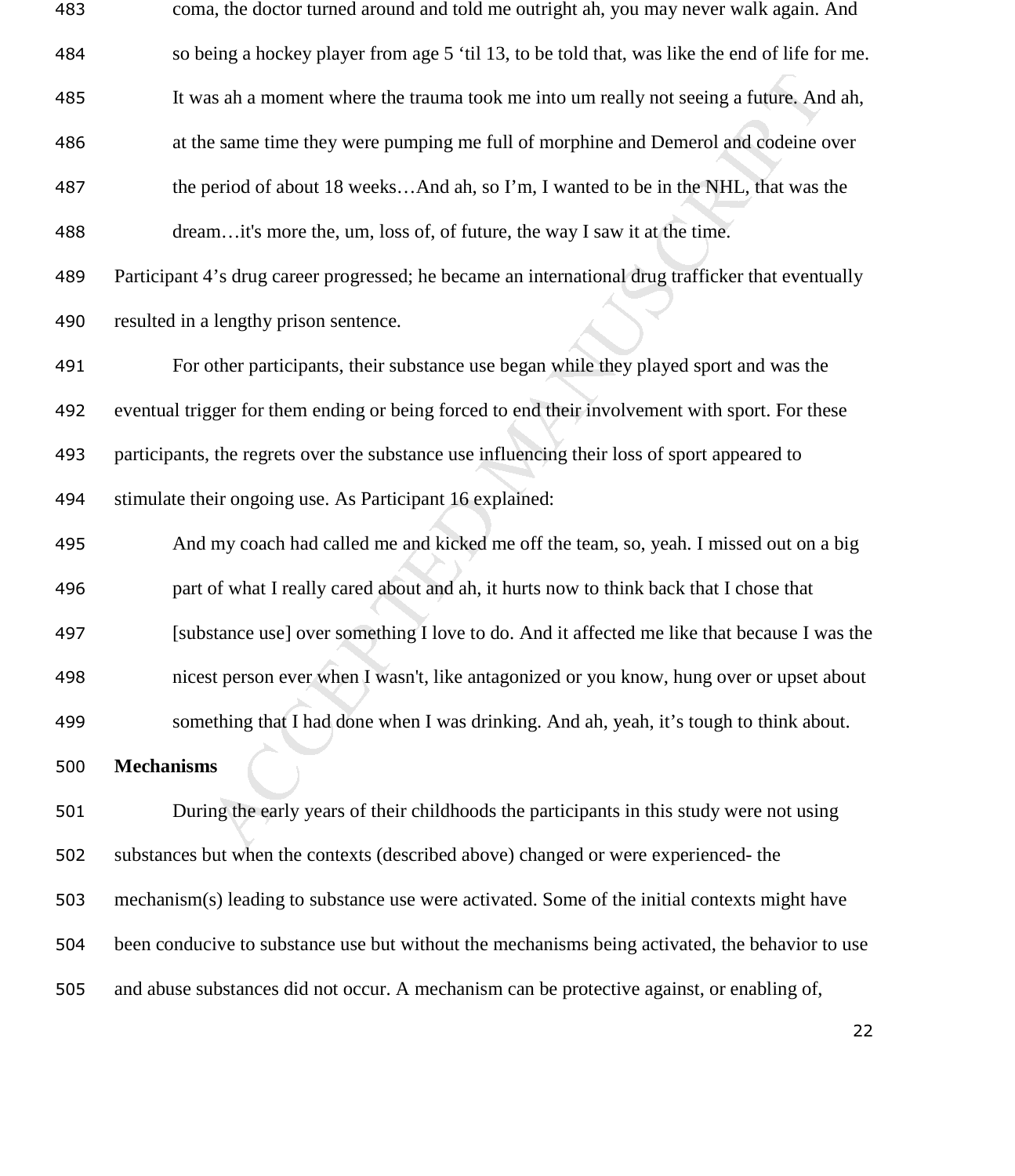coping strategies, and availability of substances. These mechanisms predominantly enabled substance addiction, only in a limited number of situations were they described as being protective.

ersonal characteristics. The participants noted a range of psychological<br>ics, specifically low self-esteem, a strong and persistent need to fit in (or strong<br>of titting in), and high levels of competitiveness, that they fe **1. Personal characteristics.** The participants noted a range of psychological characteristics, specifically low self-esteem, a strong and persistent need to fit in (or strong feeling of not fitting in), and high levels of competitiveness, that they felt contributed to the development of substance addictions when in certain contexts. For example, a number of participants indicated that they suffered from low self-esteem and feelings of inferiority and that substance use helped to combat this. Participant 20 had already been using alcohol, but increased this after joining the ball team and realizing how it helped her to socialize: …I don't have real high self-esteem and, and I think where I felt confident was in ball because I knew I was good, and I was sought after which made me feel even better. Um, but the socializing aspect of it, you know, everyone wants to be liked and so the alcohol really helped me do that. Alcohol gave me the courage to be outgoing so that I could, you know, be accepted. Many participants indicated that their need for social acceptance was a reason for their substance

use. Several described feeling that they did not fit in with their families and/or their peers, thus making the opportunity to socialize by using substances particularly appealing. As Participant 16 explained:

So I guess when I would practice and try to get better, I was really just trying to fit in and ah, be a part of that praised group of people that the town always looked up to and ah. I always envied the better players because they got so much praise from the parents and, so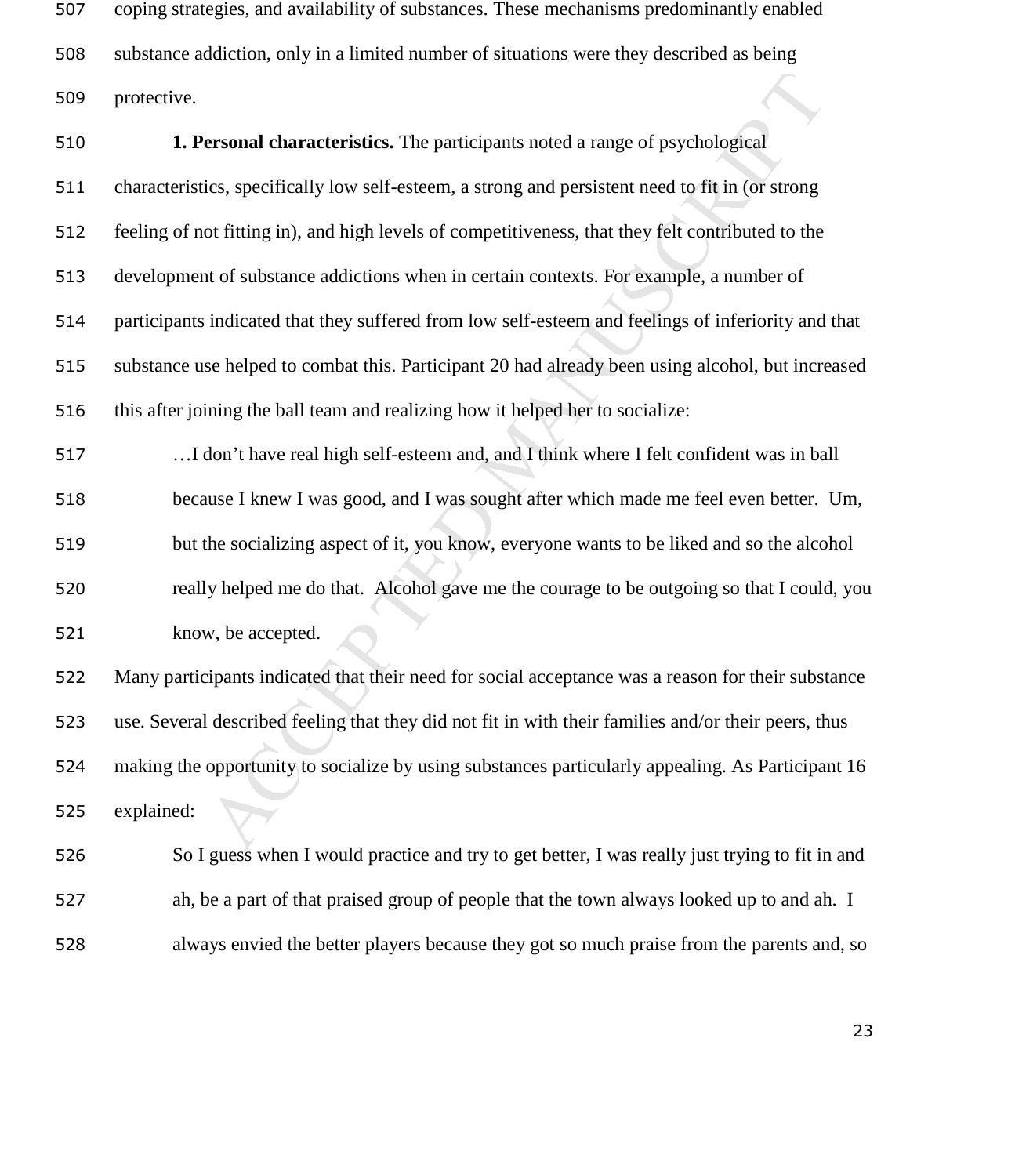ah picked on the people that were below me.

In addition to low self-esteem or perceived social acceptance, a number of participants described themselves as being overly competitive, as Participant 15 shared when discussing training while ill:

nemselves as being overly competitive, as Participant 15 shared when discussing<br>ile ill:<br>t, that expectation that I needed to be there, so that I can be good. I need to have<br>petitiveness in me, and um, I always liked being I had, that expectation that I needed to be there, so that I can be good. I need to have that, competitiveness in me, and um, I always liked being, being a part of a team with a group 536 of guys or kids, you know that we had a lot of fun, but winning was everything, right? Such competitiveness was not mentioned as the reason for initiating substance use but it contributed to the continued use of substances or the quantity used. Further, when describing their competitiveness and desire to win, many participants indicated that this influenced both their sport involvement as well as their substance use. For instance, Participant 6 explained: I was the type of a kid where, sigh, um I was very motivated and I was very driven. Um, and I would take more, more, more, right? Kind of that addict personality, so you give me one dance class a week and I want more. While, Participant 16 succinctly explained: And the competitive side of me…it's not a healthy competitiveness…I brought that competitiveness to my drinking. I did, ah, I always wanted to be the one that can drink the most and the fastest and stuff like that, yeah. Some participants, particularly those involved in competitive sport, indicated an awareness of the similarity between their drive in sport and their substance use, as Participant 2 reflected: But now being through all the substance abuse and, and recovery that I've been through, I look at it [sports] as ah, it was definitely my first addiction. I ah see many, many, many parallels ah, not to the extremes… something when you do substances, is the same thing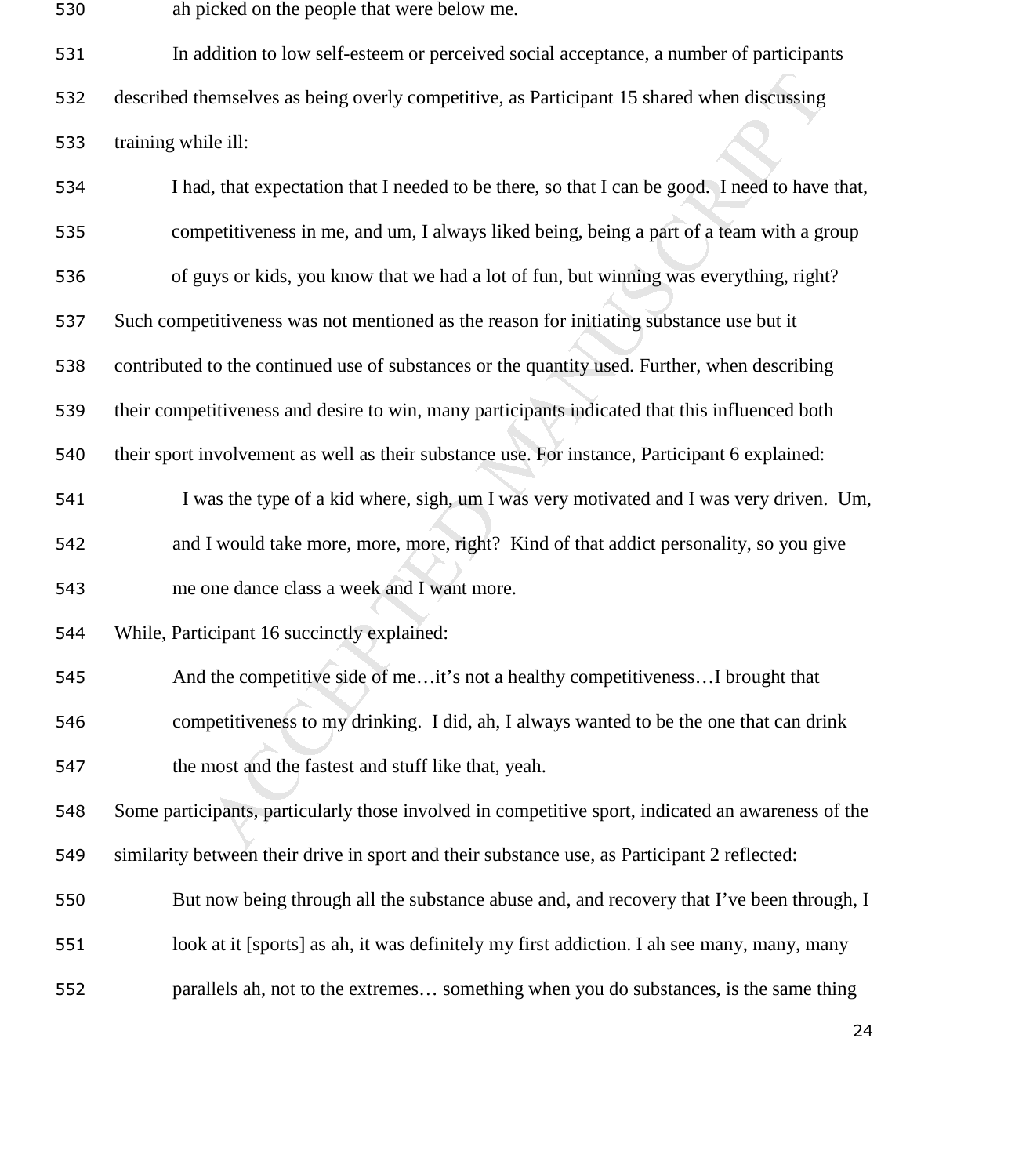Do you know what I mean? Because I've done both and something there is the same, whether it's dopamine or whatever the hell. Ah [pause] there's there's there, it jives.

**2. Coping strategies.** When forced to deal with difficult, challenging, and often traumatic situations, participants described initially leaning on their sport participation and later substances. For instance, a number of participants managed the stress in their lives by seeking out strategies to numb themselves or escape. Sports were often used as the initial coping mechanism as

described by Participant 8:

**Coping strategies.** When forced to deal with difficult, challenging, and often trausar<br>tricipants described initially leaning on their sport participation and later substs, a number of participants managed the stress in t It [sports] provides ah, it provides protection at a young age, yeah, for sure. Um, I think it just masks the addiction, though. I think it just takes away the drugs but keeps everything else there all the, cause as you learn in here [treatment], the addiction is, isn't always all about the drugs, it's about all the, not being able to express yourself, the feelings and everything. I think it's just; it alternates drugs for sports, like it's another escape. It's, yeah, it gets you, it helps you to avoid what the real problems that are going on in life. Substances were then introduced either in addition to or instead of sport, often when sport alone was insufficient in helping individuals. As Participant 11 shared:

Um, my dad, [she corrected herself] my uncle passed away, alcoholic and when that happened, my addiction with the cocaine just doubled. And that continued for about a year, and I was still working, I was still doing ok with that, kept it all good on the outside. But the inside was just messed up and then my dad died…Um, so my father passed away and I turned to drugs and I couldn't maintain the career in the fitness industry because I was doing drugs on a daily basis. And about a year, not even a year after my dad passed away, I found myself at [name], another treatment center.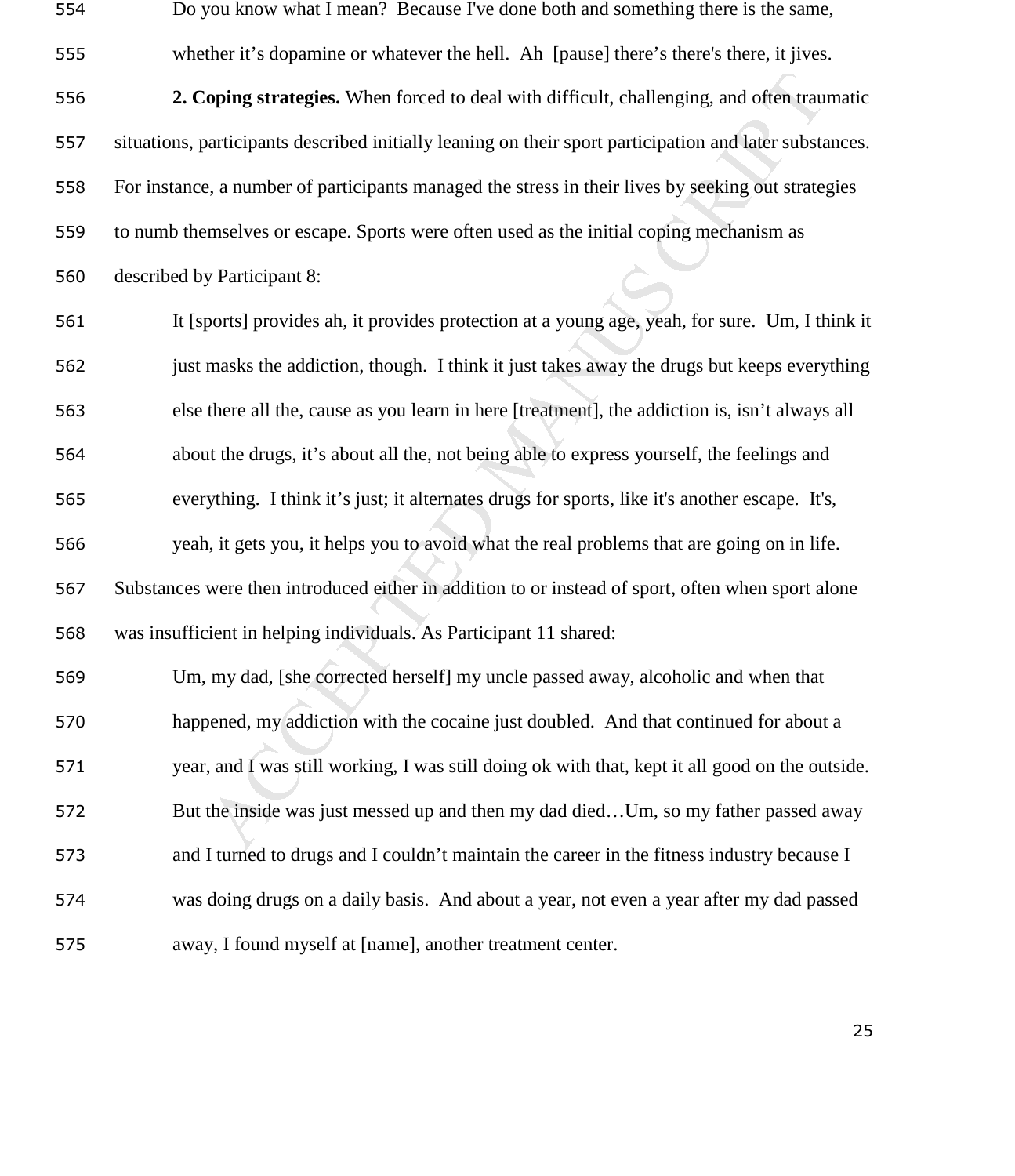er, "... I can remember laying in bed, and, and sobbing, crying and, and thinking<br>1 you're just not good enough. You know, you'll never be good enough and, may<br>king weed helped numb that." While Participant 1 shared a diff cope with the situations they encountered within sport or with the physical pain. Participant 15 described a situation shared by others in the study, when realizing he could not progress with his sports career, "… I can remember laying in bed, and, and sobbing, crying and, and thinking to myself, well you're just not good enough. You know, you'll never be good enough and, maybe, maybe smoking weed helped numb that." While Participant 1 shared a different story arising from his role as a hockey enforcer, "… I turned to alcohol for a lot of the violence or the way of life that I lived." Similarly, Participant 11, who initially had an eating disorder and subsequently developed substance addictions, experienced some very negative coaching during her sport involvement and, reflecting on these interactions, she perceived them as contributing to her subsequent substance abuse. As she said, "Verbally abusive, psychologically abusive coaches as you're growing up, right. At the time you don't think of it but when I look back on it I'm like, yup, that definitely had an impact on me, right."

In addition to managing psychological pain, many of the participants initially started taking drugs to cope with physical pain and this transitioned into substance use. This was the case for Participant 8, a dirt biker, who explained, "It was just so easy to get prescriptions [dirtbiking]. With Tylenol 3s and then by the time I was 13, yeah, it was every day…" He went on to describe how the use of prescription drugs masked the pain and led to careless riding. Although he did not provide any details other than to say it was their reckless riding and drug use that was the cause of his best friend's death, it was a traumatic event for Participant 8 at age 19. Escalated substance use was subsequently his means of coping with the emotional pain.

**3. Availability of substances.** The availability of substances at home, school, and in sports environments was identified as a mechanism underpinning substance use because it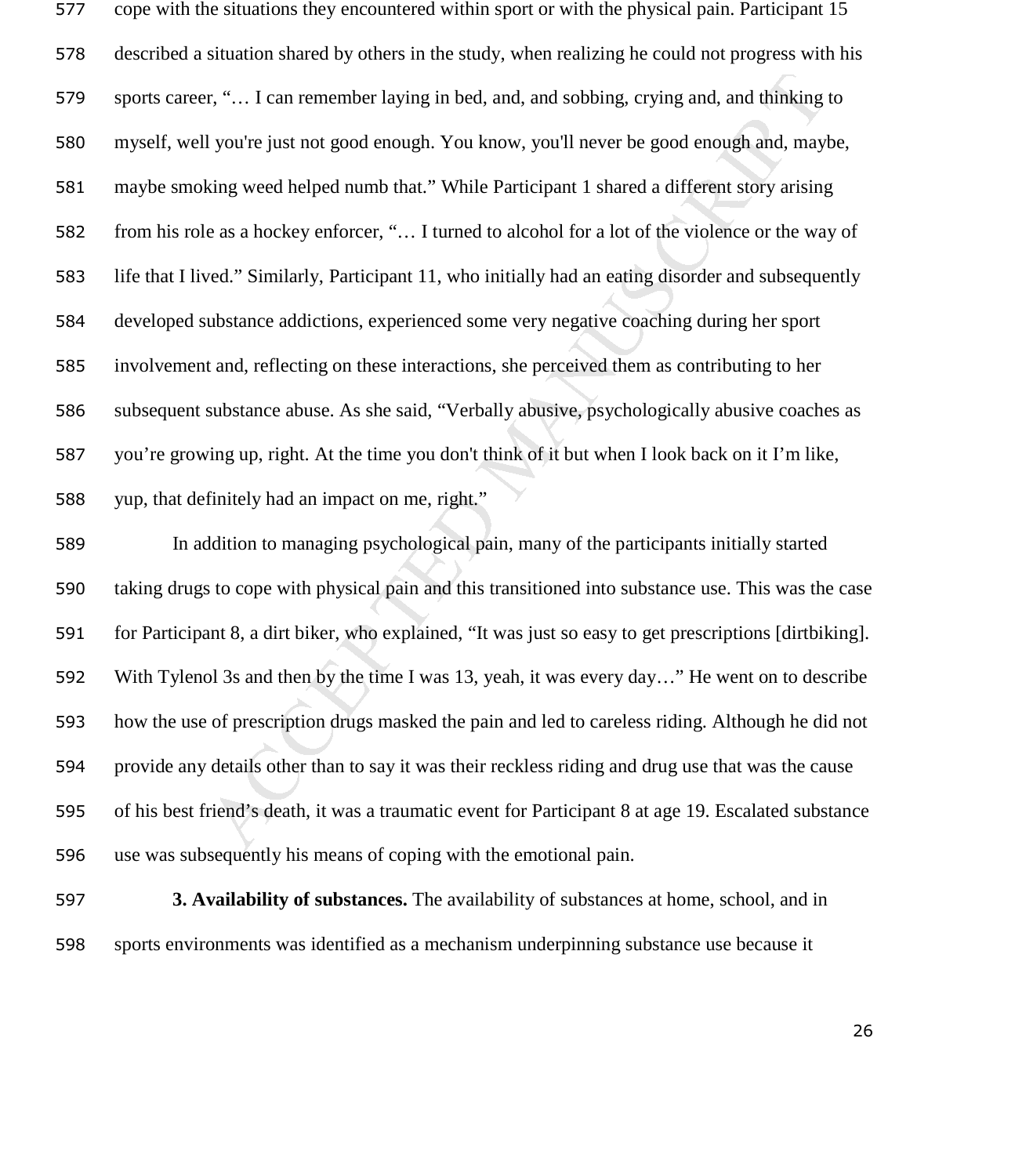in the home:

| 601 | [friend] and I [age 10 or 12] were babysitting our younger siblingsAnd our parents                   |
|-----|------------------------------------------------------------------------------------------------------|
| 602 | had been drinking at their house first and then they went to a party and left us with the            |
| 603 | younger kids. And so all the bottles of booze were sitting on the table and, so we just dug          |
| 604 | our heels in and, had a few drinks                                                                   |
| 605 | Alcohol was typically the substance described as being available at home, whereas at                 |
| 606 | school it was more commonly marijuana. Participant 2 describes both the availability and the         |
| 607 | pressure to use marijuana while in grade 8, "Oh it was, oh, the very first time, I can tell you I, I |
| 608 | remember clear as day. Ah, total peer pressure for sure, for sure, for sure, for sure, 100 percent." |
| 609 | Participant 9 also felt the pressure to use marijuana when it was available at school:               |
| 610 | It's ultimately your choice whether you do it [marijuana] or whether you don't. But,                 |
| 611 | having it pushed in your face all the time, or being available [at school] all the time              |
| 612 | doesn't really help your choices, you know what I mean?                                              |
| 613 | Further, Participant 9 was involved in school sports and he explained how the availability of        |
| 614 | substances at school extended into school sports:                                                    |
| 615 | Ah, just cause everybody else on the baseball team was started doing itso yeah, like I               |
| 616 | can't even really remember a sport that I actually played for a frequent amount of time              |
| 617 | that I didn't actually use a substance of some sort                                                  |
| 618 | Substances were also available in sports environments outside of school, as Participant 20           |
| 619 | recounted, "it [drug use] was everywhere [baseball]; it was all aroundyou could get                  |
| 620 | whatever you wanted." Similarly, Participant 1 explained, "when I started playing junior             |
| 621 | hockey in [year] and it [substance use] was promoted, alcohol was I was around cocaine I was         |
| 622 | around pretty much everything you can get your hands on." When in the contexts described             |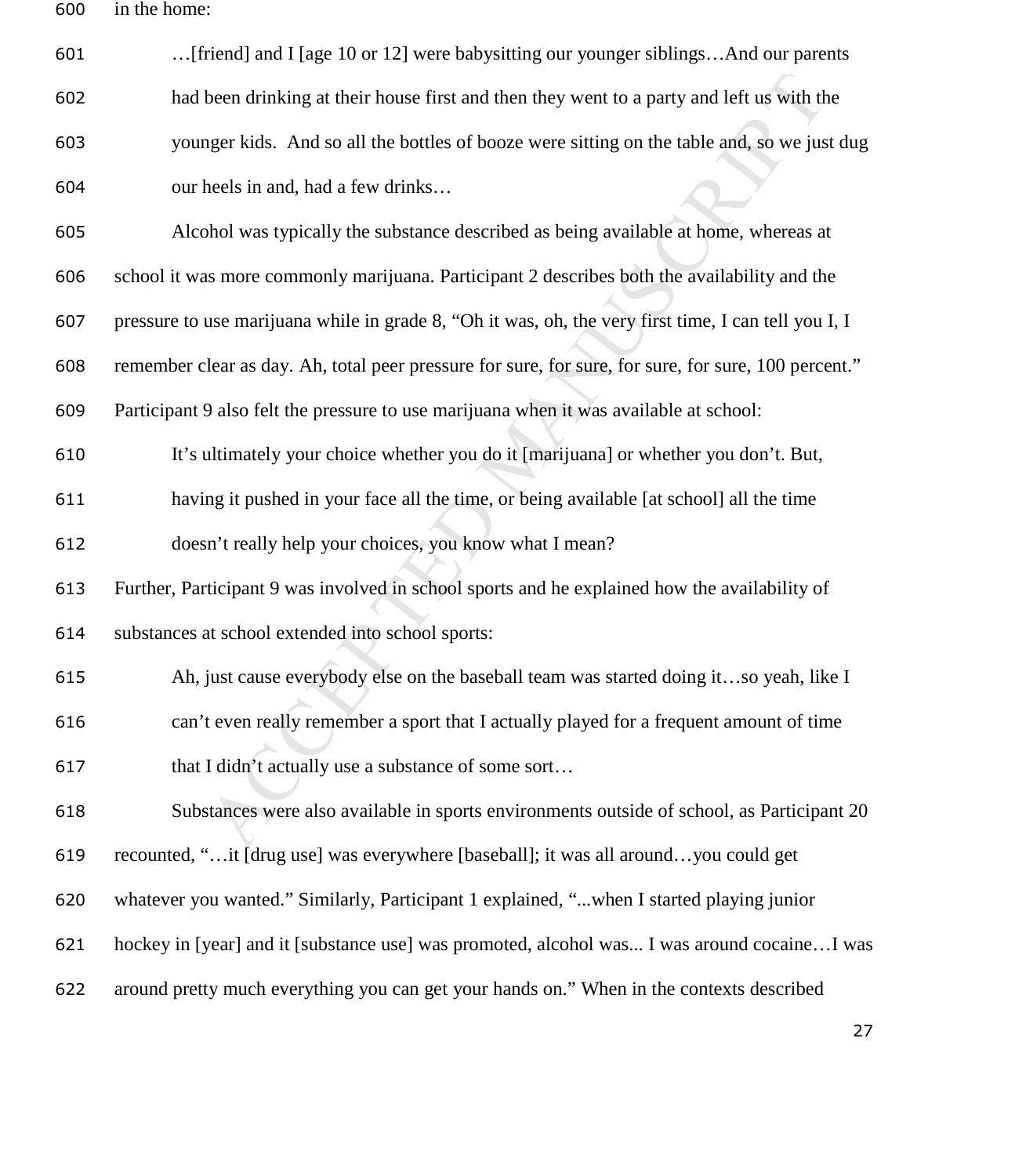| 624 | with some psychological characteristics and the need for a coping mechanism, provided the              |
|-----|--------------------------------------------------------------------------------------------------------|
| 625 | impetus to take advantage of the substances on offer in their sporting environments.                   |
| 626 | <b>Discussion</b>                                                                                      |
| 627 | RE provided a methodology and structure for exploring the complex interactions of                      |
| 628 | mechanisms and contexts comprising the participants' experiences in the development of their           |
| 629 | addictions and their sport involvement. This was accomplished through the identification of the        |
| 630 | main mechanisms perceived to link participation in sport to substance addiction and the different      |
| 631 | influences of contexts on the outcome of substance addiction. Although the findings of this study      |
| 632 | are not intended to generalize to all individuals, it is hoped that the insight into these experiences |
| 633 | may resonate with, and help us to better understand, how sport may contribute to the                   |
| 634 | development of substance addiction in certain individuals and consequently what may be needed          |
| 635 | to better support vulnerable individuals. The current study provides perspectives from a broad         |
| 636 | spectrum of individuals and experiences. Their one commonality was the development, and                |
| 637 | subsequent treatment, of substance addictions. This is a novel approach to the problem of              |
| 638 | substance use in sport, one that has more traditionally been examined with sport participation as      |
| 639 | the commonality among participants (Tassitano et al., 2010; Moore & Werch, 2005: Terry-                |
| 640 | McElrath & O'Malley, 2011). Given the choice to recruit individuals with addictions, it is             |
| 641 | noteworthy that all the participants had some experience of sport and that sport contexts revealed     |
| 642 | patterns of associations that might pose particular risks for certain individuals.                     |
| 643 | Highlighted in the current findings is the vulnerability of some individuals to the                    |
| 644 | development of addictions in the context of sport culture. Several participants entered sport with     |
| 645 | multiple risk factors, including a family history of addiction, and then the sport context created     |
| 646 | new and additional risks increasing the likelihood of substance abuse and addiction. Sport             |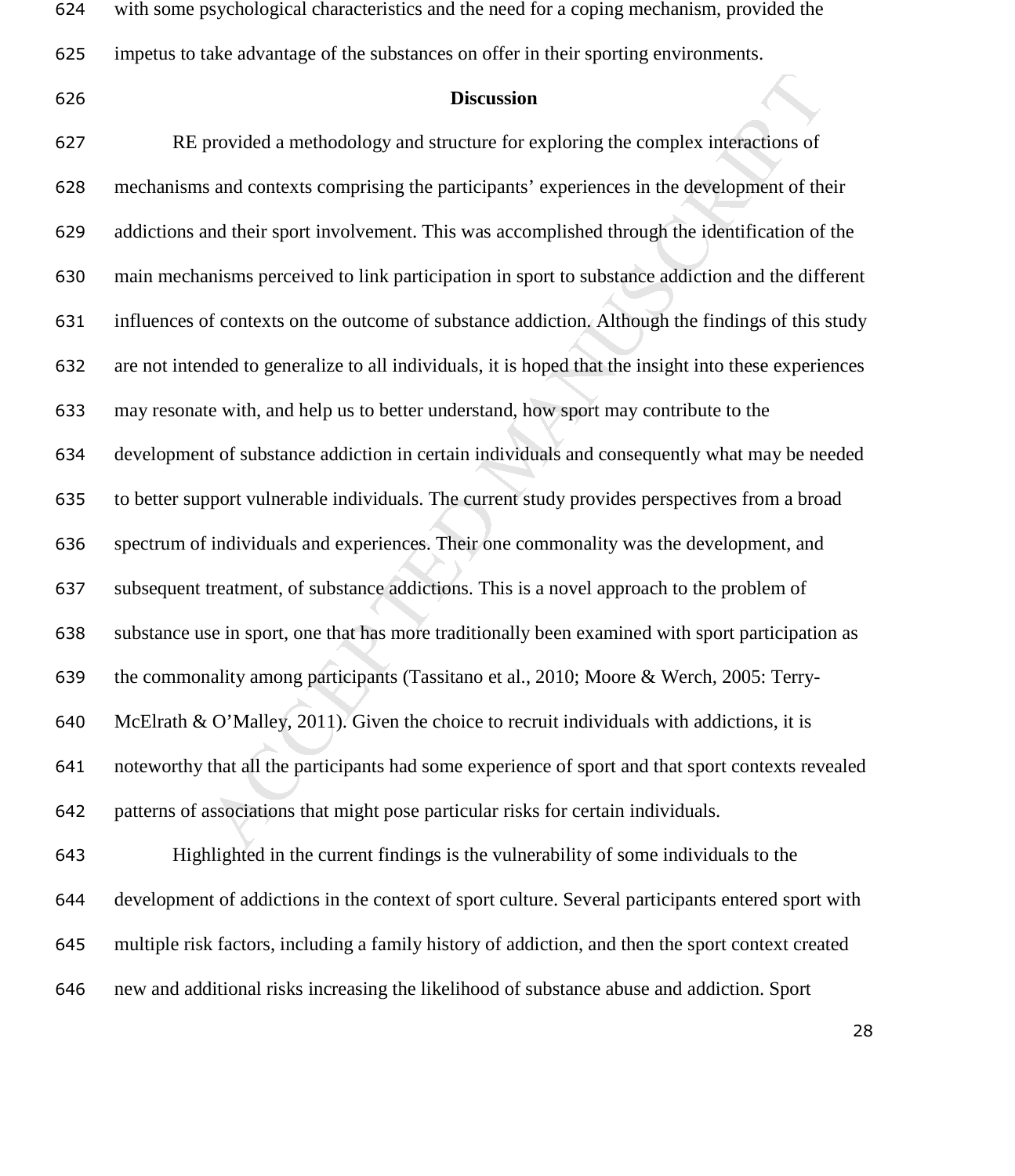| 648 | Ninot & Hauw, 2011; McDuff & Baron, 2005). This can include the need to tolerate pain caused        |
|-----|-----------------------------------------------------------------------------------------------------|
| 649 | by over use or injury, and as a "performance enabler" (Bilard et al., 2011; McDuff & Baron,         |
| 650 | 2005). Other reasons for drug use in sport are reduction of anxiety, injury prevention, and         |
| 651 | recovery (Bilard, Ninot & Hauw, 2011). It also seems that the expectations for performance and      |
| 652 | the absence of alternative coping skills creates stress along with physical or emotional pain that  |
| 653 | pushes some individuals toward substance use, particularly where the culture is uncritical of       |
| 654 | substance use and substances are readily available (see Branch 2014).                               |
| 655 | Certainly, participants in this study came to the sport contexts with characteristics that          |
| 656 | made them vulnerable to the demands and opportunities of those contexts, similar to non-athletes    |
| 657 | (McDuff & Baron, 2005). For those who were already dealing with feelings of not fitting in for      |
| 658 | example, the availability of substances to manage their social anxiety added to their risk for      |
| 659 | developing addiction. Such situations are consistent with the literature indicating that the        |
| 660 | presence of multiple risk factors increases the likelihood of the development of substance          |
| 661 | addiction (Szapocznik & Coatsworth, 1999; Vampleq, 2005), but also highlight the specific           |
| 662 | challenges inherent within sport (e.g., managing pain and expectations to be part of a team).       |
| 663 | The participants in Groups 1 and 2 had dropped out of sports early in adolescence,                  |
| 664 | sometimes subsequent to their substance abuse. Such behavior is recognized in literature            |
| 665 | reporting that dropout rates from sports tend to coincide with increased levels of substance use    |
| 666 | (McCaul, Baker & Yardley, 2004; Moore & Werch, 2005). For example, Terry-McElrath and               |
| 667 | O'Malley (2011) found that children with delinquent histories are likely to drop out of sports      |
| 668 | before reaching high school. However, adolescents who remain involved in sports seem to be          |
| 669 | more likely to conform to the social expectations of the sport context, potentially creating        |
| 670 | vulnerability to substance use and abuse and related effects where those are salient aspects of the |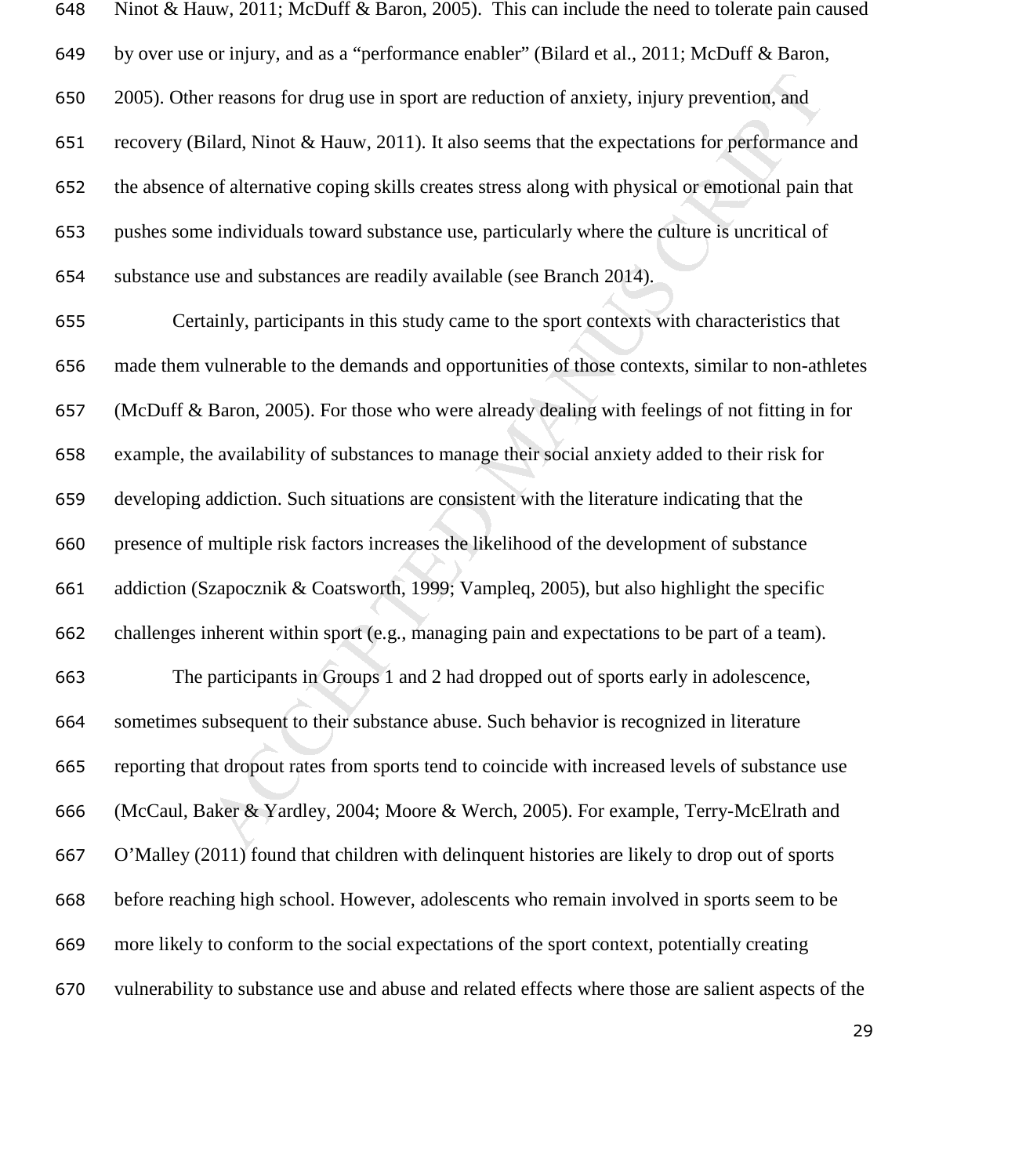| 672 | conform to social expectations. As sport involvement intensified, the existence of certain risk      |
|-----|------------------------------------------------------------------------------------------------------|
| 673 | factors in the sport context were described as contributing to excessive substance use and abuse.    |
| 674 | The alcohol use described by some participants resulted from the social expectations of              |
| 675 | their older teammates. Such a finding is contrary to the expectation that sport involvement          |
| 676 | encourages association with same-age teammates and prevents the negative influences of older         |
| 677 | teammates (Wichstrøm & Wichstrøm, 2009). For many of the participants in our study, it was in        |
| 678 | the company of older teammates that their substance use was initiated and/or was escalated.          |
| 679 | Further, the support and encouragement of fans and non-athlete peers was also described as           |
| 680 | influential in the escalation of alcohol use, particularly at post-game celebrations. Some of the    |
| 681 | participants who described feelings of low self-esteem noted how much they savored the               |
| 682 | recognition and popularity that accompanied their roles as hockey players (in particular). Such a    |
| 683 | finding points to the importance of ensuring athletes, particularly young athletes, are provided     |
| 684 | with education and support (e.g., performance lifestyle support) regarding managing these            |
| 685 | expectations and pressures as well as being guided to develop appropriate coping strategies. Most    |
| 686 | importantly, perhaps, this points to the critical need for an evaluation of the current culture of   |
| 687 | (certain) sports, particularly those that cater to vulnerable youth populations.                     |
| 688 | This study also highlighted the connection between sport involvement and the exposure to             |
| 689 | and use of other substances in addition to alcohol. Alcohol was only one of many substances          |
| 690 | described as being readily available in their sport environments. Taliaferro et al. (2010) indicated |
| 691 | that marijuana and cocaine were drugs more typically used by non-athletes. However, the four         |
| 692 | hockey players described the use of cocaine as being popular on their teams, being used at           |
| 693 | parties, and subsequently becoming the drug of choice for two of them. Use of cocaine appeared       |
| 694 | to be encouraged in the lifestyle that these participants experienced as hockey players. The         |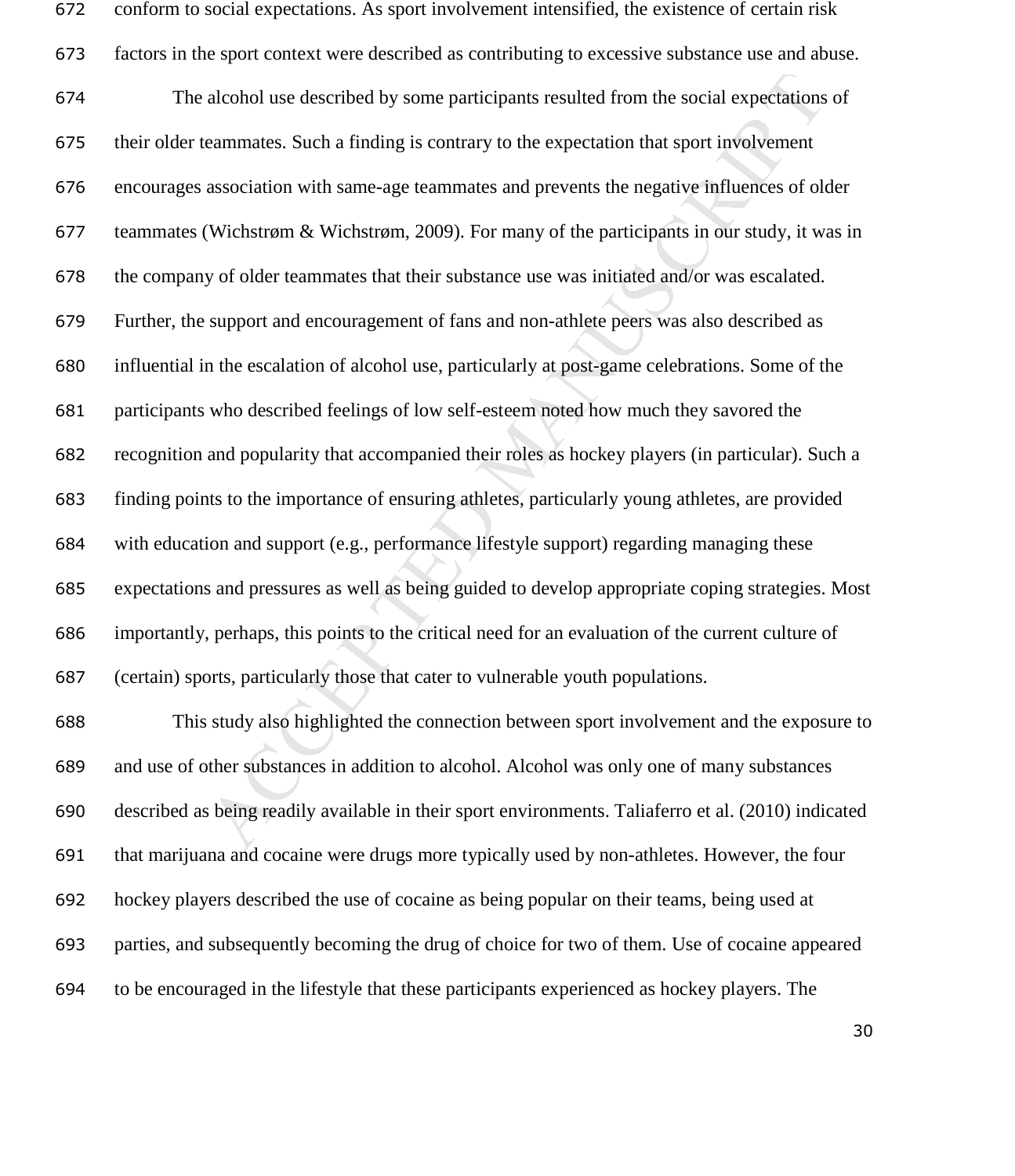| 696 | sports (Lisha & Sussman, 2010; McDuff & Baron, 2005; Terry-McElrath & O'Malley, 2011), but         |
|-----|----------------------------------------------------------------------------------------------------|
| 697 | the current reports suggest that other substances are more common, and for young age groups,       |
| 698 | than has previously been reported. Given this finding, it would again appear important to review   |
| 699 | what is deemed acceptable practice in this environment. Within this study, cocaine use was         |
| 700 | limited to high-level hockey players, so perhaps it is limited to certain sports. However, as more |
| 701 | sports become professionalized at an earlier age and more young athletes are finding themselves    |
| 702 | "caught up" in a professional lifestyle and earning money, the value of performance lifestyle      |
| 703 | support and education of athletes' support networks would seem particularly valuable.              |
| 704 | Literature suggests that participation in sport will have a generally protective influence on      |
| 705 | substance use, both due to the activity itself and the social association with people thought to   |
| 706 | hold negative attitudes toward drug use (Chen et al., 2004: Donaghy, 2007; Terry-McElrath &        |
| 707 | O'Malley, 2011). The participants in this study provided few descriptions of positive or           |
| 708 | preventive influences of sport on their substance abuse, although it is possible that positive     |
| 709 | influences existed but that they were overridden by other factors such as heritability.            |
| 710 | Nevertheless, the lack of positive influence is concerning given the often blanket support for the |
| 711 | benefits of physical activity and sport participation, especially for young people. Even though    |
| 712 | not all (or even most) athletes exposed to sport environments will develop addictions, our         |
| 713 | findings point to substance abuse and binge consumption problems at various levels of sport        |
| 714 | including high-school and recreational sport. The prevalence of substance abuse in sports settings |
| 715 | discussed by the participants suggests that the true exposure might be under-represented in extant |
| 716 | literature and highlight the need for education and support programmes to address the challenges   |
| 717 | young athletes may be facing.                                                                      |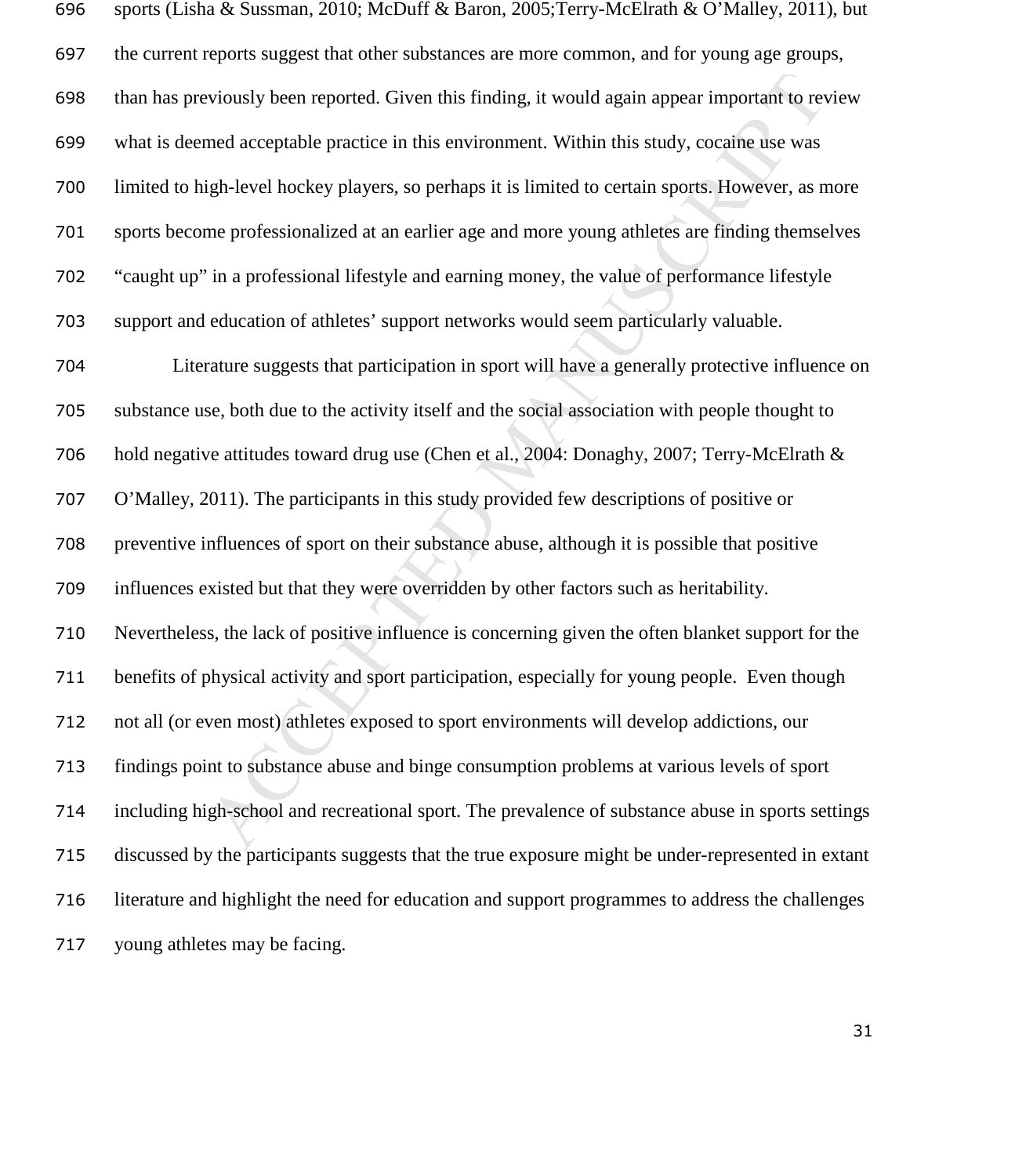individuals who are vulnerable for other reasons such as a family history of addiction, the existence of other predisposing behaviors, psychological characteristics, or circumstances (Peck et al.,2008; Szapocznik & Coatsworth, 1999). However, binge consumption poses risks to individuals who do not share these vulnerabilities. With the complexity of the patterns it is impossible to predict what exact 'constellation' of risk factors will lead to an addiction, but clearly the levels of substance use, abuse, and binging are of concern. Such information highlights the importance of considering the range of risk factors that influence substance addiction and ensuring that one factor, in this instance sport participation, is not considered in isolation. It is also unclear whether access to, or awareness of, better coping strategies might have served a protective effect, but is worth considering in the future.

### **Limitations and Future Directions**

Szapocznik & Coatsworth, 1999). However, binge consumption poses risks to<br>who do not share these vulnerabilities. With the complexity of the patterns it is<br>to predict what exact 'constellation' of risk factors will lead to The participants in this study all had a substance addiction and were in treatment or recovery. Such a sample provides a unique insight into the experiences of individuals who are not often consulted. However, the results are limited to the role of sport only for those people who did develop substance addiction. It is not possible to comment on the role that involvement in sport might have on those who did not develop substance addiction, even if they were exposed to the same contexts and/or mechanisms. This gives some clear direction for future research. Further, a purposeful sample of people with substance addictions who have been in recovery for an extended period of time or who are in treatment at a private treatment facility may have different characteristics than those who did not seek treatment or those who obtained publicly funded treatment. The participants in this study were of various ages and years of abstinence, which, while providing a broad range of experiences, may have influenced their stories. Neither of these factors appeared to impact upon the experiences of the participants or the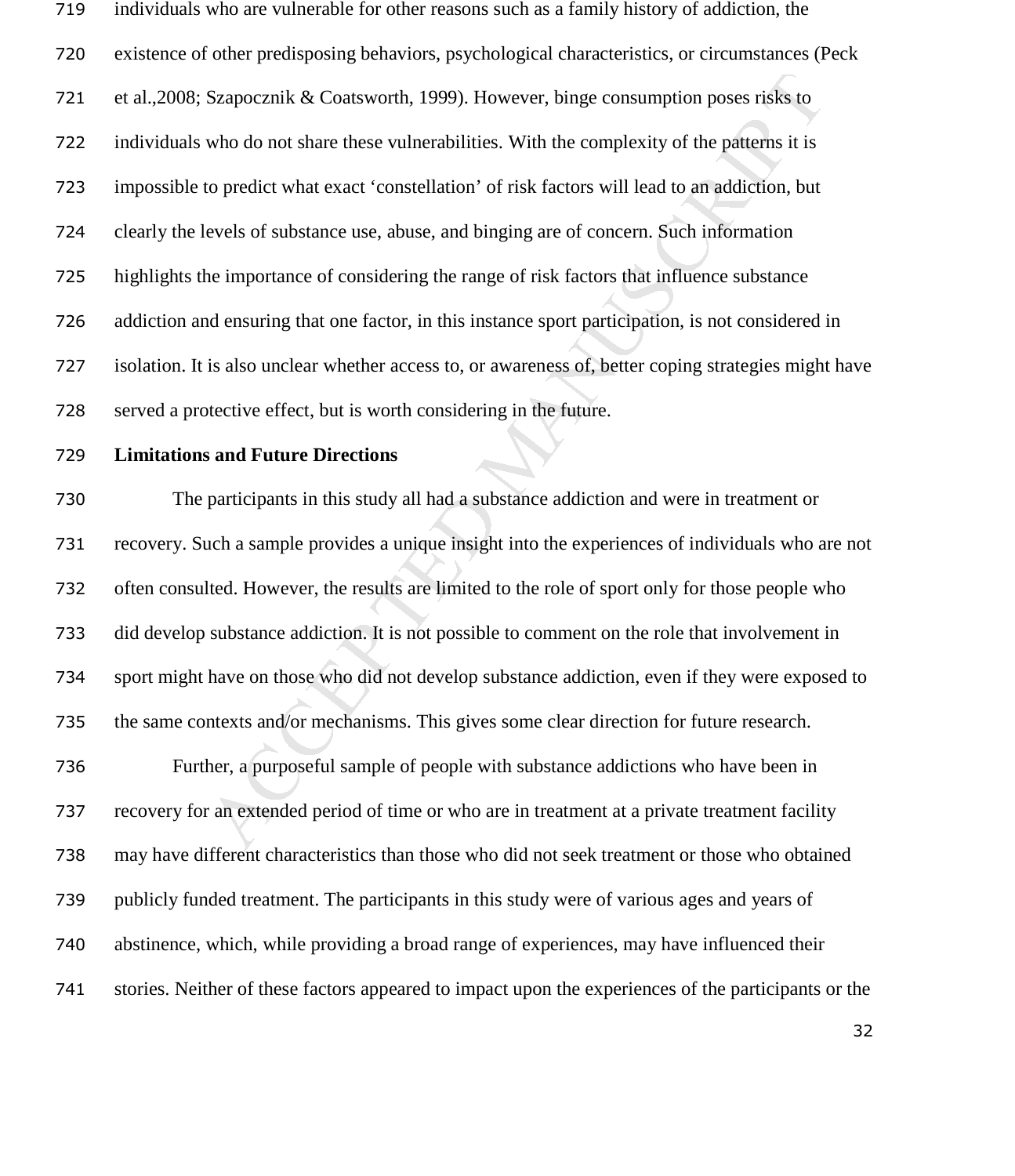involvement as well as their addictions did differ, and this may have influenced their recollection. Additionally, given the challenges of accessing this population, but the importance of including their views in research, we did not distinguish by gender in the study. Previous literature has indicated that substance use may differ between genders and future research should consider this.. Finally, the participants varied with regard to their sporting experiences. While this was desirable for this study to allow for the identification of any differences based on sporting experience, to further understand the role of sport in substance addiction more explicit focus upon individuals who were involved a certain level of sport may be beneficial.

in research, we did not distinguish by gender in the study. Previous literature has at substance use may differ between genders and future research should consider at substance use may differ between genders and future res The current results point to several promising avenues of greater understanding of the experiences of substance addictions and how controllable contexts (e.g., school, sports) might be instrumentally protective or facilitative of substance abuse. Consideration should be given to how these contexts might exacerbate existing risks within the family and other aspects of community in relation to the development of substance addiction. Moreover, the findings point to the value of developing and evaluating interventions to support athletes in the development of more appropriate and effective coping skills, the integration of appropriate team building and social activities, and the recognition and reflection on individual personal characteristics that may lead to individuals being susceptible to substance use or addiction. Clearly, the role of sport psychology practitioners who may be working with individuals susceptible to the substance use or addiction appears critical, both in identifying individuals who may be at risk and also supporting and educating athletes, coaches, and broader sport organizations regarding sport and substance use. However, further research examining the specific strategies that may be used in such instances are needed. That said, by providing stability, helping athletes develop effective coping strategies, managing the influence of significant others in the athletes' network, and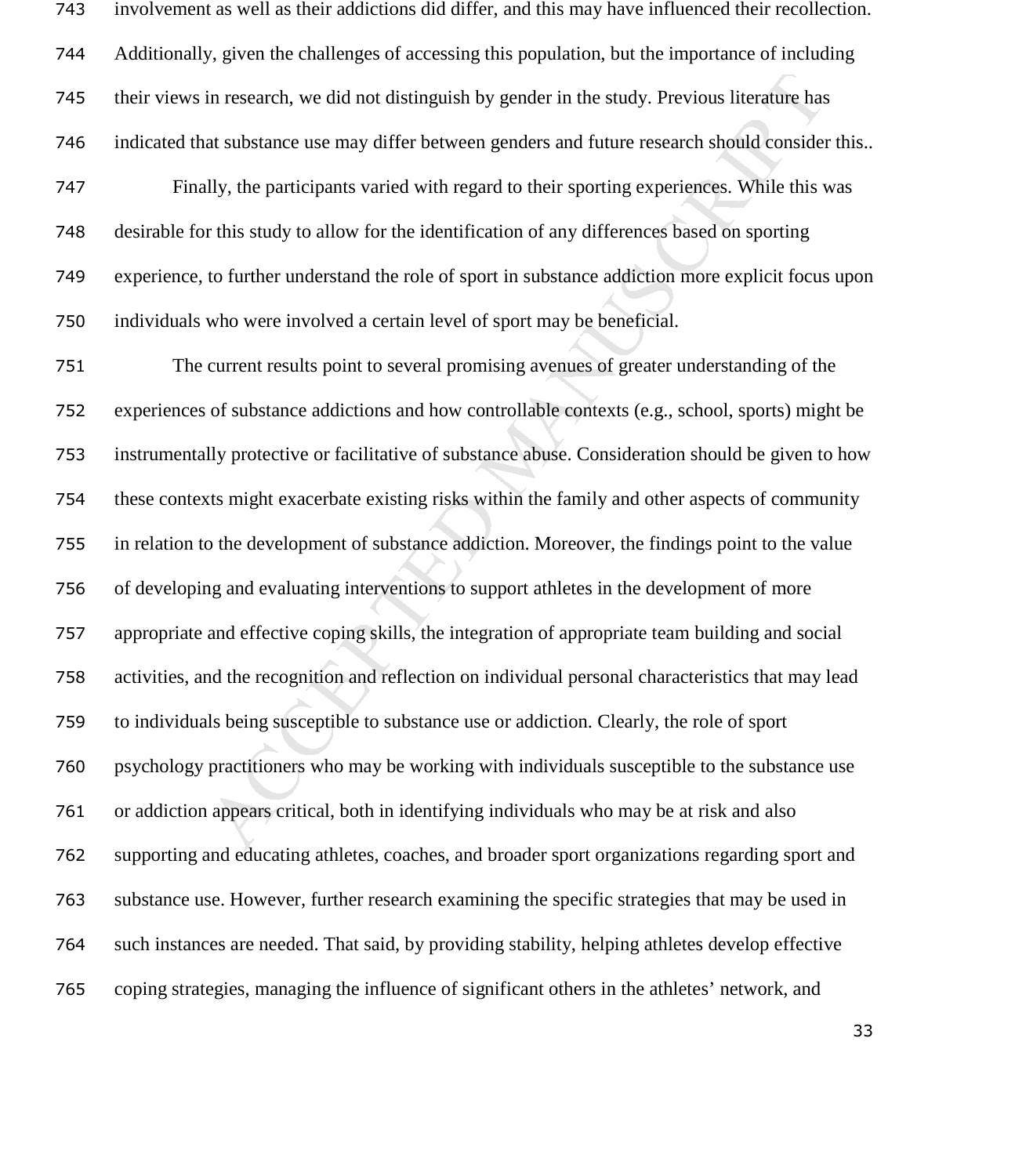important means through which practitioners may reduce some risks.

**Conclusion** 

is study examined the perceived role of sport involvement in the development of<br>ddiction from the perspective of individuals in recovery from such addictions. D.<br>mified a number of contexts (or circumstances) that may faci This study examined the perceived role of sport involvement in the development of substance addiction from the perspective of individuals in recovery from such addictions. Data analysis identified a number of contexts (or circumstances) that may facilitate or contribute to the subsequent development of addictions. Overall, the social acceptance of alcohol within families and the participants' social environments, as well as heritability and specific family influences appeared to have the greatest influence on the majority of participants' substance use and subsequent addiction. However, for those individuals involved in competitive sport, the culture, expectations, and demands of sport as well as termination of sport involvement also seemed to create contexts in which substance use and subsequently addiction could develop. Within these contexts, certain mechanisms were activated resulting in substance use and subsequent addiction. These mechanisms were personal characteristics such as low self-esteem and high competitiveness, a lack of effective coping strategies, and easy access to substances. Sport participation is traditionally thought to provide protection against substance use but, although participants in this study made some positive mentions, the overwhelming contribution of sport involvement to substance use was negative for this sample. Generally, for these participants, substance use was often initiated and continued in the company of their sport teammates, with substance use including alcohol and other drugs such as marijuana and cocaine.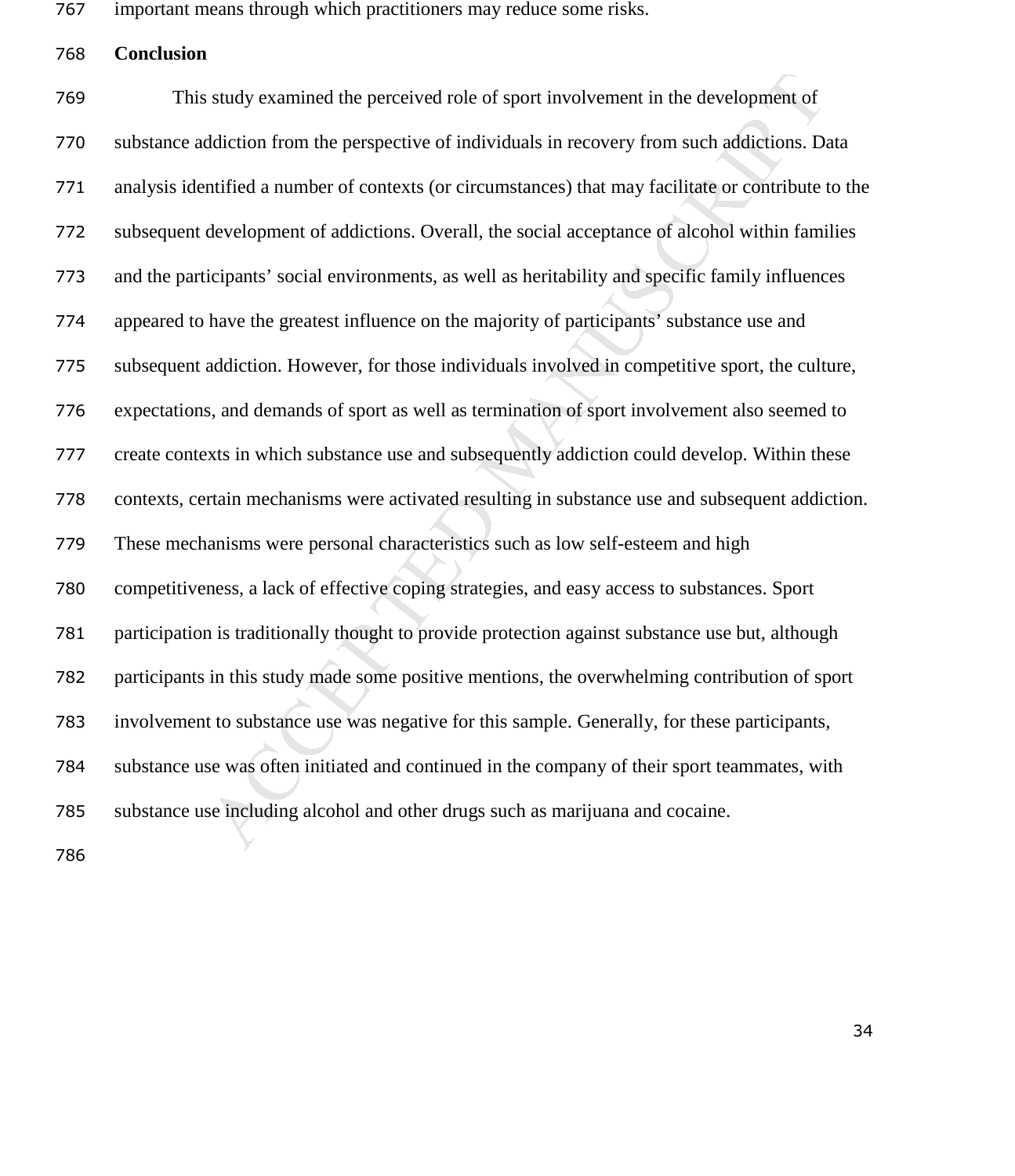|  | 788 Ashtari, M., Avants, B., Cervellione, K. L., Cook, P., Cyckowski, L., Gee, K., Sevy, S. |  |  |  |  |  |  |  |  |
|--|---------------------------------------------------------------------------------------------|--|--|--|--|--|--|--|--|
|--|---------------------------------------------------------------------------------------------|--|--|--|--|--|--|--|--|

- (2011). Medial temporal structures and memory functions in adolescents with heavy cannabis use. *Journal of Psychiatric Research*, 45, 1055-1066. doi:
- 10.1016/j.jpsychires.2011.01.004
- Barnes, J., D., Colley, R., C., & Tremblay, M., S. (2012). Results from the active healthy kids
- canada 2011 report card on physical activity for children and youth. *Applied Physiology,*

*Nutrition & Metabolism, 37,* 793-797. doi:10.1139/h2012-033

- aabis use. Journal of Psychiatric Research, 45, 1055-1066, doi:<br>
016/j.jpsychires.2011.01.004<br>
0., Colley, R., C., & Tremblay, M., S. (2012). Results from the active healthy kide<br>
da 2011 report card on physical activity f Barry, A. E., & Piazza, A. K. (2010). Should exercise be promoted as an effective intervention strategy to off-set excessive college student drinking? *Journal of American College*
- *Health*, 59, 139-140.
- Bilard, J., Hauw, D., & Ninot, G. (2011). Motives for illicit use of doping substances among
- athletes calling a national antidoping phone-help service: An exploratory study. *Substance use & Misuse, 46*, 359-367.
- Branch, J. (2014). *Boy on ice: the life and death of Derek Boogaard*. New York: W. W. Norton & Company
- Canadian Centre on Substance Abuse. (2006). Canadian addiction survey (CAS). Retrieved,
- 2013, from http://www.ccsa.ca/eng/priorities/research/canadianaddiction
- /pages/default.aspx
- Carter, C. I., & Macpherson, D. (2014). *Getting to tomorrow: a report on Canadian drug policy*. Vancouver, B.C.: Canadian Drug Policy Coalition, 2013.
- Chen, C., Anthony, J. C., Dormitzer, G., Gonzalo B., Catherine M., Gutiérrez, U., & Vittetoe, K.
- (2004). The adolescent behavioral repertoire as a context for drug exposure: Behavioral
- autarcesis at play. *Addiction, 99*, 897-906.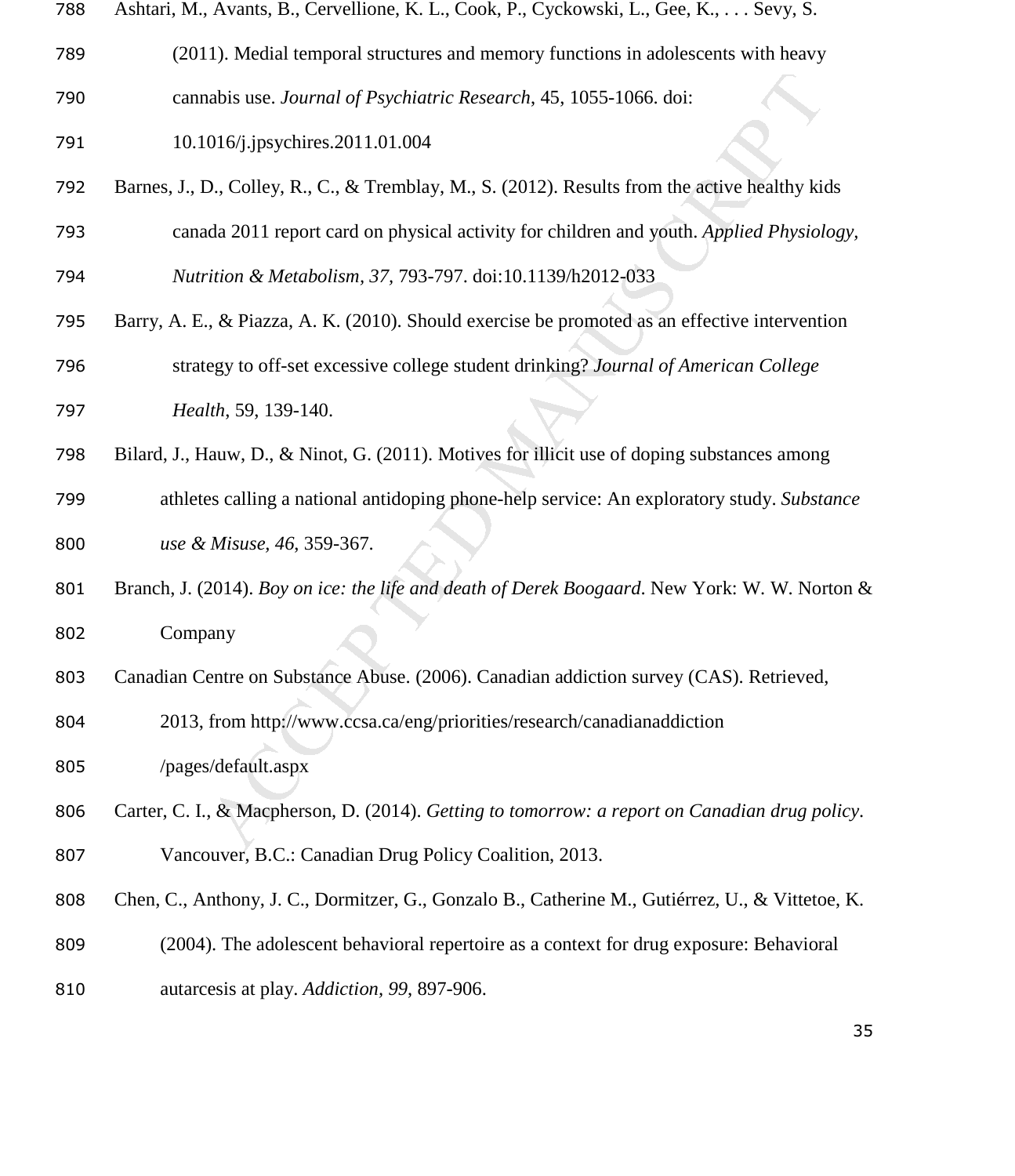cardiac rehabilitation. *Journal of Advanced Nursing*, 52, 362-371. doi:10.1111/j.1365-

2648.2005.03601.x

- Donaghy, M. E. (2007). Exercise can seriously improve your mental health: Fact or fiction? *Advances in Physiotherapy, 9*, 76-88.
- Dunton, G. F., Atienza, A. A., Tscherne, J., & Rodriguez, D. (2011). Identifying Combinations of
- Risk and Protective Factors Predicting Physical Activity Change in High School Students.
- *Pediatric Exercise Science*, 23, 106-121.
- DuPont, R. L. (2000). *The selfish brain: learning from addiction*. Center City, Minn: Hazelden.
- European Monitoring Centre for Drugs and Drug Addiction (2009). Preventing later substance
- use disorders in at-risk children and adolescents. Luxembourg: Office for Official
- Publications of the European Communities.
- Fontes-Ribeiro, C. A., Macedo, T. R., Marques, E., Pereira, F. C., & Silva, A. P. (2011). May

exercise prevent addiction? *Current Neuropharmacology*, 9, 45-48.

- Foxcroft, D. R., Ireland, D., Lister-Sharp, D., Lowe, G., & Breen, R. (2003). Longer-term
- primary prevention for alcohol misuse in young people: A systematic review. *Addiction, 98*, 397.
- Goldberg, L., & Elliot, D. L. (2005). Preventing substance use among high school athletes: The
- 4. E. (2007). Exercise can seriously improve your mental health: Fact or fiction?<br>
2. E., Atienza, A. A., Tscherne, J., & Rodriguez, D. (2011). Identifying Combination<br>
E., Atienza, A. A., Tscherne, J., & Rodriguez, D. (20 ATLAS and ATHENA programs. *Journal of Applied School Psychology*, 21, 63-87. doi: 10.1300/J008v21n02\_05
- 831 Grant, J. D., Scherrer, J. F., Lynskey, M. T., Agrawal, A., Duncan, A. E., Haber, J., & ...
- Bucholz, K. K. (2012). Associations of Alcohol, Nicotine, Cannabis, and Drug
- Use/Dependence with Educational Attainment: Evidence from Cotwin-Control
- Analyses. *Alcoholism: Clinical & Experimental Research, 36*, 1412-1420.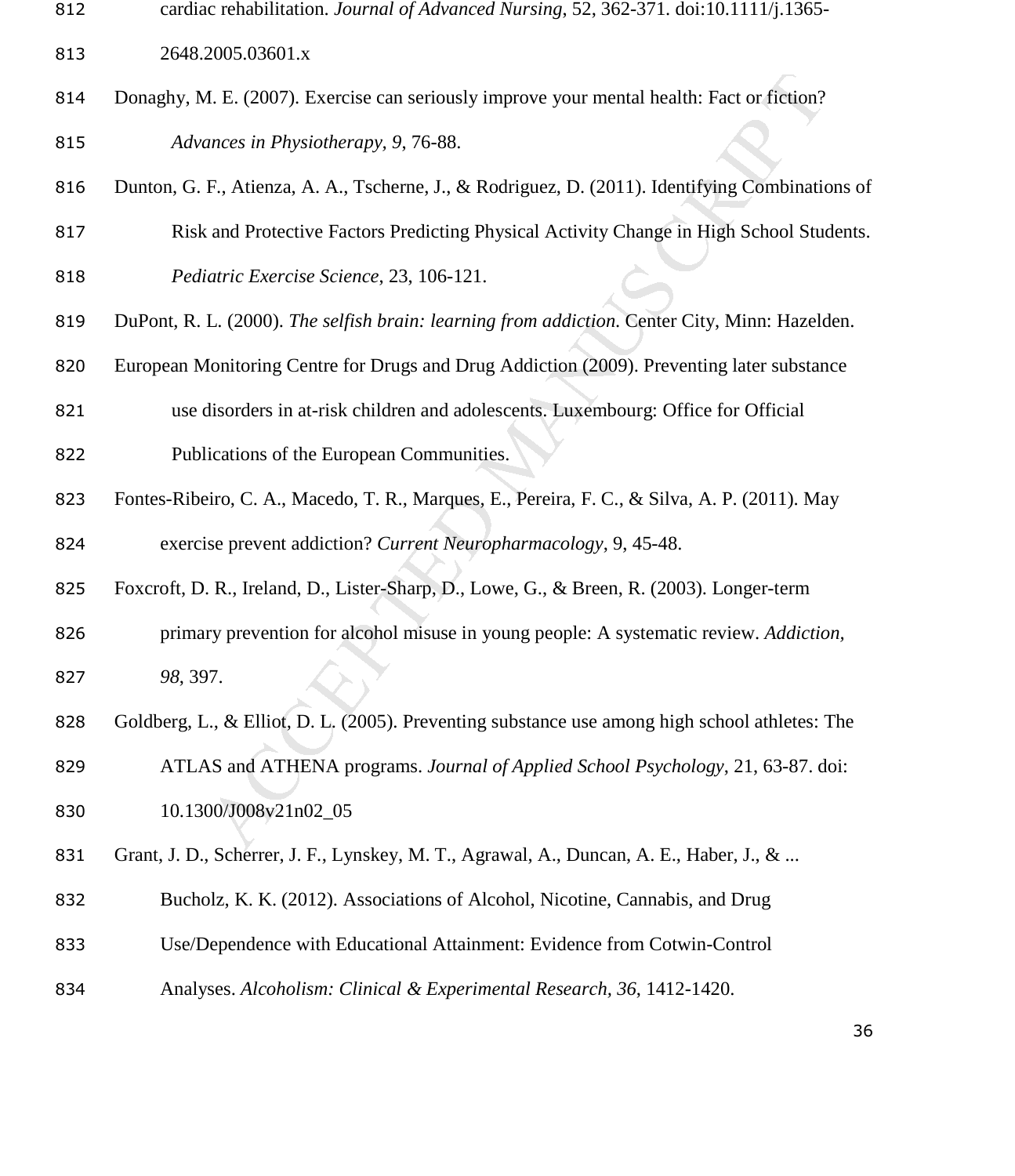| $-0.0 - 7$<br>-473.<br>. | 836 | 783 703 |
|--------------------------|-----|---------|
|--------------------------|-----|---------|

| 837 | Hawkins, J. D., Abbott, R. D., Arthur, M. W., Brown, E. C., Catalano, R. F., Fagan, A. A., &       |
|-----|----------------------------------------------------------------------------------------------------|
| 838 | Oesterle, S. (2009). Results of a type 2 translational research trial to prevent adolescent        |
| 839 | drug use and delinquency: A test of communities that care. Archives of Pediatrics $\&$             |
| 840 | Adolescent Medicine, 163, 789-798. doi: http://dx.doi.org/10.1001/archpediatrics.2009.141          |
| 841 | Hoffmann, J. P. (2006). Extracurricular activities, athletic participation, and adolescent alcohol |
| 842 | use: gender-differentiated and school-contextual effects. Journal of Health and Social             |
| 843 | Behavior, 47, 275-290.                                                                             |
| 844 | Jasper, M. (2005). Using reflective writing within research. Journal of Research in Nursing, 10,   |
| 845 | 247-260.                                                                                           |
| 846 | Kantomaa, M. T., Ebeling, H. E., Taanila, A. M., & Tammelin, T. H. (2008). Emotional and           |
| 847 | behavioral problems in relation to physical activity in youth. Medicine & Science in Sports        |
| 848 | & Exercise, 40, 1749-1756.                                                                         |
| 849 | Kazi, M. F. (2003). Realist Evaluation in Practice: Health and Social Work. London: Sage.          |
| 850 | Korhonen, T., Kaprio, J., Kujala, U. M., & Rose, R. J. (2009). Physical activity in adolescence as |
| 851 | a predictor of alcohol and illicit drug use in early adulthood: A longitudinal population-         |
| 852 | based twin study. Twin Research and Human Genetics, 13, 261-268.                                   |
| 853 | Lisha, N. E., & Sussman, S. (2010). Relationship of high school and college sports participation   |
| 854 | with alcohol, tobacco, and illicit drug use: A review. Addictive Behaviors, 35, 399-407.           |
| 855 | Mark, M., Henry, G. & Julnes, G. (1998). A realist theory of evaluation practice. New Directions   |
| 856 | for Evaluation, 78, 3-32.                                                                          |
| 857 | McCaul, K., Baker, J., & Yardley, J. K. (2004). Predicting substance use from physical activity    |
| 858 | intensity in adolescents. Pediatric Exercise Science, 16, 277-289.                                 |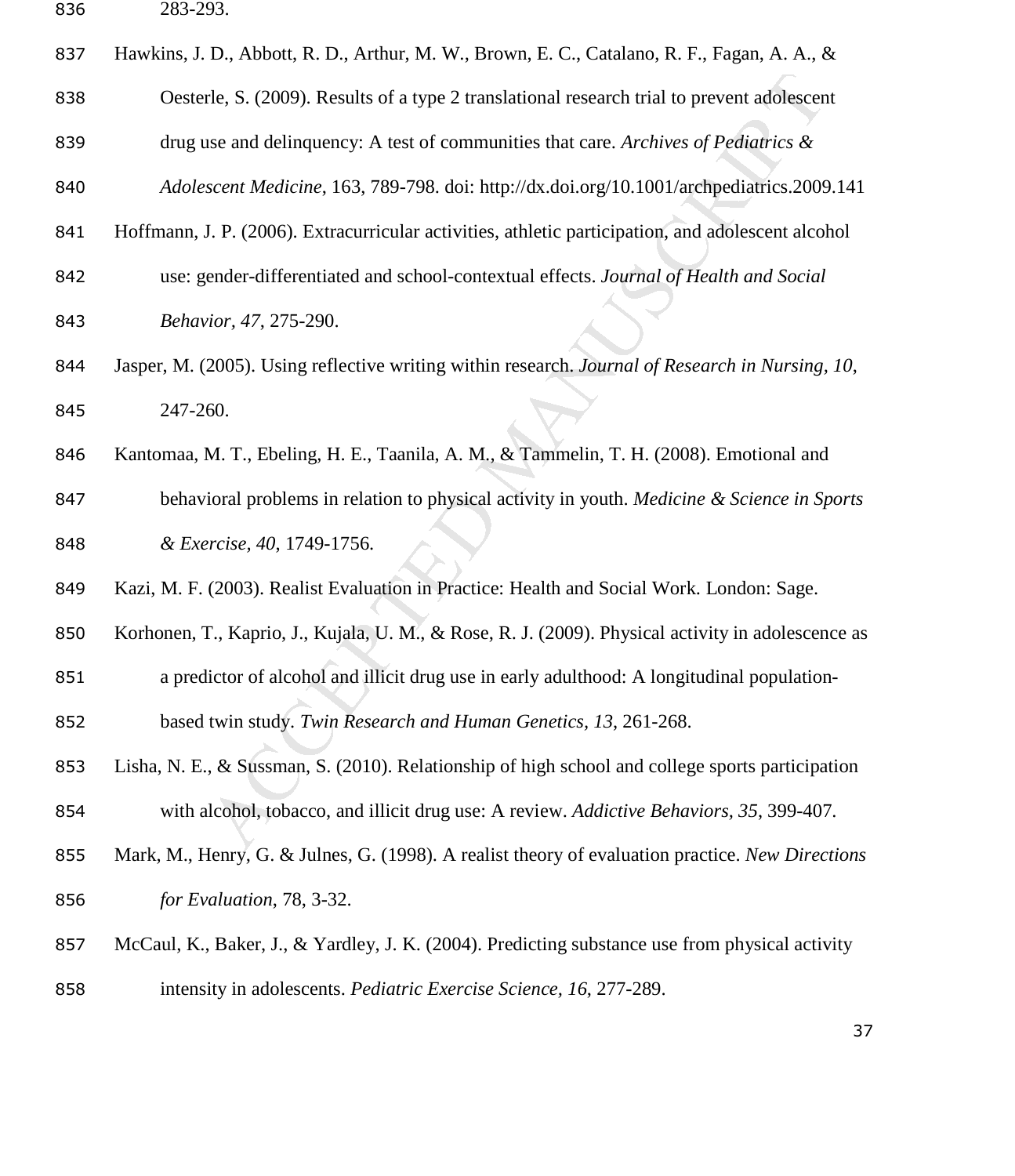- *Clinics in Sports Medicine, 24*, 885-897. doi: 10.1016/j.csm.2005.06.004
- 861 Meier, E. A., Troost, J. P., & Anthony, J. C. (2012). Extramedical use of prescription pain
- relievers by youth aged 12 to 21 years in the United States: national estimates by age and
- by year. *Archives of Pediatrics & Adolescent Medicine*, 166, 803-807. doi:10.1001 /archpediatrics.2012.209
- Miles, M. B. & Huberman, A. M. (1994). *Qualitative data analysis: An expanded sourcebook.* London: Sage.
- 867 Moore, M. J., & Werch, C. E. (2005). Sport and physical activity participation and substance use among adolescents. *Journal of Adolescent Health, 36*, 486-493.
- Moos, R. H. (2007). Theory-based processes that promote the remission of substance use
- disorders. *Clinical Psychology Review, 27*, 537-551. doi: 10.1016/j.cpr.2006.12.006
- Nanninga, M. and Glebbeek, A. (2011). Employing the teacher-learner cycle in realistic
- ers by youth aged 12 to 21 years in the United States: national estimates by age in Archives of Pediatrics & Adolescent Medicine, 166, 803-807. doi:10.1001<br>
1. & Huberman, A. M. (1994). Qualitative data analysis: An expand evaluation: a case study of the social benefits of young people's playing fields. *Evaluation, 17,* 73-87.
- Pawson, R. & Tilley, N. (1997). *Realistic Evaluation*. London: Sage
- Pawson, R. & Tilley, N. (2004). Realist evaluation. Unpublished manuscript.
- Peck, S. C., Eccles, J. S., & Vida, M. (2008). Adolescent pathways to adulthood drinking: Sport activity involvement is not necessarily risky or protective. *Addiction, 103*, 69-83.
- Pichard, C., Cohen-Salmon, C., Gorwood, P. A. P. M., & Hamon, M. (2009). Differential effects
- 879 of free versus imposed motor activity on alcohol consumption in C17BL/6J versus DBA/2J
- mice. *Alcohol*, 43, 593-601. doi: 10.1016/j.alcohol.2009.10.007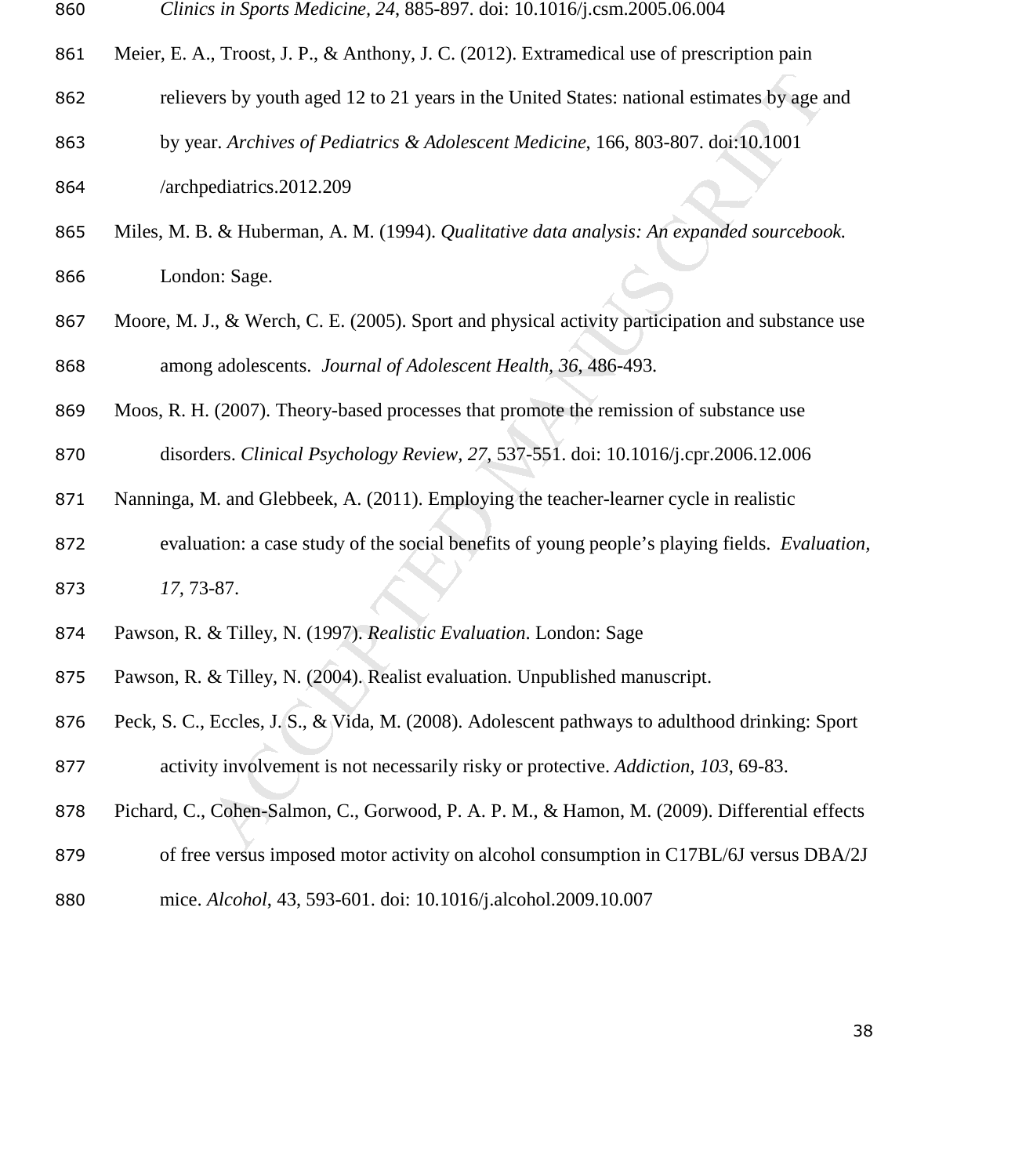- evidence-based practice: a critical realist perspective. *Nursing Inquiry*, *19*, 18-28.
- doi:10.1111/j.1440-1800.2011.00551.x
- Potenza, M.N. (2013). Biological contributions to addictions in adolescents and adults:
- prevention, treatment, and policy implications. *Journal of Adolescent Health*, 52, s22-s32
- Substance Abuse and Mental Health Services Administration, Results from the 2013 National
- Survey on Drug Use and Health: Summary of National Findings, NSDUH Series H-48,
- HHS Publication No. (SMA) 14-4863. Rockville, MD: Substance Abuse and Mental Health Services Administration, 2014.
- IN. (2013). Biological contributions to addictions in adolescents and adults:<br>
rention, treatment, and policy implications. *Journal of Adolescent Health*, 52, s2;<br>
blusc and Mental Health Services Administration, Results Swendsen, J., & Le Moal, M. (2011). Individual vulnerability to addiction. *Addiction reviews, 1216*, 73-85.
- Szapocznik, J., & Coatsworth, J. D. (1999). *An ecodevelopmental framework for organizing the influences on drug abuse: A developmental model of risk and protection*. In M. D. Glantz,
- & C. R. Hartel (Eds.), Drug abuse: Origins and interventions (pp. 331-366). American Psychological Association. doi: 10.1037 /10341-014.
- Taliaferro, L. A., Donovan, K. A., & Rienzo, B. A. (2010). Relationships between youth sport
- participation and selected health risk behaviors from 1999 to 2007. *Journal of School Health, 80*, 399-410.
- Tassitano, R. M., Barros, M. V. G., Bezerra, J., Florindo, A. A., Reis, R. S., & Tenório, M. C. M.
- (2010). Enrollment in physical education is associated with health-related behavior among high school students. *The Journal of School Health, 80*, 126-133.
- Terry-McElrath, Y., & O'Malley, P. M. (2011). Substance use and exercise participation among
- young adults: Parallel trajectories in a national cohort-sequential study. *Addiction,* 106,
- 1855-1865. doi: 10.1111/j.1360-0443.2011.03489.x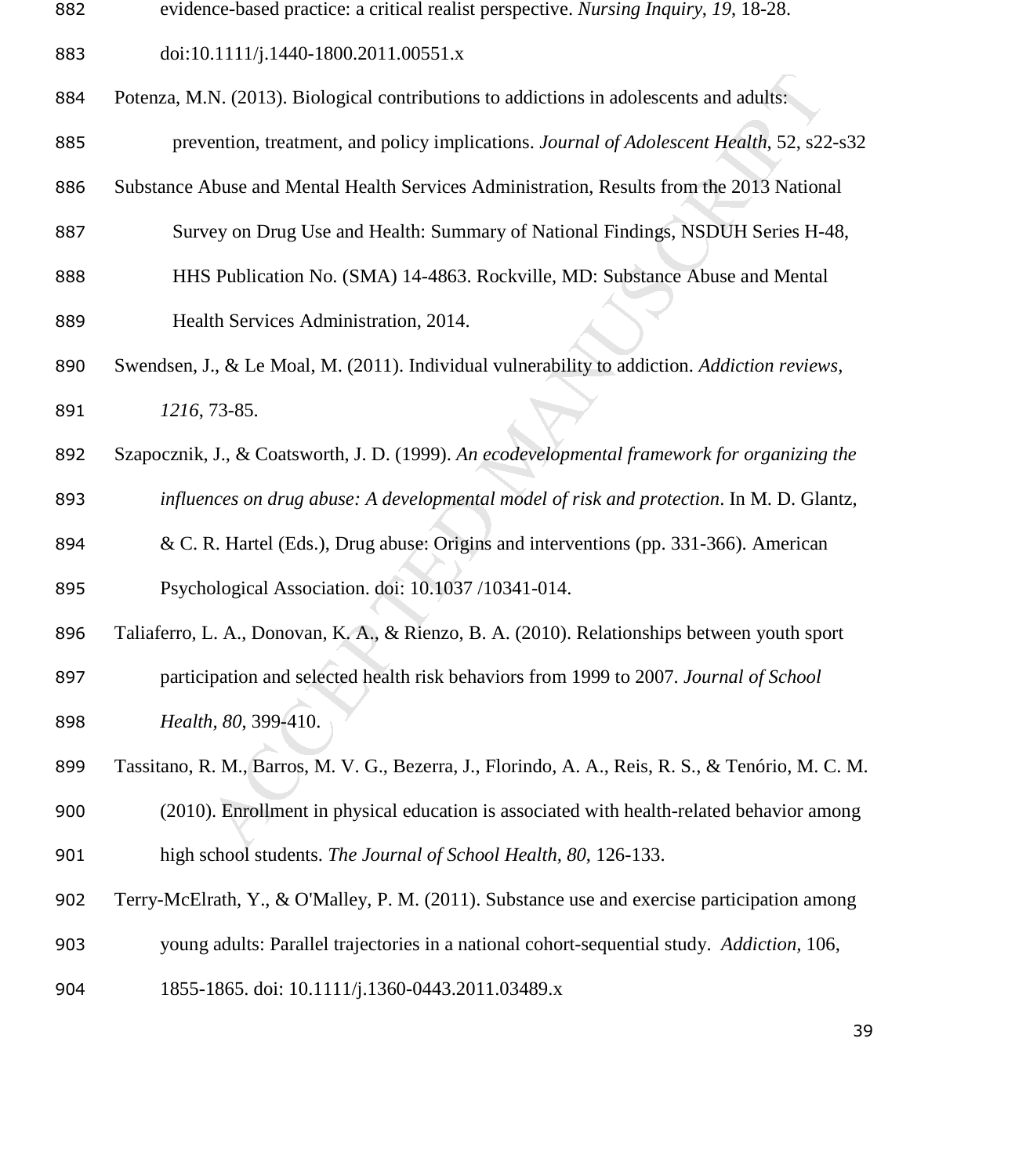| -906 |  | realistic evaluation. Nursing Inquiry, 19, 63-70. doi:10.1111/j.1440-1800.2011.00581.x |
|------|--|----------------------------------------------------------------------------------------|
|      |  |                                                                                        |

Torregrossa, M. M., Corlett, P. R., & Taylor, J. R. (2011). Review: Aberrant learning and memory in addiction. *Neurobiology of Learning and Memory, 96*, 609-623.

doi:10.1016/j.nlm.2011.02.014

- by in addiction. *Neurobiology of Learning and Memory.* 96, 609-623.<br>
1.1016/j.nlm.2011.02.014<br>
M. (2005). Alcohol and the Sportsperson: An Anomalous Alliance, *Sport in Hist*<br>
1.04-11.<br>
J., Wadeson, H., & VanHeest, J. (20 Vamplew, W. (2005). Alcohol and the Sportsperson: An Anomalous Alliance. *Sport in History, 25,* 390-411.
- Weinstock, J., Wadeson, H., & VanHeest, J. (2012). Exercise as an Adjunct Treatment for Opiate
- Agonist Treatment: Review of the Current Research and Implementation Strategies.

*Substance Abuse, 33,* 350-360.

- Weinstock, J., Barry, D., & Petry, N. M. (2008). Exercise-related activities are associated with
- positive outcome in contingency management treatment for substance use disorders.

*Addictive Behaviors*, 33, 1072-1075.

- Wichstrøm, T., & Wichstrøm, L. (2009). Does sports participation during adolescence prevent
- later alcohol, tobacco and cannabis use? *Addiction, 104*, 138-149.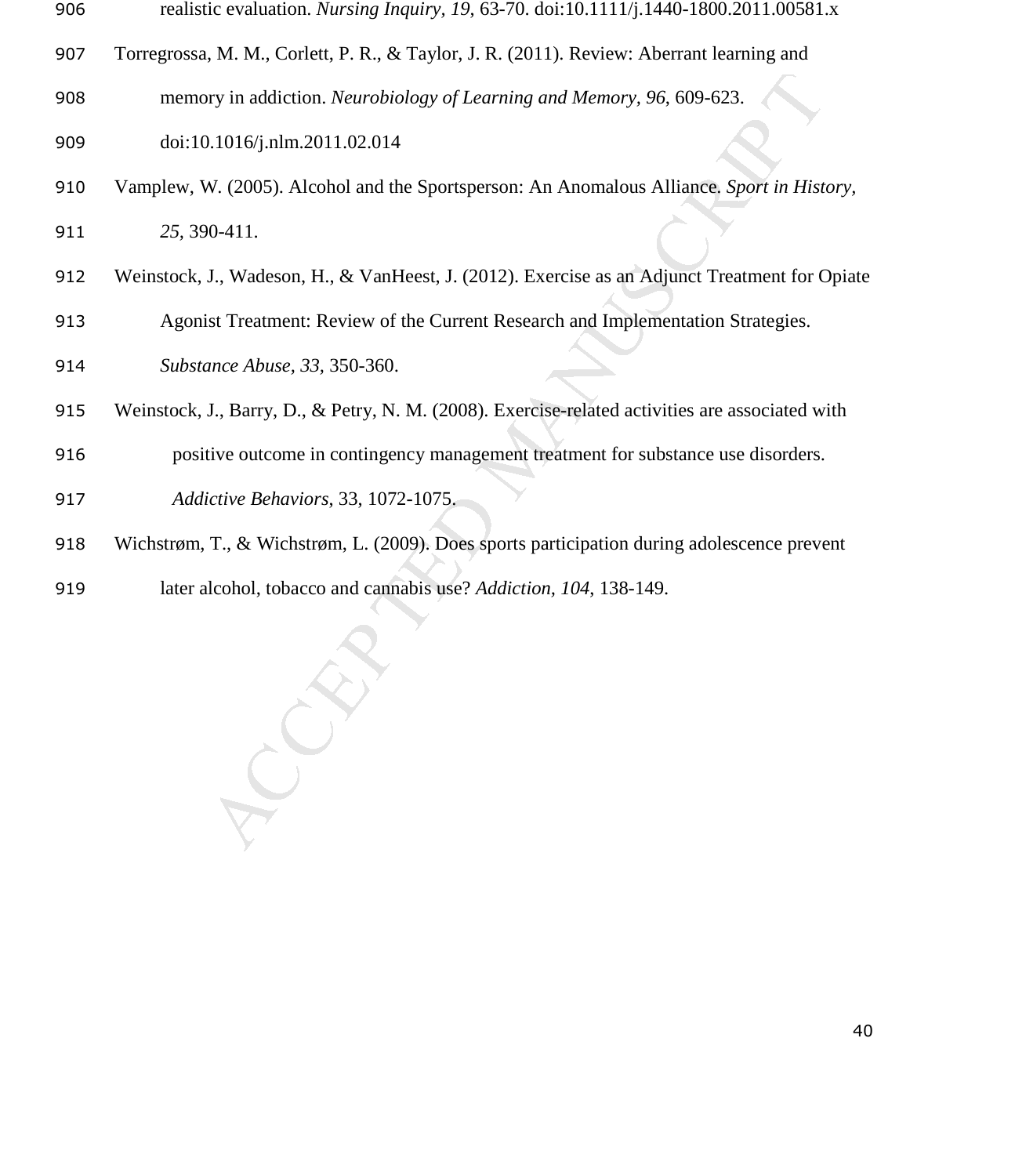|                  | Gender  | Age        | <b>Time</b><br><b>Sober</b> | <b>Main Sport</b> | Level of PA or Sport<br><b>Engagement</b> | <b>Drug of Choice</b> | Age<br><b>Abuse</b><br><b>Began</b> |
|------------------|---------|------------|-----------------------------|-------------------|-------------------------------------------|-----------------------|-------------------------------------|
|                  | Phase 1 |            | (Years)                     |                   |                                           |                       |                                     |
| $\mathbf{1}$     | Male    | 37         | 4                           | Hockey            | Professional                              | Alcohol               | 16                                  |
| $\mathfrak{2}$   | Male    | 32         | $\mathbf{2}$                | Basketball        | High School Varsity                       | Crystal Meth.         | 12                                  |
| 3                | Male    | 28         | $\sqrt{5}$                  | Badminton         | Jr High School Varsity                    | Crystal Meth.         | 12                                  |
| $\overline{4}$   | Male    | 61         | 26                          | Hockey            | AAA                                       | Cocaine               | 13                                  |
| 5                | Male    | 33         | $\sqrt{5}$                  | Various           | School recreation                         | Crystal Meth.         | 16                                  |
| 6                | Female  | 33         | $\mathfrak{Z}$              | Dance             | Competitive                               | Marijuana             | 18                                  |
| $\boldsymbol{7}$ | Female  | 59         | 19                          | Various           | School recreation                         | Alcohol               | 13                                  |
|                  | Phase 2 |            |                             |                   |                                           |                       |                                     |
| $\,8\,$          | Male    | Not shared | $30+ days$                  | Dirt Bike         | Professional                              | Painkillers           | 13                                  |
| 9                | Male    | 30         | $30+ days$                  | Hockey/Soccer     | <b>High School Varsity</b>                | Marijuana             | 13                                  |
| 10               | Male    | 40         | $30+ days$                  | Rowing            | International                             | Alcohol               | 18                                  |
| 11               | Female  | $28\,$     | $30+ days$                  | Soccer            | College Scholarship                       | Crack cocaine         | 18                                  |
| 12               | Male    | 59         | $30+ days$                  | Gymnastics        | Provincial                                | Cocaine               | 12                                  |
| 13               | Male    | 46         | $30+ days$                  | Various           | Recreational                              | Alcohol               | 18                                  |
| 14               | Female  | 40         | $30 + days$                 | Various           | Recreational                              | Alcohol               | 14                                  |
| 15               | Male    | 28         | $30+ days$                  | Hockey            | Professional                              | Cocaine               | 16                                  |
| 16               | Male    | Not shared | $30+ days$                  | Hockey/Soccer     | AA                                        | Alcohol               | 14                                  |
| 17               | Female  | 25         | $30+ days$                  | Karate            | <b>Black Belt</b>                         | Alcohol/Cocaine       | 15                                  |
| 18               | Female  | 28         | $30+ days$                  | Various           | Recreational                              | Alcohol/Marijuana     | 15                                  |
| 19               | Male    | $20\,$     | $30+ days$                  | Various           | Recreational                              | Alcohol               | 15                                  |
| 20               | Female  | $42\,$     | $30+ days$                  | Fastball          | Competitive                               | Alcohol               | 13                                  |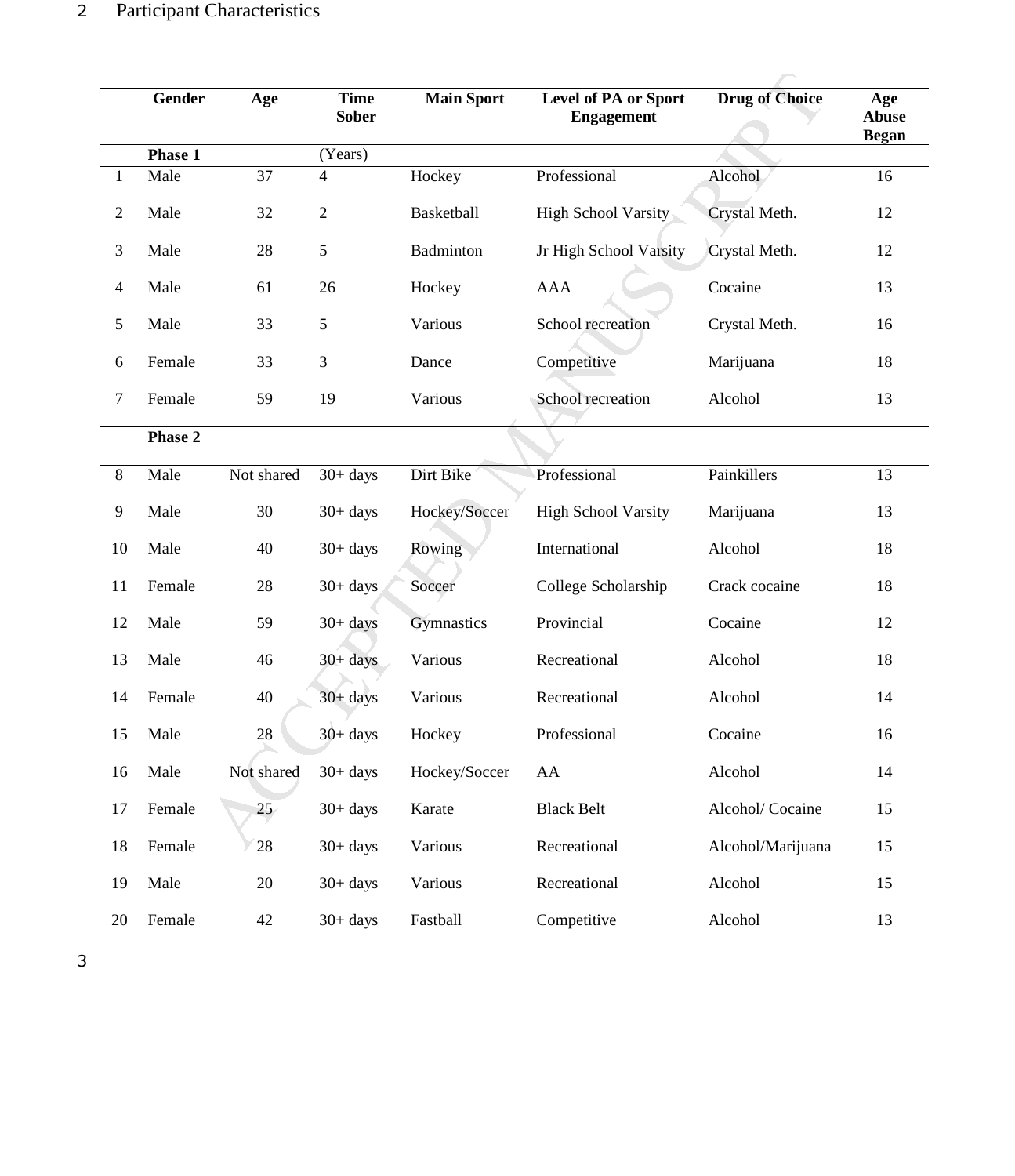Mechanisms and patterns in the development of substance addiction

| <b>Contexts</b>                                      | <b>Mechanisms</b>                            |                                  |  |  |
|------------------------------------------------------|----------------------------------------------|----------------------------------|--|--|
|                                                      |                                              | <b>Sub Mechanisms</b>            |  |  |
| $C_1$ Familial History, Stability & Illness          | M <sub>1</sub> Psychological Characteristics | M <sub>1.1</sub> Low Self-esteem |  |  |
| C <sub>2</sub> Perceived acceptability of Alcohol    |                                              | $M_{1,2}$ Need to Fit In         |  |  |
| C <sub>3</sub> School Culture and Social Atmosphere  |                                              | $M_{1,3}$ Competitive            |  |  |
| C <sub>4</sub> Sport Culture, Demands & Expectations | M <sub>2</sub> Coping Strategies             | M <sub>2.1</sub> Stress          |  |  |
| C <sub>5</sub> Termination of Sport                  |                                              | $M2.2$ Pain Relief               |  |  |
|                                                      | $M_3$ Availability                           | $M_{3.1}$ Family                 |  |  |
|                                                      |                                              | $M_{3.2}$ School                 |  |  |
|                                                      |                                              | $M_{3.3}$ Sports                 |  |  |
|                                                      |                                              |                                  |  |  |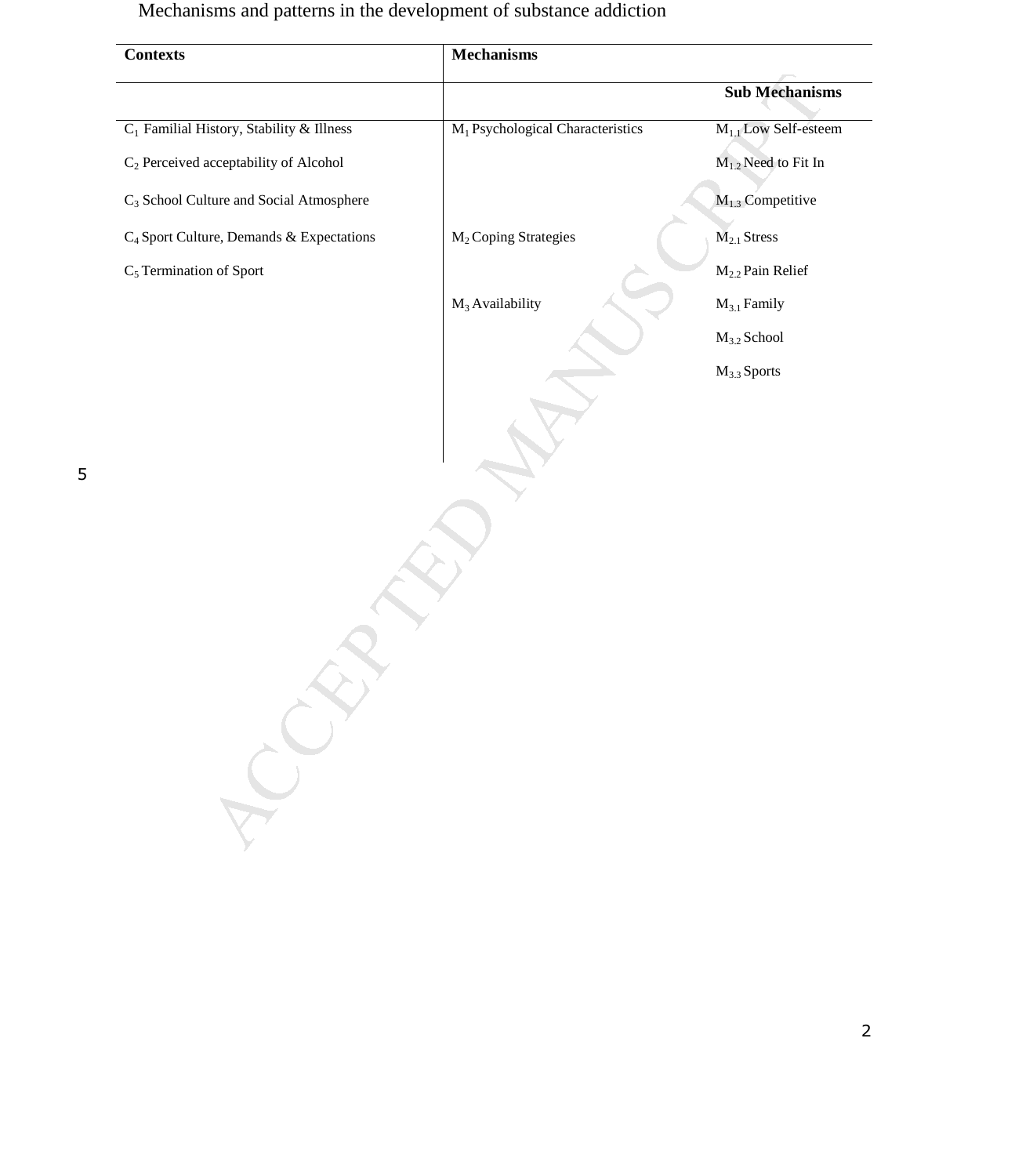| <b>Context Mechanism Outcome Configurations</b> |
|-------------------------------------------------|
|                                                 |

# **1. Limited physical activity**

- (Participants 3, 5, 7, and 13\*)
- 5 **C**<sub>1</sub> + C<sub>2</sub> + + M<sub>1.1</sub> + M<sub>2.1</sub> + M<sub>3.1</sub> + = O

**2. Recreational sport as a child** 

(Participants 14, 18, and 19)

8 
$$
C_1 + C_2 + C_3 + M_{1,1} + M_{1,2} + M_{2,1} + M_{3,1} + M_{3,2} = 0
$$

# **3. Competitive Athlete**

(Participants 1, 8, 9, 15, 16 and 20)

4 (Participants 3, 5, 7, and 13\*)  
\n5 
$$
C_1+C_2 + M_{1,1}+M_{2,1}+M_{3,1}+ = 0
$$
  
\n6 2. Recretional sport as a child  
\n7 (Participants 14, 18, and 19)  
\n8  $C_1+C_2+C_3+M_{1,1}+M_{1,2}+M_{2,1}+M_{3,1}+M_{3,2}=0$   
\n9 3. Computeitive Athlete  
\n10 (Participants 1, 8, 9, 15, 16 and 20)  
\n11  $C_1+C_2+C_3+C_4+M_{1,2}+M_{1,3}+M_{2,1}+M_{3,3}=0$   
\n4. Computeitive athlete followed by termination of sport  
\n13 (Participants 2, 4, 6, 10, 11, 12 and 17)  
\n $C_1+C_2+C_3+C_4+C_5+M_{1,3}+M_{2,1}+M_{2,2}=0$ 

# **4. Competitive athlete followed by termination of sport**

(Participants 2, 4, 6, 10, 11, 12 and 17)

14 
$$
C_1 + C_2 + C_3 + C_4 + C_5 + M_{1,3} + M_{2,1} + M_{2,2} = 0
$$